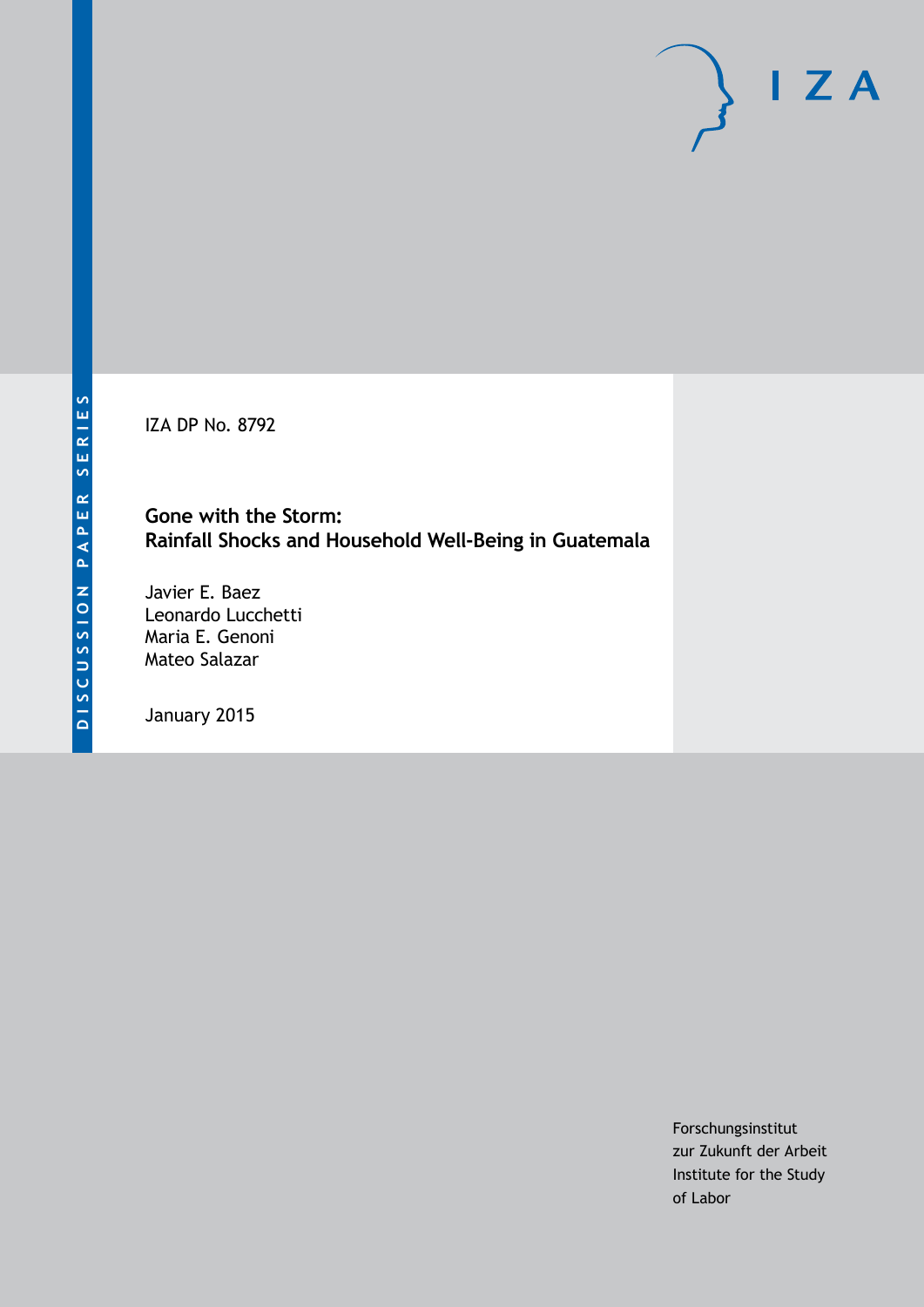# **Gone with the Storm: Rainfall Shocks and Household Well-Being in Guatemala**

# **Javier E. Baez**

*Poverty Global Practice, World Bank and IZA*

# **Leonardo Lucchetti**

*Poverty Global Practice, World Bank*

# **Maria E. Genoni**

*Poverty Global Practice, World Bank*

# **Mateo Salazar**

*Poverty Global Practice, World Bank*

Discussion Paper No. 8792 January 2015

IZA

P.O. Box 7240 53072 Bonn **Germany** 

Phone: +49-228-3894-0 Fax: +49-228-3894-180 E-mail: [iza@iza.org](mailto:iza@iza.org)

Any opinions expressed here are those of the author(s) and not those of IZA. Research published in this series may include views on policy, but the institute itself takes no institutional policy positions. The IZA research network is committed to the IZA Guiding Principles of Research Integrity.

The Institute for the Study of Labor (IZA) in Bonn is a local and virtual international research center and a place of communication between science, politics and business. IZA is an independent nonprofit organization supported by Deutsche Post Foundation. The center is associated with the University of Bonn and offers a stimulating research environment through its international network, workshops and conferences, data service, project support, research visits and doctoral program. IZA engages in (i) original and internationally competitive research in all fields of labor economics, (ii) development of policy concepts, and (iii) dissemination of research results and concepts to the interested public.

<span id="page-1-0"></span>IZA Discussion Papers often represent preliminary work and are circulated to encourage discussion. Citation of such a paper should account for its provisional character. A revised version may be available directly from the author.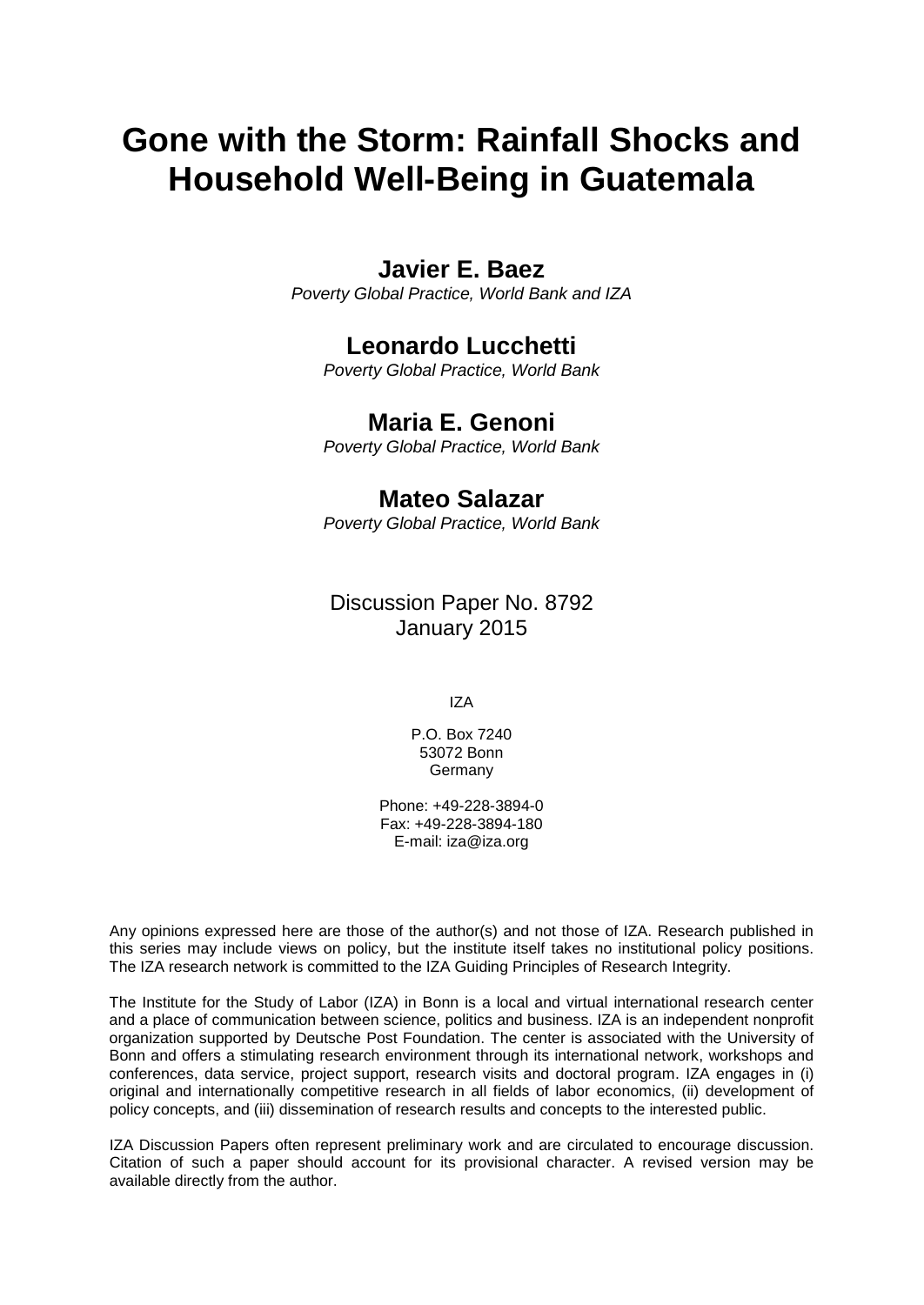IZA Discussion Paper No. 8792 January 2015

# **ABSTRACT**

# **Gone with the Storm: Rainfall Shocks and Household Well-Being in Guatemala[\\*](#page-1-0)**

This paper investigates the causal consequences of Tropical Storm Agatha (2010) – the strongest tropical storm ever to strike Guatemala since rainfall records have been kept – on household welfare. The analysis reveals substantial negative effects, particularly among urban households. Per capita consumption fell by 12.6%, raising poverty by 5.5 percentage points (an increase of 18%). The negative effects of the shock span other areas of human welfare. Households cut back on food consumption (10% or 43 to 108 fewer calories per person per day) and reduced expenditures on basic durables. These effects are related to a drop in income per capita (10%), mostly among salaried workers. Adults coped with the shock by increasing their labor supply (on the intensive margin) and simultaneously relying on the labor supply of their children and withdrawing them from school. Impact heterogeneity is associated with the intensity of the shock, food price inflation, and the timing of Agatha with respect to the harvest cycle of the main crops. The results are robust to placebo treatments, household migration, issues of measurement error, and different samples. The negative effects of the storm partly explain the increase in poverty seen in urban Guatemala between 2006 and 2011, which national authorities and analysts previously attributed solely to the collateral effects of the global financial crisis.

JEL Classification: I3, J2, O1

Keywords: economic development, natural disasters, consumption, poverty, human capital

Corresponding author:

Javier E. Baez World Bank 1818 H Street, NW Washington, DC 20433 USA E-mail: [jbaez@worldbank.org](mailto:jbaez@worldbank.org)

Special thanks go to Claudio Castañón and Mauricio Garita for facilitating access to rainfall data from the Guatemalan Institute of Seismology, Volcanology, Meteorology and Hydrology (INSIVUMEH). We thank insightful comments from Emmanuel Skoufias, Alan Fuchs and Louise Cord.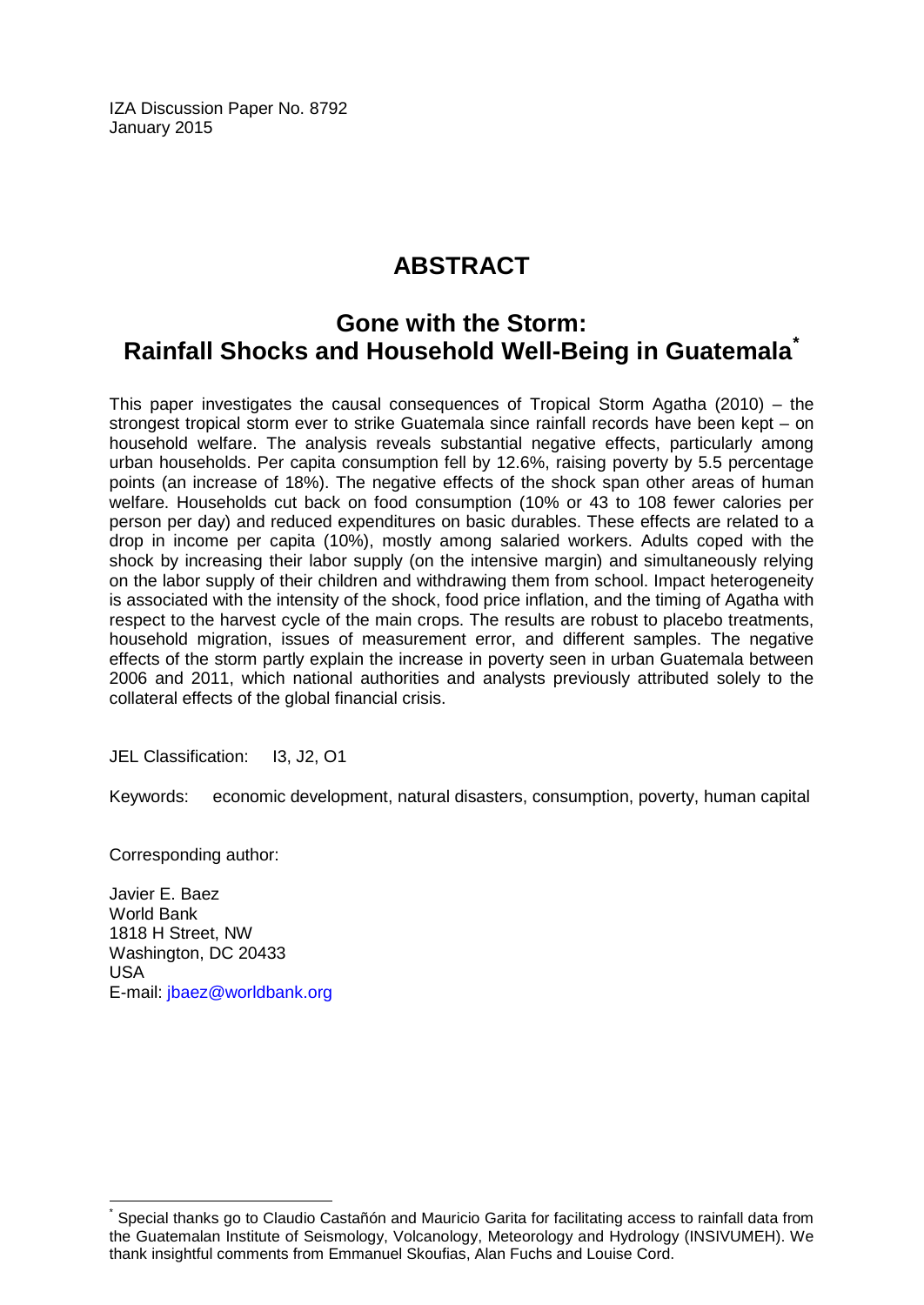### **1. Introduction**

Climate is often referred to as an important determinant of economic performance. More recently, largely motivated by the ongoing debate on global warming, the influence of climate factors on economically relevant outcomes has attracted even more attention. With temperatures expected to continue rising and scientists projecting an increase in the frequency and severity of extreme weather events, understanding the consequences of weather-related shocks on economic development, particularly on human welfare, is increasingly important. The aggregated first-order effects of natural disasters such as human deaths and injuries, destruction of critical infrastructure, and disruption of economic activities are evident. Yet, quantifying the direct and indirect (short- and long-term) effects of large shocks on the wellbeing of households and assessing how they cope with these risk factors is more challenging while at the same time it is central to more fully estimating their economic impacts and designing effective risk management strategies (World Bank, 2013).

The last few years have seen a large body of empirical research that examines the effects of anomalous deviations in weather outcomes on a wide range of variables associated with household welfare as well as households' capacity to protect their welfare when confronted by such shocks. The outcome variables analyzed range from consumption to income to asset ownerships to mortality to investments in education, health and nutrition to risk-coping actions, among others (See Dell et al. 2013 and Baez et al. 2010 for surveys of this literature). At least three clear patterns emerge from the existing literature. First, households possess numerous strategies for dealing with extreme weather but overall their mitigation capacity is insufficient for the task of maintaining –let alone improving– their welfare. For instance, excess rainfall and droughts have been found to reduce by half the crop income among affected households in Burkina Faso and more than half of this loss is directly reflected in consumption (Kazianga and Udry 2006). Similarly, rainfall shocks were found to force households in rural Ethiopia to deplete their productive assets between 8% and 62% (Dercon 2004). The second observation has to do with the persistence of the effects. There is a host of empirical results indicating that the immediate negative consequences of weather shocks often carry over the longer term. Alderman et al. (2006) show, for instance, that children who became stunted due to a drought in Zimbabwe never fully recovered later in life and exhibited lower school attainment and earnings in adulthood. Finally, there is remarkable impact heterogeneity. The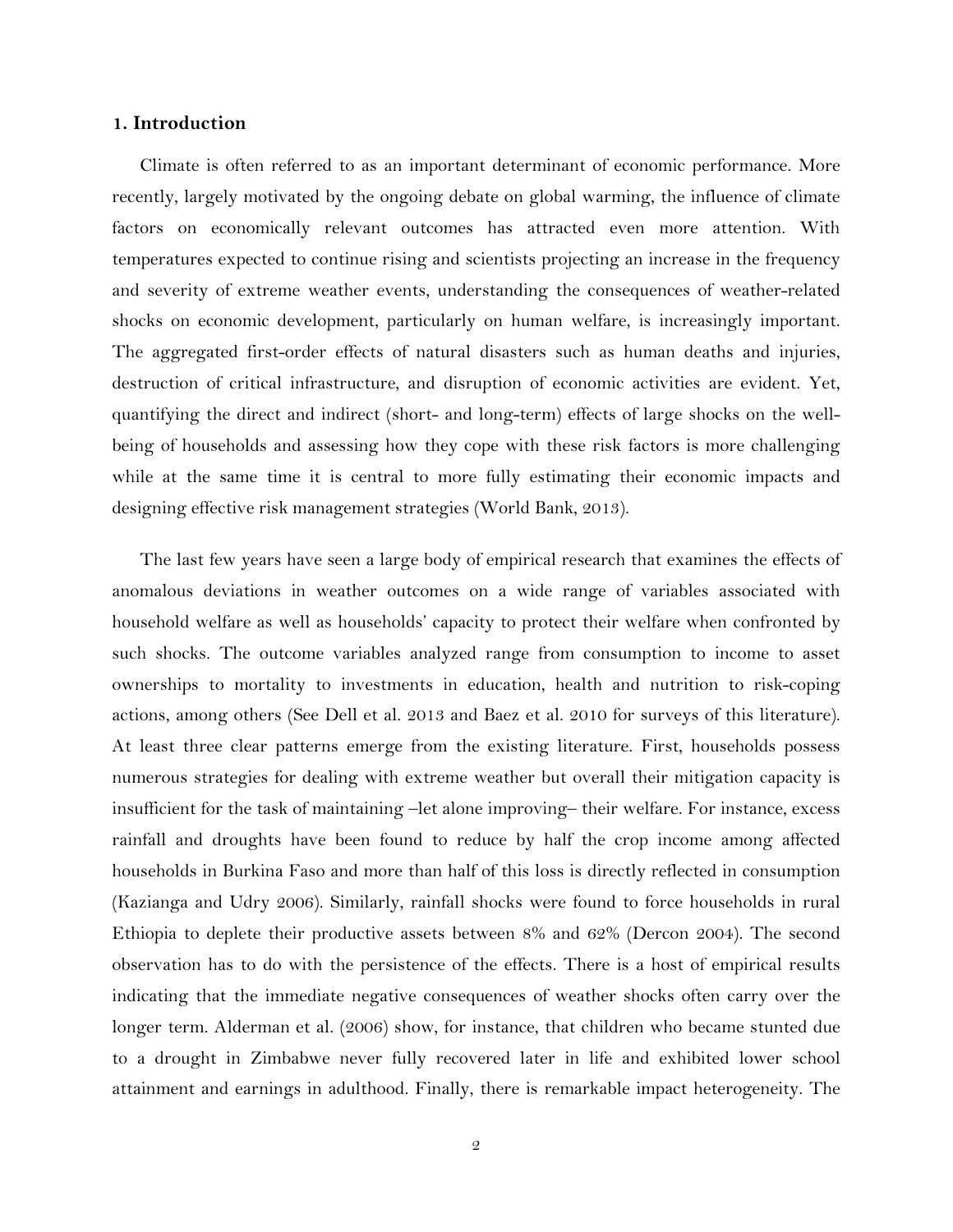evidence consistently shows that the poorer populations often carry the heaviest burden. For example, stunting in children after the floods that hit Bangladesh in 1998 was substantially higher among households in the bottom 40 percentile of the consumption distribution (Del Ninno and Lundberg 2005).

Seeking to contribute to that literature, this paper looks at the vulnerability of households to large rainfall shocks in a context where natural risks are prevalent and poverty is pervasive, with more than half of the population living in poverty. More specifically, employing a doubledifference (D-D) analysis that exploits spatial and time variation in extreme (excessive) rainfall, we investigate whether households in the proximity of Agatha –a major tropical storm that hit Guatemala in 2010 and dropped the largest rainfall in the country since 1963– saw a fall in their consumption and were likely to fall further into poverty as result of the event, and whether they engaged in sub-optimal strategies to confront the shock. The paper also examines the variability of the impacts across different groups of people and postulates hypotheses about some of the potential mechanisms at play. The data used for this study come from two crosssections of national representative household-level survey data collected before (2006) and almost one year after the storm occurred (2011) as well as administrative data with monthly rainfall and temperature data for the period 1963-2013 recorded by 73 meteorological stations scattered across Guatemala.

The study finds that household welfare, measured by per capita consumption, fell on average by 8.2% of the median consumption at the baseline among affected households (i.e. located in areas where the windstorm brought rainfall substantially above the historical levels) relative to households less affected or not affected by Agatha. Further inspection of the data shows, however, that the losses in consumption attributed to the shock arose mostly among households from urban areas, which experienced a decline of 12.6% of their median consumption at baseline. Point estimates from a specification that captures variation in the intensity of the shock with categorical levels of precipitation anomalies yield similar results, with the impact on per capita consumption ranging from 9% to 14%. Nearly half the drop in consumption is explained by a reduction in food expenditures of 10% that correspond to 43-108 fewer calories per person per day. Affected households also cut back expenditures on durables, including basic items such as a stoves or refrigerators.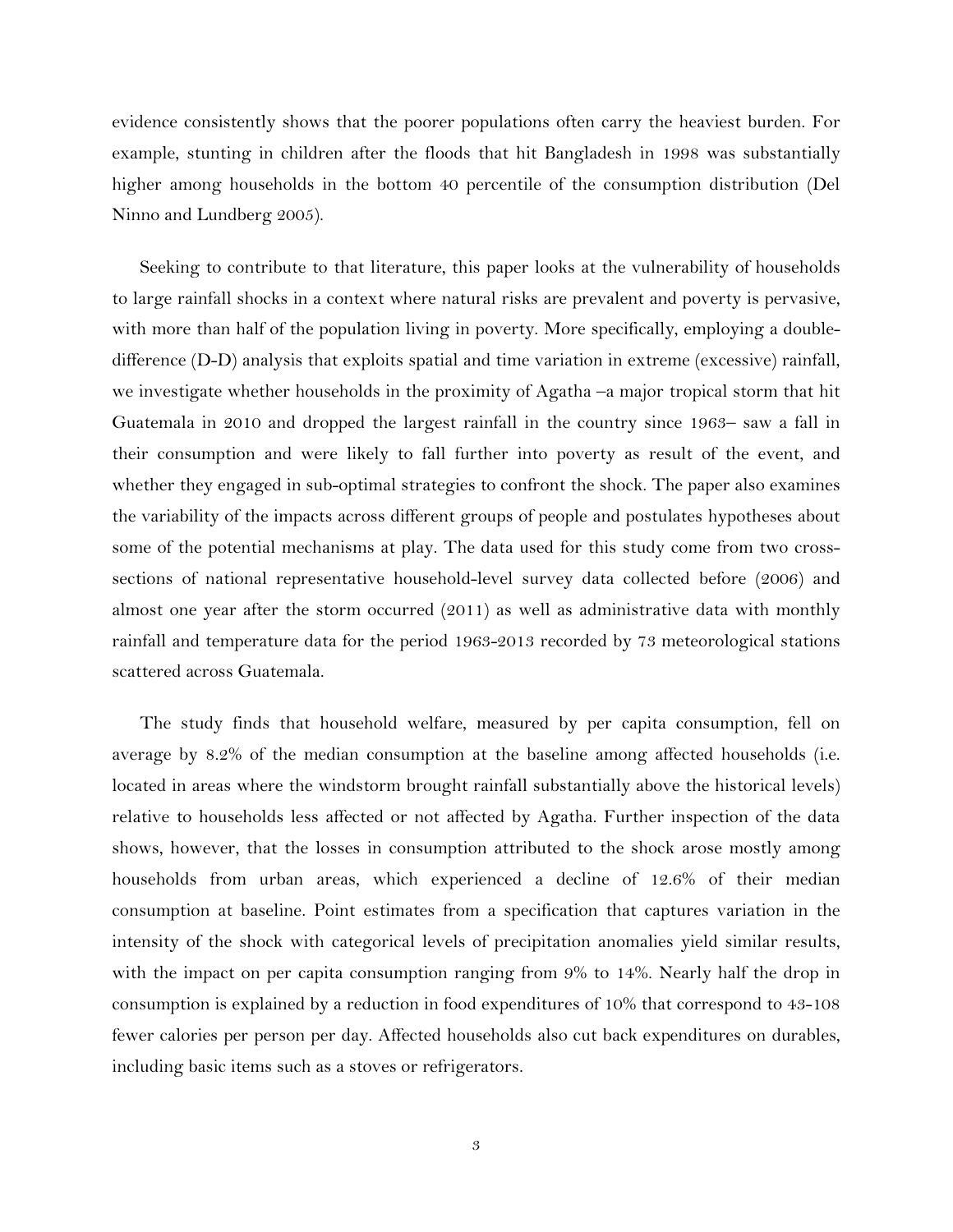The fall in consumption due to Agatha increased the overall poverty rate by 3 percentage points or 7%. In line with the effects on consumption, this result is driven entirely by a higher incidence of poverty in urban areas, which saw a statistically significant increase of 5.5 percentage points (18%). Roughly speaking, these effects translate into 80,000 more families falling into poverty as a result of Agatha. The negative effects of the storm partly explain the increase in poverty observed in urban Guatemala (from 30% to 35%) between 2006 and 2011, which the national authorities and analysts previously attributed solely to the collateral effects of the global financial crisis.

Unpacking the mechanisms of transmission, we find that Agatha reduced income per capita in affected areas on average by 10%, mostly among salaried workers. In an effort to cope with the shock, adults –particularly urban men– increased their labor supply (on the intensive margin) on average by almost 2.5 additional hours per week (5.3%). Similarly, the engagement of affected rural children in paid and unpaid work increased by 12.8%, which came at the cost of reducing their school participation (2.6%).

Supplementary analyses confirm the robustness of the negative effects uncovered in this paper. The results hold after performing two placebo tests, including one that uses a "fake" treatment to test the central underlying assumption of parallel trends and another one to test for the possibility of endogenous compositional changes in the treatment and comparison groups over time. The results are also very robust to other issues such as migration, the overlap of Agatha with other precipitation anomalies, and different definitions of the shock using varying critical thresholds.

There is substantial impact heterogeneity between urban and rural areas. A leading factor is the strength of the shock itself. Our evidence shows that Agatha dropped relatively much more rainfall over urban areas. We also observe some suggestive evidence that increases in food prices accelerated after the shock in some parts of the region that saw the largest precipitation anomalies. In contrast, the relatively low sensitivity of rural households may be partly explained by the timing of Agatha with respect to the local agricultural cycles. For the most part, the excessive precipitation fell in a period of the harvesting season that was not harmful for maize, beans, coffee and sugar cane, the main crops grown in affected areas. Finally, a large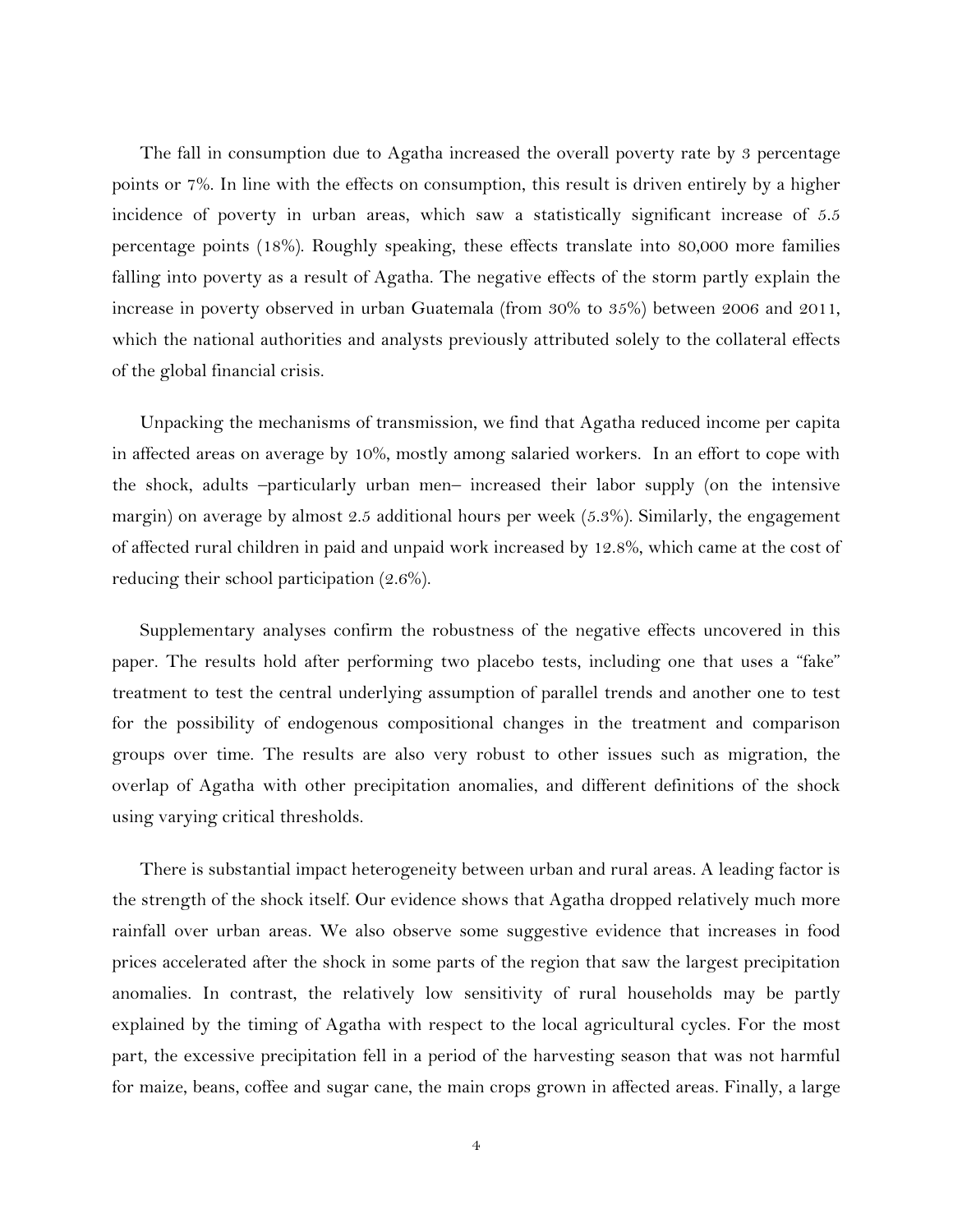CCT program targeted mostly to rural households could have also helped protect their basic welfare in the aftermath of the shock.

The results of this paper are in line with evidence from previous studies that have investigated the vulnerability of households to natural disasters in Guatemala. In 2005, the country was hit by Stan, another tropical storm, which was found to increase child labor and reduce school participation for children aged 13 to 15 (Bustelo, 2012). Similarly, human capital formation was disrupted by a strong earthquake that struck Guatemala in 1976. An increase of a standard deviation in the intensity of the earthquake was associated with a reduction of 0.2 and 0.4 years of schooling among individuals exposed to the disaster in early childhood and school age, respectively (Hermida, 2010). Contrary to these pieces of evidence, our paper highlights that urban households carried the burden of the consequences of the shock.

The rest of the paper is structured as follows. The next section provides background information on the natural disaster and the socioeconomic context in which it took place. Section 3 describes the data used in the analysis. Section 4 describes the identification strategy. Section 5 presents the empirical results, including discussion on robustness checks and interpretation of the findings. Finally, section 6 concludes.

### **2. Country Context and Tropical Storm Agatha**

Guatemala, a lower-middle-income country, is the third largest in terms of land area in Central America (after Nicaragua and Honduras). Poverty is pervasive across the country. As of 2006, four years before the shock examined in this paper, the per capita consumption of over half of the population (51%) was below the national poverty line. Poverty rates in rural areas have historically been on the order of 70% to 80%. The precarious socioeconomic environment is further compounded by high incidence of malnutrition and infant mortality rates and low coverage and quality of basic services such as electricity, water and sanitation.

The large risk exposure of Guatemala to natural disasters poses a serious threat to the human welfare of its population. The geographic location of the country makes it prone to frequent and high-intensity geological and weather-related shocks such as earthquakes, volcanic eruptions, droughts, storms and hurricanes. In fact, Guatemala ranks 5th worldwide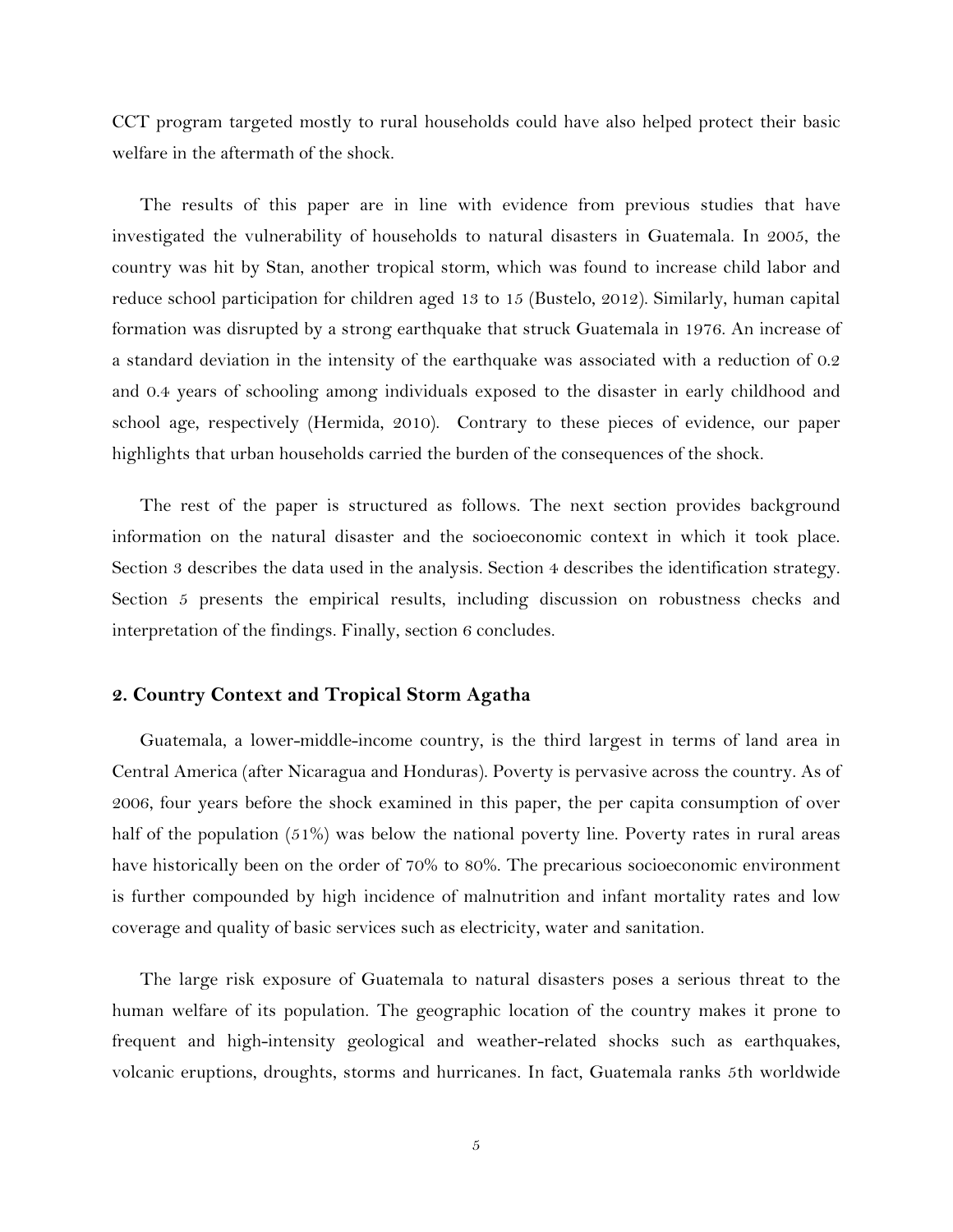based on its economic risk to natural hazards (CEPAL et al. 20[1](#page-9-0)1).<sup>1</sup> Similarly, the Global Climate Risk Index puts Guatemala in 12th place worldwide based on the number of extreme weather events recorded between 1991 and 2010 –and in 2nd place for events recorded only in 2010 (Harmeling 2011).

Tropical Storm Agatha exemplifies the high vulnerability of Guatemala to natural risks. Triggered by a tropical wave that moved westward from the coast of Africa on May 8, 2010, Agatha originated as a tropical depression on May 29, 2010 in the eastern Pacific. A few hours later the tropical depression developed into a cyclone, making landfall in Champerico, southwest of Guatemala, near the border with Mexico, at 16:40. The surface circulation of Agatha weakened as it continued northeastward into the Sierra Madre Mountains and it began to dissipate on May 30 over northwestern Guatemala.

Reaching top winds of nearly 80 kilometers/hour, Agatha produced torrential rains, widespread floods and landslides across several countries in Central America. Guatemala, however, was the hardest hit. Some parts of the country received more than 910 millimeters of rainfall, the highest levels recorded in over 60 years, making Agatha the strongest tropical cyclone to ever strike Guatemala in terms of amount of rain dropped since records have been kept. The human losses, the destruction of homes, crops and critical infrastructure –including schools and health centers– and their subsequent disruption of economic and institutional systems forced government officials to declare a state of emergency for the entire country. Assessments conducted jointly by national and international institutions estimated that nearly 400,000 people (around 3% of the total population) needed humanitarian assistance and the total damages attributed to the storm amounted to 2.2% of the GDP. Donations centers spread across the country started deploying relief aid started on May 31, but anecdotal evidence suggests that this assistance was far from sufficient to mitigate the immediate consequences of the disaster (CEPAL et al. 2011).

### <span id="page-7-0"></span>**3. Data**

l

Two main sources of data underlie the empirical analysis. The first source is the Living Standards Measurement Survey (*Encovi* for its acronym in Spanish) developed by the Guatemalan Statistics Bureau (INE). *Encovi* is a comprehensive, multi-purpos,e cross-sectional

<sup>&</sup>lt;sup>1</sup> It is estimated that 83% of Guatemala's GDP is generated in areas expecially prone natural disasters.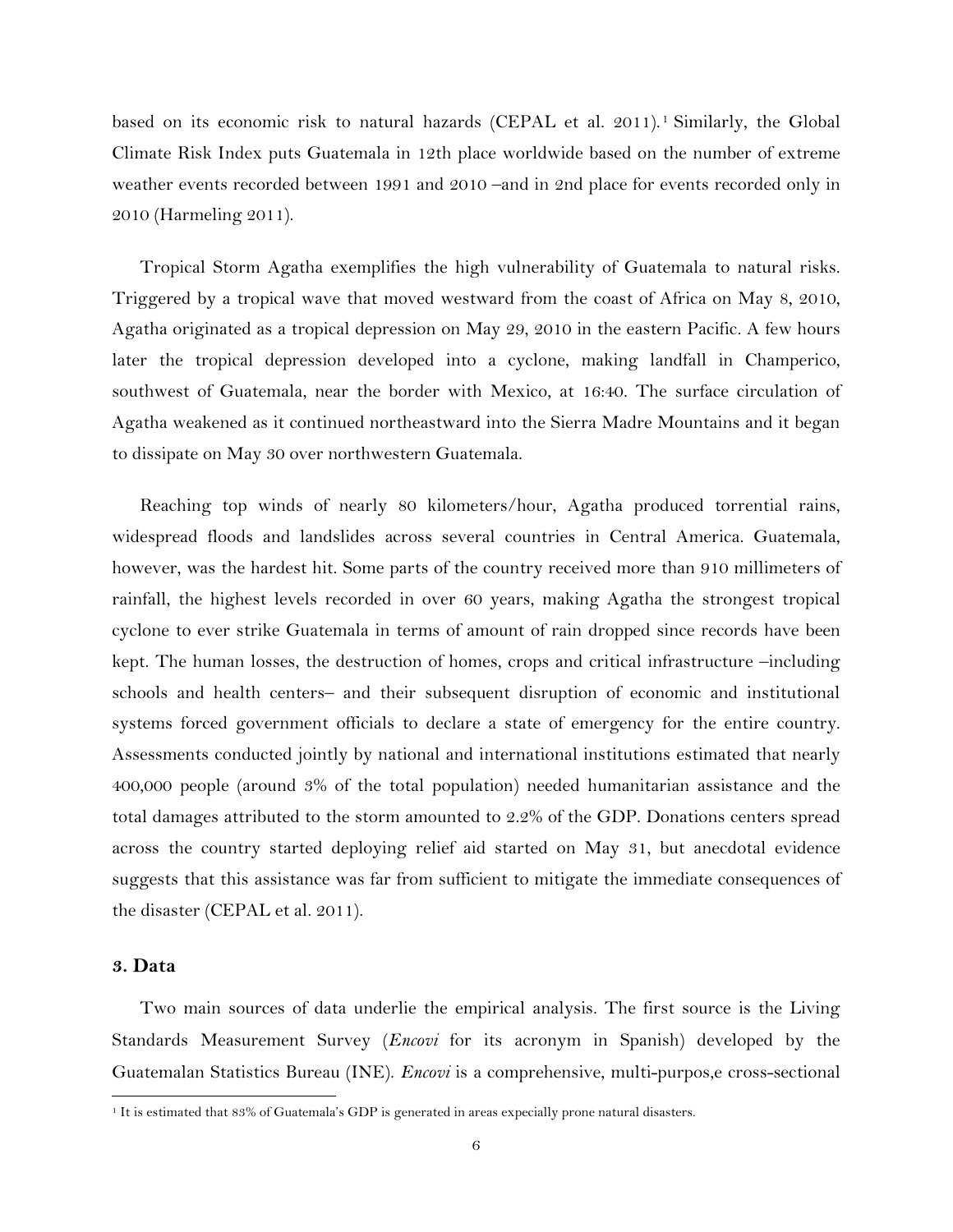household survey that collects information on a wide range of aspects covering the main demographic, social and economic characteristics of the population. The sample consists of approximately 13,500 households (equivalent to over 69,000 individuals) and is representative at the national, urban, rural, regional and state levels.[2](#page-7-0) The survey is collected every 4 to 5 years between March and August, which means that the post-shock survey (2011) was fielded between 10 and 15 months after Agatha hit Guatemala, allowing for identification of its shortto medium-term impacts.

We pool the 2006 (pre-shock) and 2011 (after-shock) waves of *Encovi* to run a D-D analysis, which constitutes the basis for our research design (discussed in more detail in the next section). The two surveys used the same sampling frame drawn from the 2002 National Housing and Population Census<sup>[3](#page-8-0)</sup> and collected data using the same field protocols and questionnaires. The same survey design for the two waves allows us to define a fully comparable set of variables before and after the shock. We construct outcome variables to measure household well-being (consumption and income per capita, [4](#page-8-1) binary indicators to distinguish households below and above the national poverty threshold,  $\delta$  and measures to capture the depth and severity of poverty) as well as other dimensions through which households may have attempted to cope with the shock (adult and child labor supply, school participation and changes in asset ownership). The richness of the data also allows including as control variables a standard set of household-level socioeconomic and demographic characteristics.

The climate data –the second main source of information– was compiled from a historical registry administered by the Guatemalan Institute of Seismology, Volcanology, Meteorology

 $\overline{\phantom{a}}$ 

<sup>2</sup> Guatemala is administratively divided into eight regions and 22 states.

<span id="page-8-0"></span><sup>3</sup> The 2002 Census is comprised of 15,511 primary sampling units (PSUs) corresponding to 2,127,915 occupied dwellings. The sample for the survey consists of 1,184 (2006) and 1,200 (2011) PSU's –selected from random clusters of the 2002 Census– and 14,400 dwelling or secondary sampling units (SSU's), selected randomly within the cluster. The PSU's overlap in 2006 and 2011.

<span id="page-8-1"></span><sup>4</sup> Household expenditures captured in the survey include expenses on food, rent, durable goods, payment of basic services and education, and health services. Unit prices to value the official consumption basket to measure poverty are obtained from the household questionnaire. A consumption price index is constructed to account for geographical differences across municipalities. In 2011, the Guatemalan Statistics Bureau (INE) modified the methodology to construct the consumption aggregate for households, making it incomparable with the consumption measure produced in 2006. To ensure full comparability, we applied the same methodology (2006 definition of the consumption aggregate) to both years.

<span id="page-8-3"></span><span id="page-8-2"></span><sup>5</sup> Guatemala uses consumption as the welfare indicator to measure poverty based on two official poverty lines: 9 Quetzales/person/day for extreme poverty and 18 Quetzales/household/month for moderate poverty in 2006. The values for 2011 correspond to 12 and 25, respectively. The extreme poverty represents the cost of acquiring the minimum calories required to sustain life. The value of the moderate poverty line accounts for a minimum consumption of basic goods and services.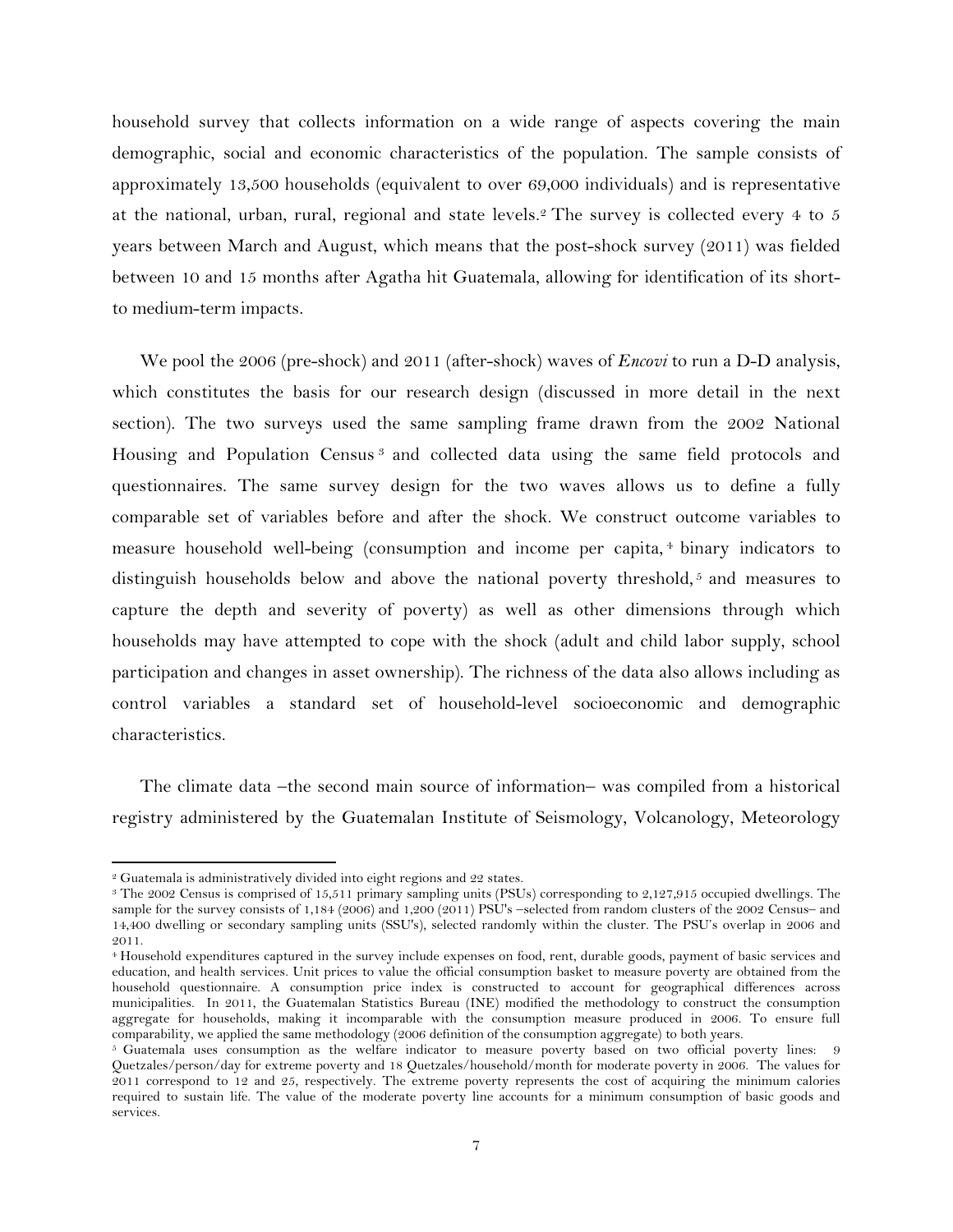and Hydrology (*Insivumeh*). This system keeps records on daily and monthly rainfall and temperature from 19[6](#page-8-3)3 to 2013 for a grid of 73 weather stations scattered across the country.<sup>6</sup> However, many stations operated only for a short period of time. Consequently, in order to gauge more reliable estimates of historical rainfall patterns across geographic areas, we used information from the 39 stations that recorded weather data uninterruptedly from 1980 to 2010 (see Figure 2 for a detailed description of the coverage of the climate data).[7](#page-9-1) Additionally, we constructed shock measures using a slightly larger subset of weather stations (42 stations with monthly rainfall data for the period 1990-2010) to check the consistency of both the treatment status assigned to each municipality (treated vs. comparison or alternatively high- vs. lowintensity rainfall due to Agatha) and the base empirical results resulting from a balanced panel of weather stations for the period 1980-2010.

We complement the precipitation data from *Insivumeh* with weather records from 15 other stations owned by the Guatemala Sugarcane Association (*Cengicaña*). These stations are geographically located in southern Guatemala, the area most affected by Agatha. Overall, the density of weather stations is larger in this part of the country. This is expected to increase the accuracy of rainfall measurement, something important considering that the south is more mountainous.. The average distance from the municipalities to the closest weather station in our final sample of analysis is 19 kilometers (kms) (s.d.  $= 12$  kms). Finally, 327 municipalities in *Encovi* were matched<sup>[8](#page-9-2)</sup> to the closest weather station to determine their historical rainfall in the month of May and allocate the treatment.

#### **4. Identification Strategy**

l

The identification of the causal effects of the 2010 Agatha storm on household welfare exploits the time and spatial variation in the trajectory and intensity of the shock across the Guatemalan territory in a D-D analysis. More specifically, our empirical strategy relies on the comparison, before and after the 2010 Agatha storm, of the outcomes of interest (for instance, per capita consumption or poverty incidence) between the more-affected (treated) and less- or

<sup>&</sup>lt;sup>6</sup> Daily rainfall and temperature data are patchy across stations in the registry so we use records on monthly averages which are more complete in the dataset.

<span id="page-9-3"></span><span id="page-9-1"></span><sup>7</sup> Only one out of the 73 stations has been recurrently active during the whole period.

<span id="page-9-2"></span><span id="page-9-0"></span><sup>8</sup> The algorithm to match a station to a municipality calculates the centroid (i.e. the average position of all the points in a shape) of the polygon that represents a municipality and finds the nearest weather station (linear distance controlling for the earth's curvature). The maximum distance is 85 km and the minimum is less that 1km.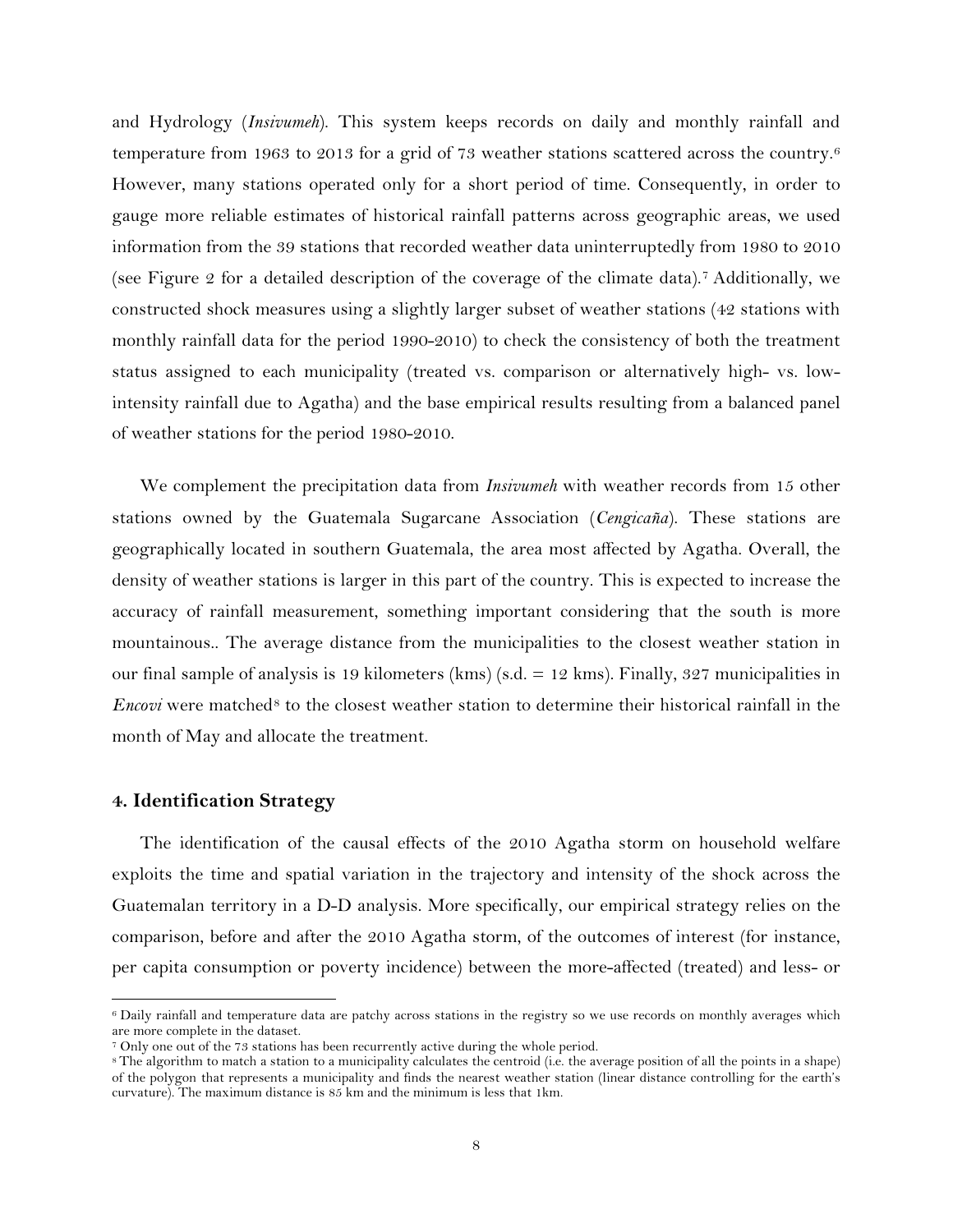non-affected (comparison) households. The standard assumption underlying the validity of our estimates is that differences between the treatment and comparison groups would have remained constant in the absence of Agatha. As discussed in more detail in the following section, we confirmed the validity of this assumption using two waves of household data spanning a period before the shock.

Considering the nature of the event analyzed in the paper, a key element of our research design is the treatment (i.e. shock) allocation mechanism to classify the units of analysis between affected and less- or non-affected households. Following applications in the climatology literature, we construct measures of standardized precipitation anomalies recorded in May 2010 for each weather station to identify areas that experienced extreme rainfall shocks due to Agatha (Heim 2002; Keyantash and Dracup 2002). These measures capture the number of standard deviations away from the long-term (1980-2010) mean for each station. For the base empirical models we define excessive rainfall shocks as standardized precipitation anomalies that are 2 or more standard deviations above the historical mean, a typical threshold used in the literature. The treatment status of the households is thus coded by a binary variable (Rain Shock  $= 1$  for affected households,  $= 0$  otherwise) determined by the standardized precipitation anomaly of the closest weather station. In the robustness section we also discuss the sensitivity of the results to definitions of precipitation anomalies that take as a reference the long-run median rather than the mean.

The base empirical models are estimated with the following specification:

(1) 
$$
Y_{imt} = \alpha_m + 2011_t + \beta_1 \text{Rain Shock}_{mt} + X_{imt}'\gamma + \varepsilon_{imt} \qquad t = 2006, 2011
$$

where Y*imt* denotes the outcome of interest (for instance, household consumption or poverty status) for household *i* living in municipality *m* in period *t*; 2011*<sup>t</sup>* is a year fixed effect that controls for the average changes in the welfare outcome of households across all municipalities between 2006 and 2011; α*<sup>m</sup>* are municipality fixed effects that control for time-invariant municipality characteristics and Rain Shock<sub>m</sub> is a binary variable that identifies households located in the most affected municipalities in 2011. All regressions also control for a vector of household-level characteristics X*imt* that are not expected to be affected by the shock but are likely to influence household consumption and include age, gender, years of education, marital status and race of the household head as well as location (urban or rural). Finally, ε*imt* is a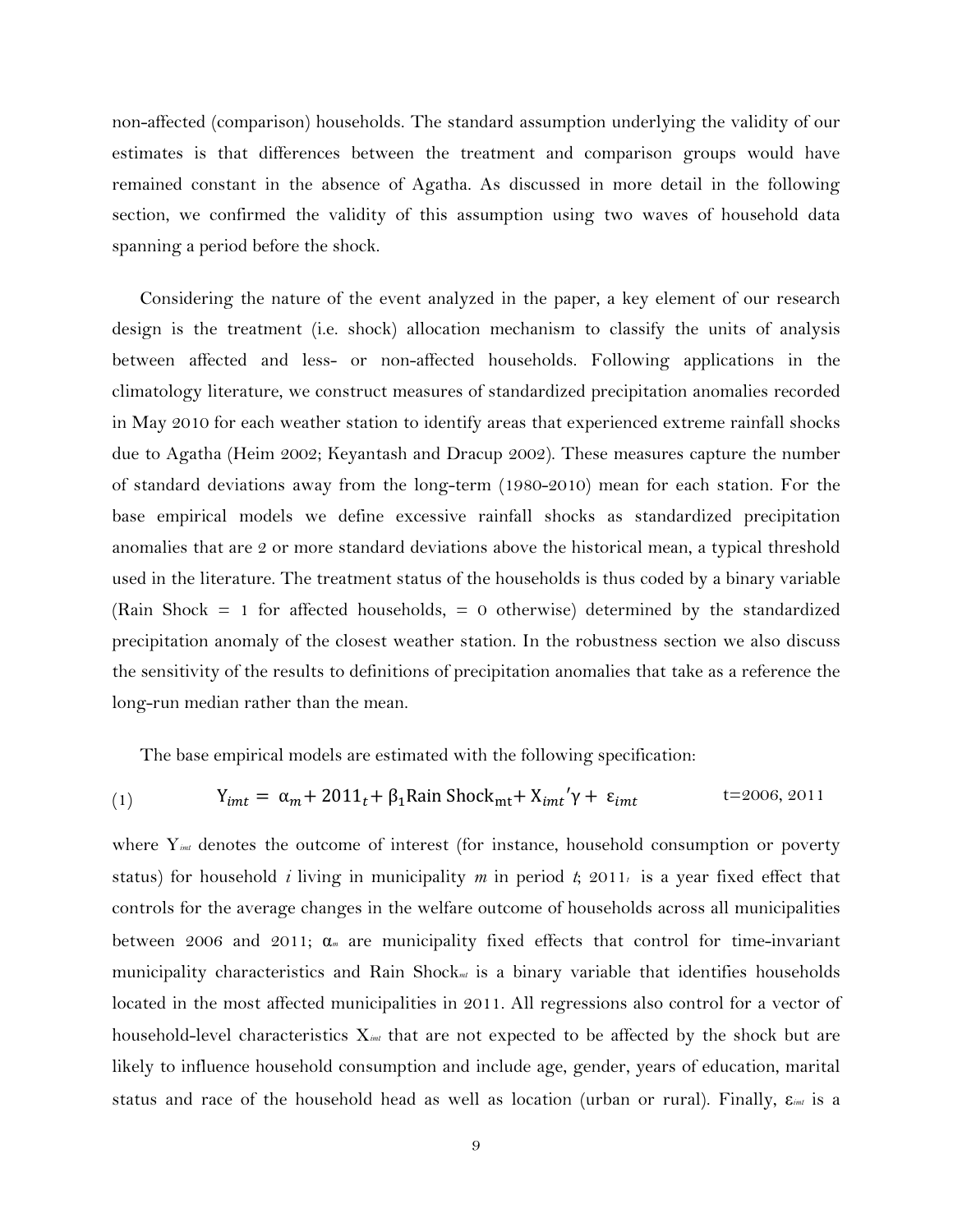random, idiosyncratic error term.  $\beta_1$  is the (reduced-form) parameter of interest.<sup>[9](#page-9-3)</sup>

In order to better fit the distribution of the precipitation generated by the disaster and improve the measurement of the shock, we also estimate models that take into account the varying strength of the event. To do so, affected households are classified into low-, mediumand high-intensity groups if the standardized precipitation anomaly in May, 2010 falls between 2 and 3, 3 and 5 and more than 5 standard deviations away from the long-term mean, respectively. For these models, however, the definition of the comparison group stays the same as that used in equation (1). The econometric specification for the treatment dose analysis is as follows:

(2) 
$$
Y_{imt} = \alpha_m + 2011_t + \beta_2 \text{Low}_{mt} + \beta_3 \text{Median}_{mt} + \beta_4 \text{High}_{mt} + X_{imt}'\gamma + \varepsilon_{imt}
$$

where Low<sub>mt</sub>, Medium<sub>mt</sub>, and High<sub>mt</sub> are binary variables to capture the sub-treatment groups. In this case, the parameters of interest are  $\beta_2$ ,  $\beta_3$ , and  $\beta_4$ . Results from estimating (1) and (2) are presented in the next section.

A threshold of two standard deviations may be an arbitrary cutoff to accurately capture excessive (damaging) rainfall. In addition to the level of precipitation, the occurrence, magnitude and duration of floods are also determined by geological, topological and hydrological characteristics of the area under analysis. Our empirical models control for municipality fixed effects and thus could partly account for these factors. Notwithstanding that, concerns of measurement error in the way that the precipitation anomalies are defined may remain. To explore this, we test the ability of the shock measure to predict the actual manifestation of floods in the aftermath of Agatha. Yet, the flood data available have two caveats. They include only those events reported by local authorities –possibly missing some floods in a nonrandom fashion– and do not say anything about the intensity of the floods<sup>10</sup>. We run models with the probability of a municipality reporting at least one flood as the dependent variable and the standardized rainfall recorded in May 2010 and surface area of the municipality as regressors. We observe a strong and statistically significant association between the continuous shock measure and the occurrence of at least one flood in a

l

<span id="page-11-1"></span><sup>9</sup> In all regressions, the standard errors are clustered at the municipality level to allow for correlation across households within a municipality.

<span id="page-11-0"></span><sup>10</sup> The information contains geo-referenced incidents recorded by the National Coordinator for Disaster Reduction (CONRED) and the Secretary of Planning (SEGEPLAN) for the period 2008-2011. It allows identifying the type of incident (e.g. flood) as well as whether the event was caused by Agatha.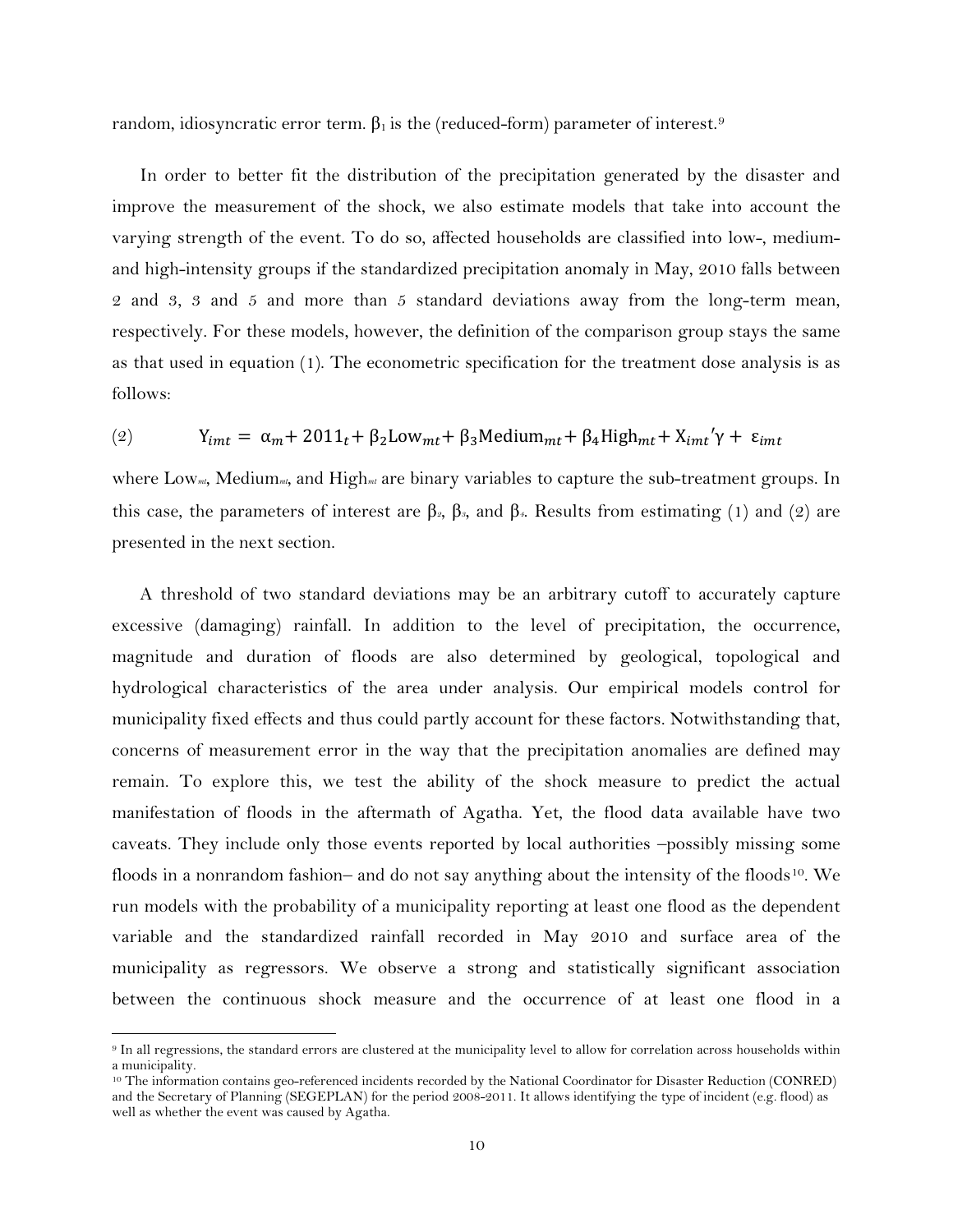municipality. An increase of a standard deviation above the historical rainfall mean due to Agatha is associated with an increase of 26 percentage points in the probability of a municipality reporting a flood (Table 1). Similarly, a map that crosses the geographical location of municipalities and the floods shows a larger concentration of events in treatment municipalities (Figure 1).

Table 2 presents summary statistics of baseline key demographics and socioeconomic variables –including pre-shock means of the outcomes under analysis– for treated and control households. Balancing tests in the top panel of the table reveal that for a subset of variables, the differences between the two groups at baseline are statistically significant. The size of the differences is chiefly explained by the fact that a larger proportion of urban households are located in highly affected areas. Whereas some baseline statistical differences remain even after breaking down the sample by area, their economic significance is low and unlikely to confound the results. For instance, the average size of control households is 0.23 members smaller than treatment households (4.36 v. 4.59). Similarly, 92% of the control households have access to electricity, slightly less (95%) than the treatment group. Moreover, the central outcome variables analyzed in the paper (consumption per capita and poverty incidence) are fully balanced for the two groups at baseline. Notwithstanding that, we ran some specifications of the models with an array of cross-sectional time-invariant covariates to control for possible systematic differences between the two groups –including potential compositional changes over time– and to increase the precision of the estimates.

### **5. Empirical Analysis**

#### **5.1 Results**

### *Household consumption and poverty*

The analysis initially investigates the extent to which households that were severely hit by Agatha cut back their expenditures as a result of and/or to cope with the effects of the shock. In doing so, we first examine the evidence graphically looking at kernel estimates of the densities of consumption per capita (in logs) for affected (dashed lines) and non-affected households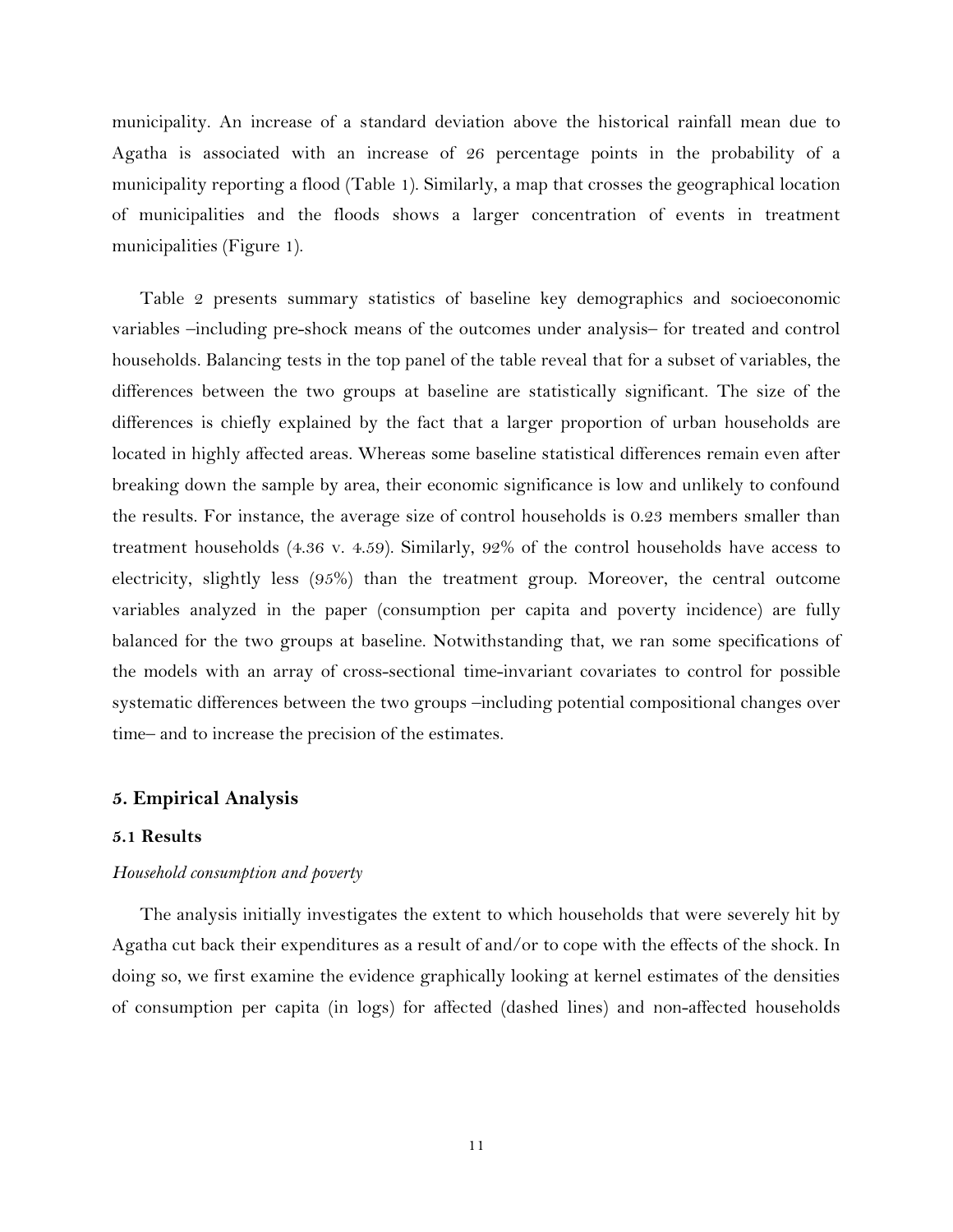(dotted lines) (Figure  $3$ ).<sup>[11](#page-11-1)</sup> The data (broken down by area) show that there were not large discrepancies in the densities of the treated and comparison groups at baseline (graphs at the top) and the graphs in the second row depict little differences between the estimated densities for the two groups. The story is rather different after the shock. As shown in the third row, there was a left-shifting of the entire density among households in urban areas affected by the shock compared to households in non-affected urban areas. In contrast, the densities for affected and non-affected households in rural areas behaved more or less similarly. Unconditional double differences of the densities for both groups over time (shown at the bottom of Figure 3) reveal that a greater share of treated urban households fell below the preshock median following the shock, providing suggestive evidence of negative impacts on consumption.

We formally test the observations emerging from the visual inspection of the empirical densities. Table 3 presents fixed-effects model estimates of the D-D estimator  $(\beta_1)$  from equation (1) following the binary treatment definition. The shock coefficient is statistically significant for the whole sample and for urban households (P-values of 0.014 and 0.001, respectively) but not for rural households. The point estimates indicate that consumption per capita fell on average by 69 quetzales (8.2% with respect to its pre-shock median value) among affected households (column 1, Table 3). The results in the whole sample are largely driven by the impacts observed among urban households. For these households, consumption per capita declined by 12.6% relative to the median consumption at baseline. Estimates from the treatment dose specification (equation 2) point to similar results. Household expenditures fell across the three categorical levels of precipitation anomalies (column 2, Table 3), again more strongly among urban households whose point estimates of the effect of Agatha are highly significant in a statistical and economic sense, showing a fall in consumption in the 9-14% range. Moreover, and giving credibility to the shock measure, the gradient between the intensity of the shock and the size of the impacts is evident in the whole sample and in the subsample of urban households.

The fall in consumption attributed to Agatha pushed some households into poverty. Linear

l

<span id="page-13-0"></span><sup>11</sup> Expenditures include the value of goods purchased, the estimated value of goods consumed from self- production, and the value of goods received as gifts from others. That is, the expenditure measure already reflects responses used by households to smooth consumption (such as receiving transfers, selling assets, or increasing labor supply).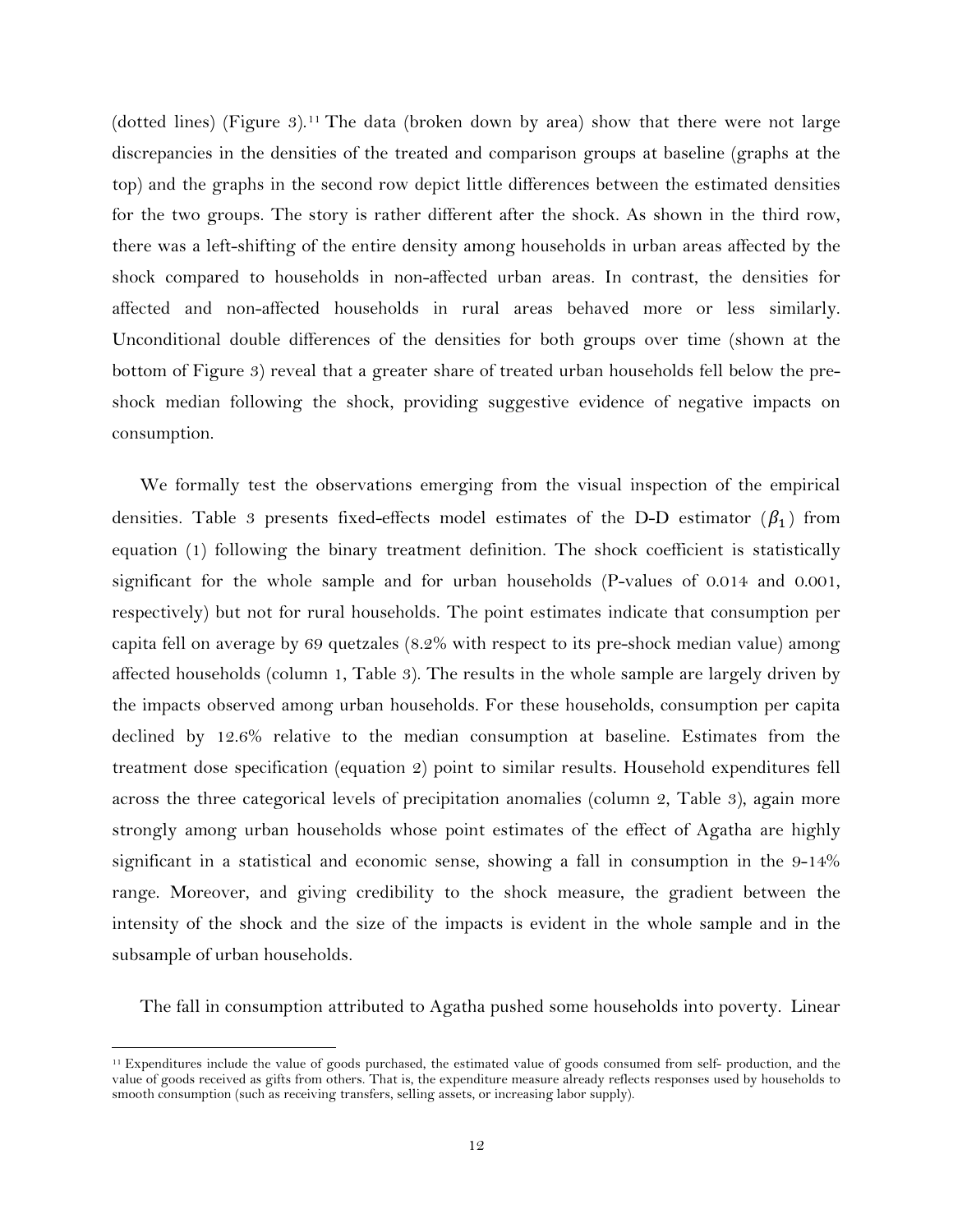probability models of the poverty headcount using the D-D model defined in equation (1) indicate that overall poverty increased by 3 percentage points or 7% (column 5, Table 3).<sup>[12](#page-13-0)</sup> In line with the heterogeneity of the impacts on consumption, the result is driven entirely by a higher incidence of poverty in urban areas. Indeed, households in urban centers were 5.5 percentage points or 18% more likely to be poor after being hit by Agatha (p-value  $= 0.026$ ). Roughly speaking, these effects translate into roughly 80,000 more families falling into poverty. Results from the treatment dose specification (equation 2) are also indicative of negative effects on poverty, particularly among households exposed to rainfall intensity Low  $(2< s.d. \leq 3)$  and High  $(s.d. \geq 5)$ .

Finally, in trying to qualify the deterioration of household welfare in urban centers, we examined which expenditure items were more heavily compromised by the shock. We find statistically significant evidence that food expenditures among affected households fell by around 10% of the baseline level, accounting for close to 40% of the total reduction in consumption (Table 4). As a way of illustration, urban and rural poor households devote 42.3% and 47%, respectively, of their budget to food expenditures in the baseline sample. Unfortunately, there is not data to formally test whether households were able to protect calorie intake despite the lower expenditures by, for instance, substituting away from expensive calories towards cheaper calories. However, the existing literature on the relationship between income or expenditures and calories suggests that the effects on nutrition may not be trivial. Whereas estimates of calorie-income elasticities for developing countries vary considerably, largely due to methodological reasons, those obtained from calorie demand equations and identification strategies that address nonrandom measurement error and other possible biases fall within the 0.2-0.5 range (Strauss and Thomas 1995, Subramanian and Deaton 1996). Taking this range as a reference, the effect of Agatha implies that the consumption of calories would have fallen by 2% to 5% among affected households, equivalent to anywhere from 43 to 108 fewer calories per day based on the representative dietary energy consumption per capita of Guatemalans.[13](#page-14-0) These results are not trivial. At 43.4%, stunting (low height-for-age z-score) in children 0-5 years of age at baseline was endemic nationally and equally high in urban settings (28.8%) at baseline (2008-2009 Maternal and Infant Health Survey).

 $\overline{\phantom{a}}$ 

<sup>12</sup> Compared to the consumption models, the analysis on poverty require stronger statistical power because only households crossing the poverty threshold provide variation useful to identify  $\beta_1$  (equation 1) and  $\beta_2$ ,  $\beta_3$  and  $\beta_4$  (equation 2).<br><sup>13</sup> The daily dietary energy consumption per capita in Guatemala is estimated at 2,170 c

<span id="page-14-1"></span><span id="page-14-0"></span>Organization of the United Nations, February, 2009[, "Compendium of food and agriculture indicators –](http://www.fao.org/statistics/compendium_2006/list.asp) 2006".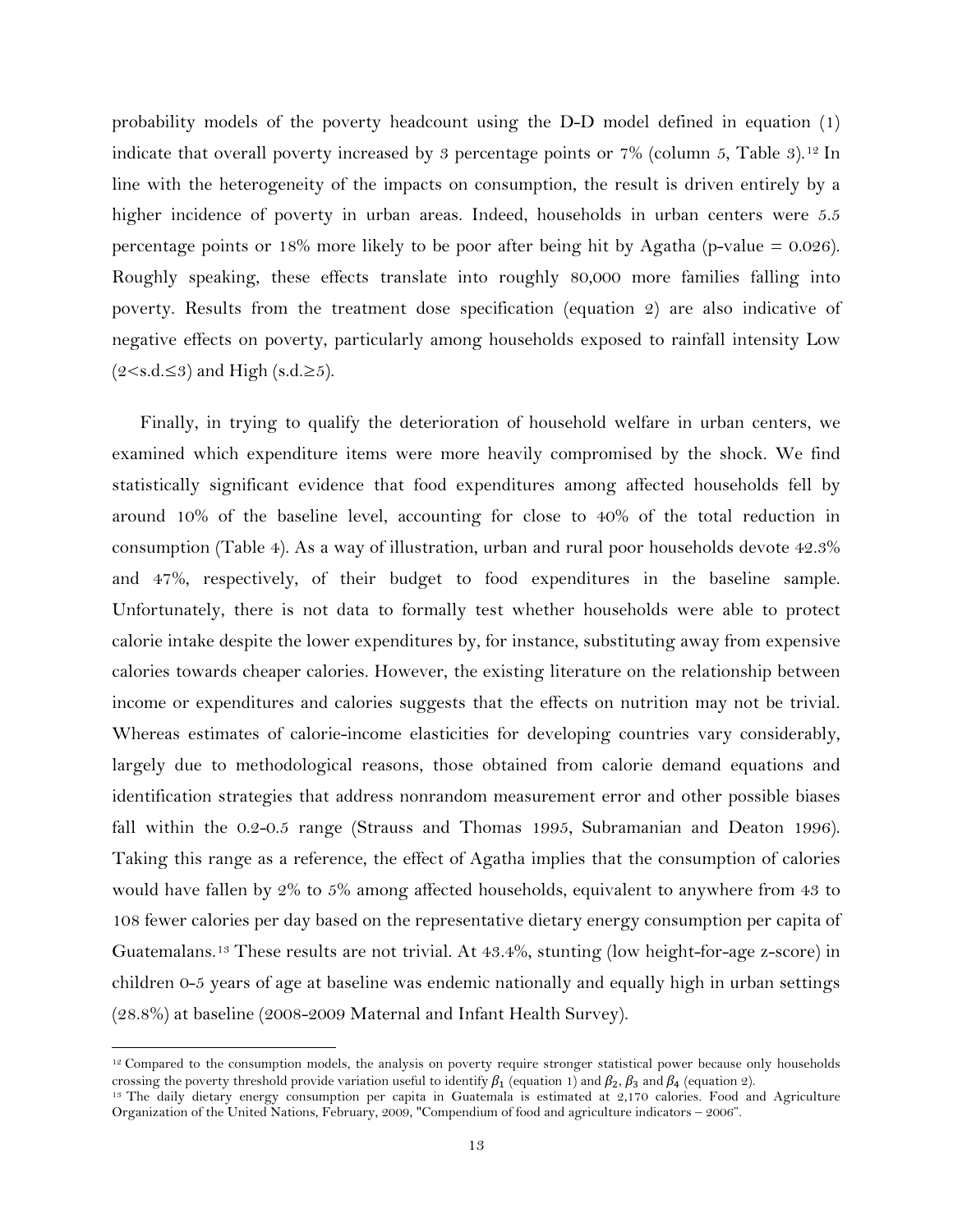We also find that close to half of the total fall in consumption among urban households was due to a decline of nearly 80% in expenditures in durables, including items such as a stoves or refrigerators. Urban households also cut back on education-related expenses (around 13%) although –as will be discussed below—we do not observe that this led to an increase in dropout rates.

A regular argument in the literature on household risks and welfare is that the negative effects of shocks are typically larger among the poor. We looked at whether this was also the case in the context of Agatha. In the absence of household and/or individual panel data, we relied on estimates of municipal poverty rates in 2006 drawing from a poverty map jointly produced by the World Bank and INE. The subgroup analysis using different levels of poverty incidence did not support the notion that poverty at baseline is a strong predictor of the direction and magnitude of the effects.

### *Household income and adult labor supply*

In trying to assess whether the fall in household consumption is itself the result of a persistent negative income shock triggered by the storm, we examine the effects of Agatha on household income per capita. In addition to collecting detailed consumption data, *Encovi* captured rich information on labor and non-labor income for all individuals in the household both before and after Agatha.

Similar to the analysis on consumption, we ran standard fixed-effects model specifications of the D-D estimator using the binary definition of the treatment. The results –summarized in Table 5– indicate that Agatha is associated with a reduction of household income per capita on the order of 10%, equivalent to 44.4 quetzales per capita per month. Effects estimated separately for urban and rural areas are also negative but not statistically significant. Unpacking the effects by income components reveals that the fall in total income is largely driven by a drop in income from labor, particularly from salaried jobs in urban areas, corresponding to 27% of the baseline median (third column of Table 5). Indeed, lower wage income among affected urban households helps explain nearly 70% of the decline in their household income per capita. The results also point to a fall in non-wage labor income in urban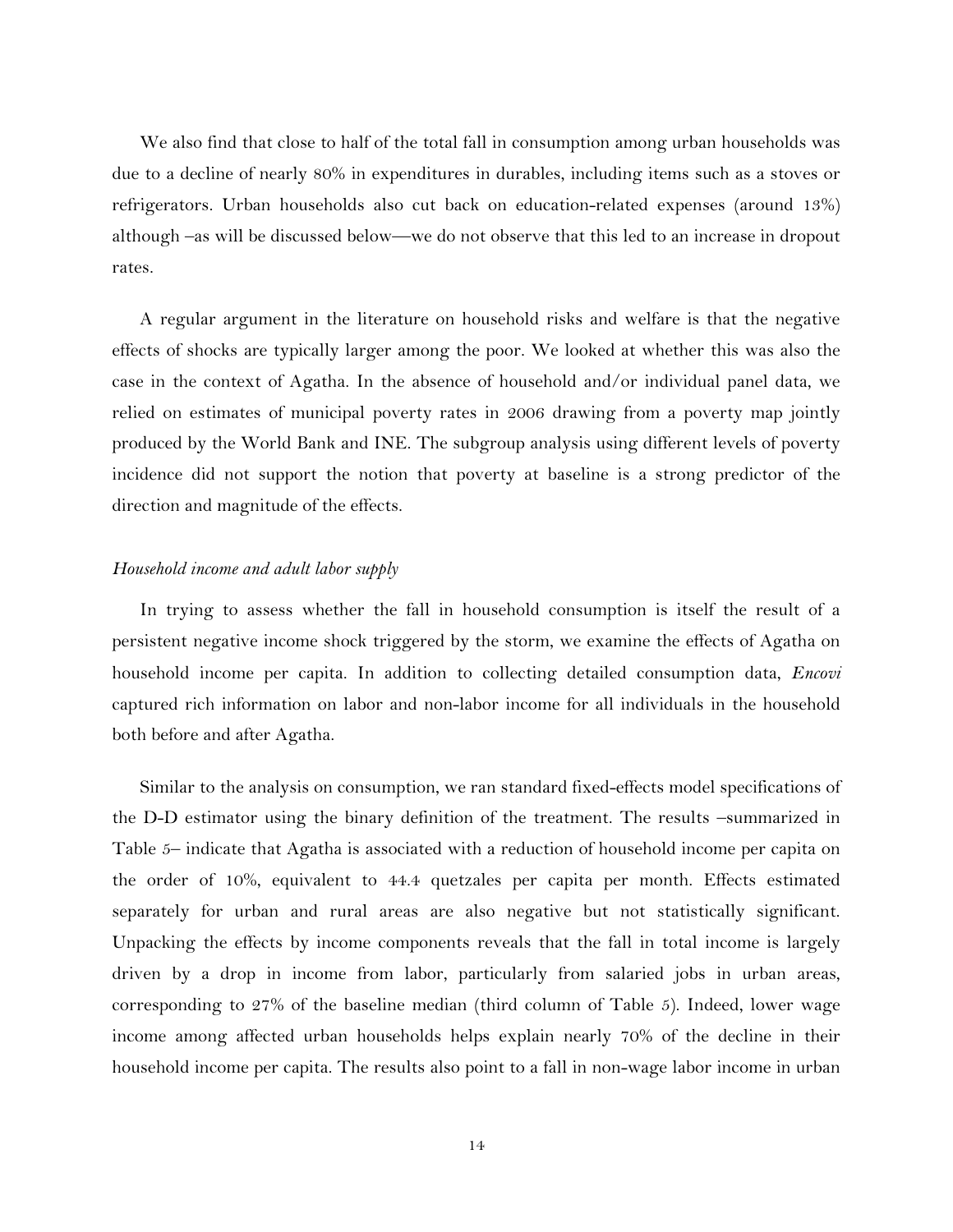areas but, in constrast, point estimates are imprecise. Meanwhile, none of the point estimates for income components in the rural sample are statistically significant.

The econometric analysis provides evidence that the shock also influenced the labor supply of adults. We initially investigated if the decision of whether to work or not (extensive margin) changed to cope with the negative fluctuation in income brought by Agatha. The labor participation of all adults 17 to 65 years old is measured with an index variable that identifies economically active individuals that were employed or are actively looking for a job during the four weeks preceding the survey. Irrespective of the location (urban or rural) and gender of the individuals, econometric results from a linear probability model of equation 1 give no evidence of Agatha changing the decision to participate in the labor market in affected villages (Table 6). However, when focusing on the intensive margin, the analysis shows that adults from affected households, particularly men in urban centers, increased the number of hours worked in response to the shock. For the whole sample, adults that reside in affected areas appear to work 0.9 more hours per week in the aftermath of the event, amounting to an increase of 2.1 percent with respect to the baseline mean (approximately 42 hours/week). Once more such response is driven fully by the extra labor supply provided by male workers in urban centers, who worked on average for 2.5 hours more per week, raising their baseline labor supply (48 hours/week) by 5.3% (Table 6).

Finally, a fall in wages accompanied the increase in the number of hours of labor supplied, possibly signaling a sort of general equilibrium labor market effect produced by the shock. Employing the same empirical strategy, we find that hourly wages for the whole sample fell notably among workers in shock areas by 0.5 quetzales/hour, 5.4% with respect to the mean hourly wage at baseline (9.2 quetzales/hour) (results also shown in Table 6). As expected, the size of the wage effects is larger for urban workers with salaried jobs, for whom hourly wages fell by 9.3 percent. In line with the impact heterogeneity concerning the number of hours worked by female and male workers, the effects of the shock on wages only manifest among the latter.

### *Child school participation and labor*

The existing literature has shown that households are often forced to withdraw children from school when confronted by idiosyncratic or systemic shocks (Baez et al. 2010). Natural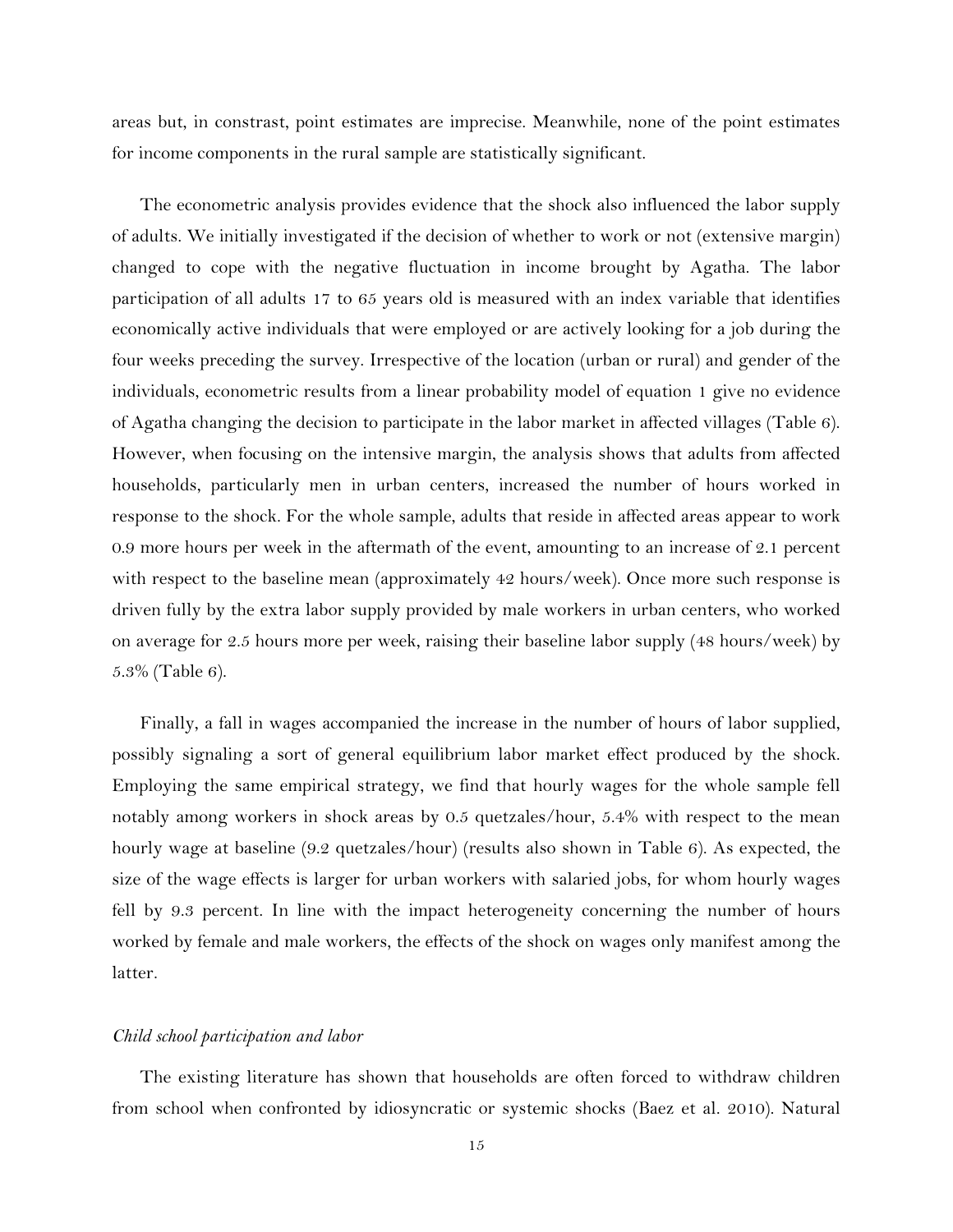disasters can disrupt schooling supply through the destruction of school facilities, increased absenteeism of teachers and limited physical accessibility, for instance, due to road damages. Furthermore, as shown above, household budget constraints can be aggravated by the shock, reducing the demand for education. Similarly, credit constrained households may also rely on the labor force of their children as an attempt to cope with the negative effects of the disaster.

We investigate the possibility of Agatha prompting these two household responses. Table 7 summarizes the results. Looking first at school attendance in the academic year preceding the survey –and using the same base empirical specification in equation 1– we find evidence that children aged 7 to 15 in areas that saw the largest rainfall were 2.2 percentage points (2.6%) less likely to attend school than children in the comparison group. Breaking down the impacts by area indicates that the reduction in school participation is explained by lower school attendance of children in rural areas, whose rate fell by 2.7 percentage points (p-value=0.073), equivalent to a reduction of 3.3% with respect to the level of enrollment at baseline. Subgroup analysis by gender (not shown) and age groups suggests that the negative impacts on school attendance affected boys, girls, young and older children more or less equally.

The results also reveal an increase in child labor force participation. We define a binary variable for children working or looking for a paid job as well as children engaged in non-paid work (e.g. domestic chores, child caring, etc.), which can be a mechanism for adults to free up time and further increase their own labor supply. Results show that children 7-15 years old in affected areas were 3.1 percentage points (10.8%) more likely to work in paid and non-paid activities over time relative to children in less affected regions (Table 7). In line with the geographic concentration of the negative impacts on school attendance, the effects on labor force participation are driven by households in rural villages that were hit by Agatha. Child labor increased by 4.2 percentage points or 12.8% of the pre-shock level among these households. However, contrary to what is seen for school attendance, the increase in the labor supply of children attributed to Agatha happened only among boys (result not shown) and mainly among those who were between 12 and 15 years old.

In order to check whether the extra labor supply in the extensive margin provided by children came at the cost of reducing their school participation, we ran models of the joint outcome for children enrolled in school at the beginning of the school year. We estimate the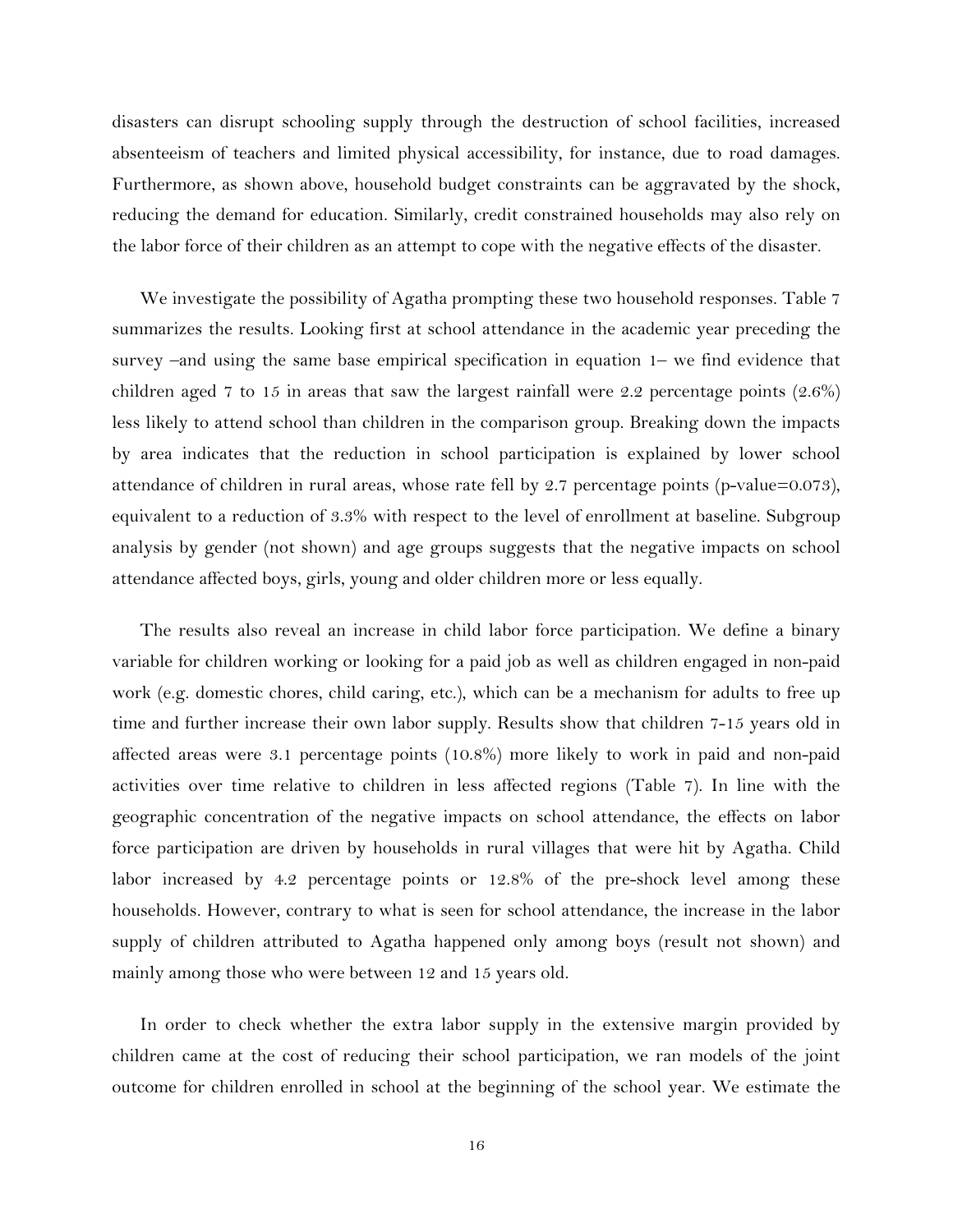base D-D model on an outcome variable that is equal to one if the child works in paid or nonpaid activities or is looking for a job, and also if the child is not attending school. The econometric results confirm that the increase in child labor force participation attributed to Agatha is mostly seen among children –predominantly boys– who also stopped attending school (Table 7). This set of results holds for the whole sample and for rural areas. In contrast, the proportion of children simultaneously working –or looking for a job– and attending school did not change over time in shock areas with respect to the comparison group, providing an indication that at the margin the added labor force of children reduced their school participation.

#### **5.2 Robustness analysis**

l

Additional empirical exercises confirm the robustness of the negative effects of the shock on the main variables of interest. We first test the central assumption underlying the internal validity of the identification strategy, namely whether or not the outcomes for affected and lessor non-affected households were systematically set on different pathways irrespective of Agatha. To do so, we pool two rounds of the *Encovi* data collected before the shock (2000 and 2006) to estimate placebo treatment effects of the shock on consumption and poverty. Overall, results of this "fake" binary treatment do not provide evidence of diverging trajectories preceding the shock between the treatment and control groups (Table 8- Panel A). The doubledifference estimators for consumption per capita, poverty headcount and poverty gap are all statistically insignificant.[14](#page-14-1)

In a second exercise we assess whether other forms of sample selection are likely to confound the results. Using pre- and post-shock data from 2006 and 2011, we run models to estimate placebo treatment effects on independent variables that capture household head characteristics –most of which are supposed to not be directly affected by the shock– such as age, education, gender, marital status and area of residence. Systematic changes in these predetermined variables between the treatment and comparison groups could signal compositional changes such as endogenous migration and mortality. Nonetheless, results of this placebo test show that Agatha has no statistically significant relationship with any of the variables analyzed (Table 8- Panel B).

<span id="page-18-0"></span><sup>14</sup> Results for most of the other outcomes analyzed in the paper (not shown but available upon request) follow a similar pattern.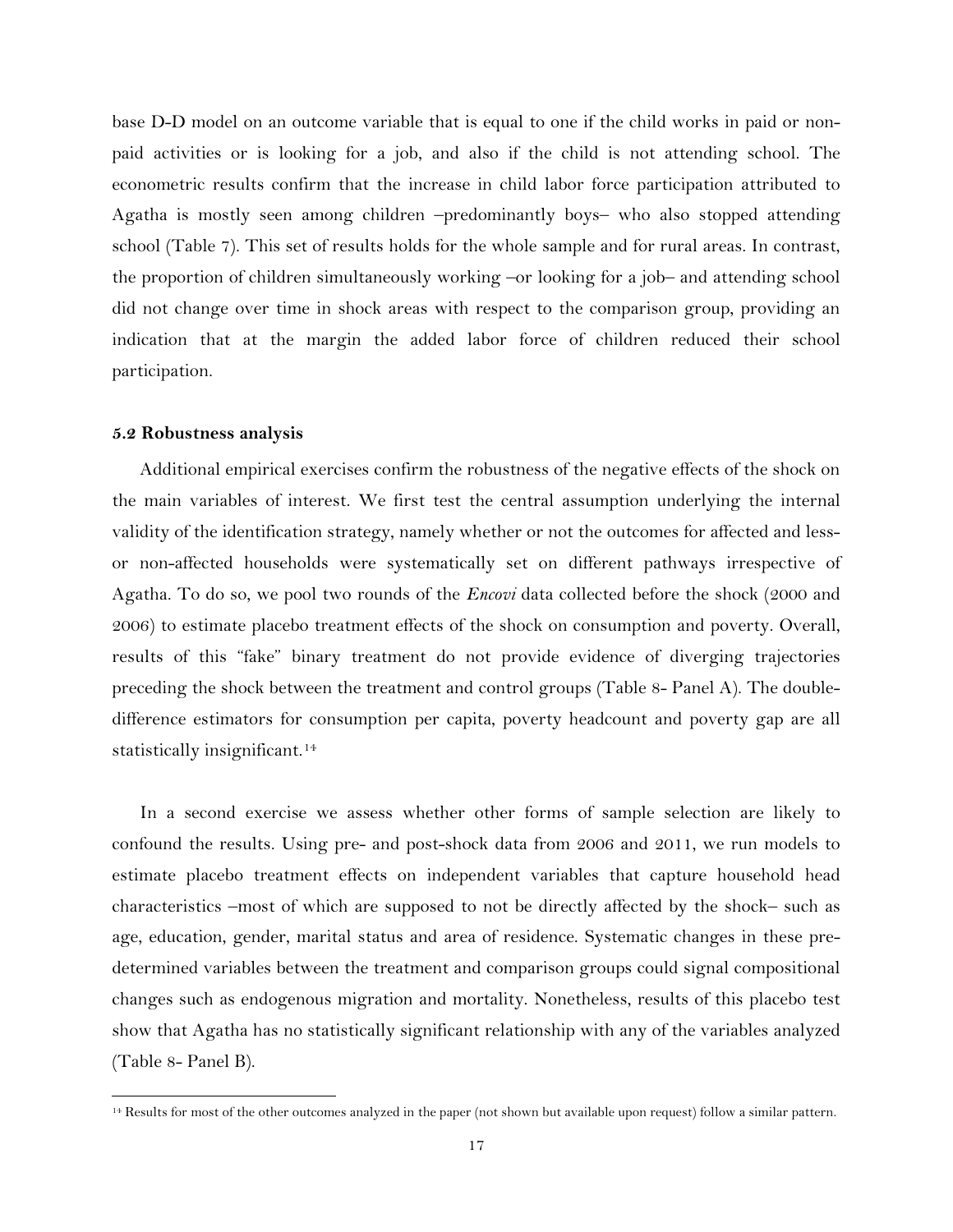To further rule out concerns over sample selection produced by endogenous migration, we run econometric models of a binary migration variable that captures households that moved to another Guatemalan municipality after Agatha occurred against the shock measures and a subset of covariates. [15](#page-18-0) The results from these models –and also from others that measure migration according to the location of both the household head and the spouse– do not provide evidence that Agatha pushed systematically more (or less) households to migrate away from the villages where they resided before the shock happened (Table 8- Panel C).

Another potential concern is the possibility of a systematic –as opposed to random– measurement error in the shock variable. More specifically, the empirical models may be picking up the cumulative and persistent effect of multiple rainfall shocks (floods and droughts) that occurred in the past if the location of those overlap closely with the geographic coordinates of Agatha's path. To investigate this bias in measurement, we checked if rainfall variability– including the occurrence and frequency of extreme events– in the pre-Agatha period (1970- 2009) differ systematically between "affected" and "less- and non-affected" weather stations. To account for the different probability distribution of precipitation between the two groups of stations, we compute the coefficient of variation. The calculation of this normalized measure of dispersion shows that the coefficient of variation is comparable between treated (1.17) and control stations (1.12). Further, the geographical location of the precipitation anomalies of three large events that hit Guatemala in the 2000s (Hurricane Stan 2005, Tropical Storm Barbara 2008 and Hurricane Mitch 2008) does not overlap with the path of Agatha.

Another possible source of measurement error is the misallocation of historical rainfall and precipitation anomalies to households across municipalities. As noted before, municipalities are matched to their closest weather station. However, due to the low density of stations in some parts of the country, a subset of municipalities is paired with stations that are too far away to accurately track their rainfall patterns. For nearly 4% of households, the corresponding weather stations lie more than 50 kilometers away. We performed a sensitivity analysis restricting the sample to the rest of the households (96%) and rerun the consumption and poverty models of equation 1. The negative effects of Agatha on consumption and the associated increase in poverty not only hold in this subsample but are also more precisely

 $\overline{\phantom{a}}$ 

<span id="page-19-0"></span><sup>&</sup>lt;sup>15</sup> It is worth noting that the *Encovi* surveys only track domestic migration.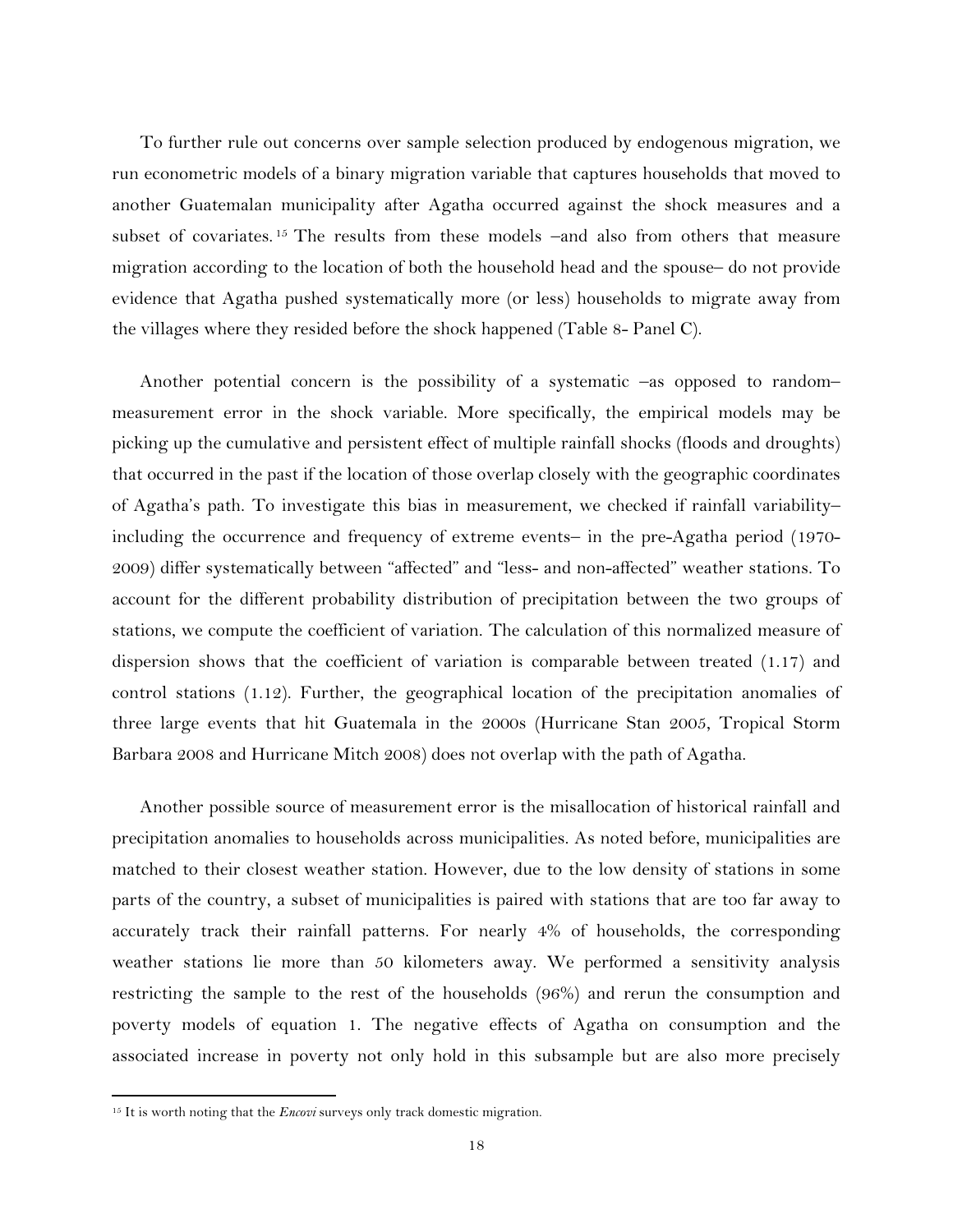estimated as reflected by the lower standard errors (Table 9).

Finally, and also related to potential issues of measurement error, the results appear to be robust to alternative definitions of the shock that are based on different critical thresholds (i.e. using different standard deviations), different computations of the z-score (using the historical mean and the median) and a continuous treatment (total rainfall recorded in May, 2010). Additionally, results do not change much when we re-estimate the main empirical models drawing from a larger balanced panel of weather stations (covering the period 1990-2011) to allocate households to the treatment and comparison groups based on alternative measures of long-term rainfall trends.<sup>[16](#page-19-0)</sup>

#### **5.3 Interpretation**

l

Overall, the findings of this paper –in line with most of the existing evidence– highlight that the well-being of households is sensitive to the consequences of weather-related disasters. However, the results depart from existing research by documenting that relative to rural households, urban families appear to have carried the heaviest burden of the consequences of the shock –at least in terms of household consumption and poverty. The question is why were urban households disproportionally affected by Agatha? Unfortunately, data limitations make it difficult to empirically disentangle the mechanisms driving the impacts. Yet, in what follows we posit some informed hypotheses about the possible leading channels.

The first observation has to do with the magnitude of the shock itself. Whereas Agatha dropped record levels of rain across several parts of Guatemala, households located in urban areas experienced substantially stronger rainfall shocks compared to rural households. Household weighted mean standardized precipitation anomalies in urban and rural areas attributed to the shock were 3.7 and 3.0 z-scores, respectively. Nonetheless, the average masks large variation in excessive rainfall across areas. Figure 4 plots the density of the z-scores for affected households by area. It reveals that close to 40% of the households in urban centers were hit by rainfall levels that exceeded the historical mean by six or more standard deviations. We ran regressions of the base model (equation 1) on household consumption for the urban sample to spot impact heterogeneity for households that were exposed to rainfall anomalies of

<span id="page-20-0"></span><sup>&</sup>lt;sup>16</sup> These results are not shown in the paper but are available from the authors upon request.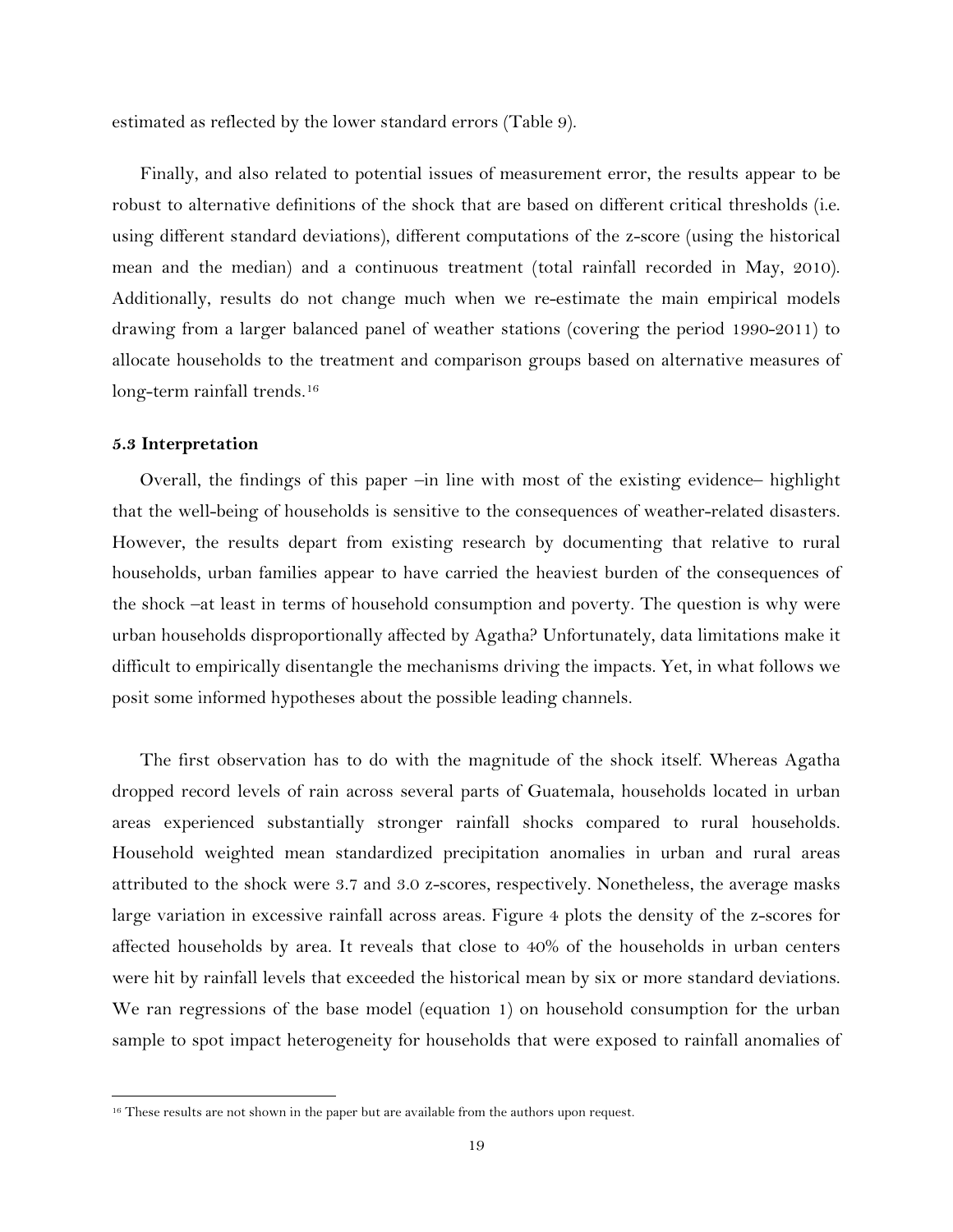z-scores  $\geq 6$  relative to those with  $2 \leq z$ -scores  $\leq 6$ . The results (shown in Table 10) offer suggestive evidence that the magnitude of the shock is associated with the spatial concentration and size of the impacts. Qualitatively speaking, treatment effects are consistently higher in magnitude for the group of z-scores  $\geq 6$  both in the national and urban samples.

Impact heterogeneity can also be traced back to the evolution of prices, likely influenced by the disruption in the functioning of markets following the disaster. Anecdotal assessment of the disaster suggests that the major damages to basic economic infrastructure and systems were registered in urban centers. We first examined the evolution of prices for an array of items tracked by Guatemala's National Statistics Institute (INE). While prices of many consumption items such as clothing, housing, recreation, health and education, among others, remained fairly stable, food prices began to rise right before the shock and this trend accelerated during the 10 months following Agatha. The cumulative increase in food prices 10 months after Agatha was 17 percent. Yet, even though it is not fully conclusive, breaking the data down by the lowest level of disaggregation (eight geographic areas<sup>[17](#page-20-0)</sup>) is suggestive of higher price increases and volatility consistent with the geographic path of the shock (Figure 5). Regions such as *Sur Oriente* and *Noroccidente,* where nearly two-thirds of the households were affected, food prices increased by 65 and 20 percent, respectively. To further investigate the price channel, we derived implicit prices from the *Encovi* surveys for seven food items that account for over half of the basic food consumption basket that defines the national extreme poverty line. Using the price data as the response variable in a D-D framework shows steep statistically significant average price increases in treated urban areas for items such as milk (27%), sugar (16%), sugar (8%) and beans (6%). In contrast, prices appear much more stable in rural areas (Figure 6).

In contrast, the relatively low sensitivity of rural households to the negative effects of Agatha may be partly explained by the "favorable" timing of Agatha with respect to the local agricultural cycles in the areas flooded by the event. We use the 2003 Agricultural Census from the Ministry of Agriculture of Guatemala to map the main crops grown in the affected areas at baseline. Around 72% of the land cultivated corresponds to maize, beans, coffee and sugar cane, the two latter being permanent crops. The typical annual cycle of planting, growth and harvest of these four crops in Guatemala is shown in Table 11. As shown, the largest rainfall attributed

l

<span id="page-21-0"></span><sup>&</sup>lt;sup>17</sup> Price data in Guatemala does not allow discriminating between urban and rural areas.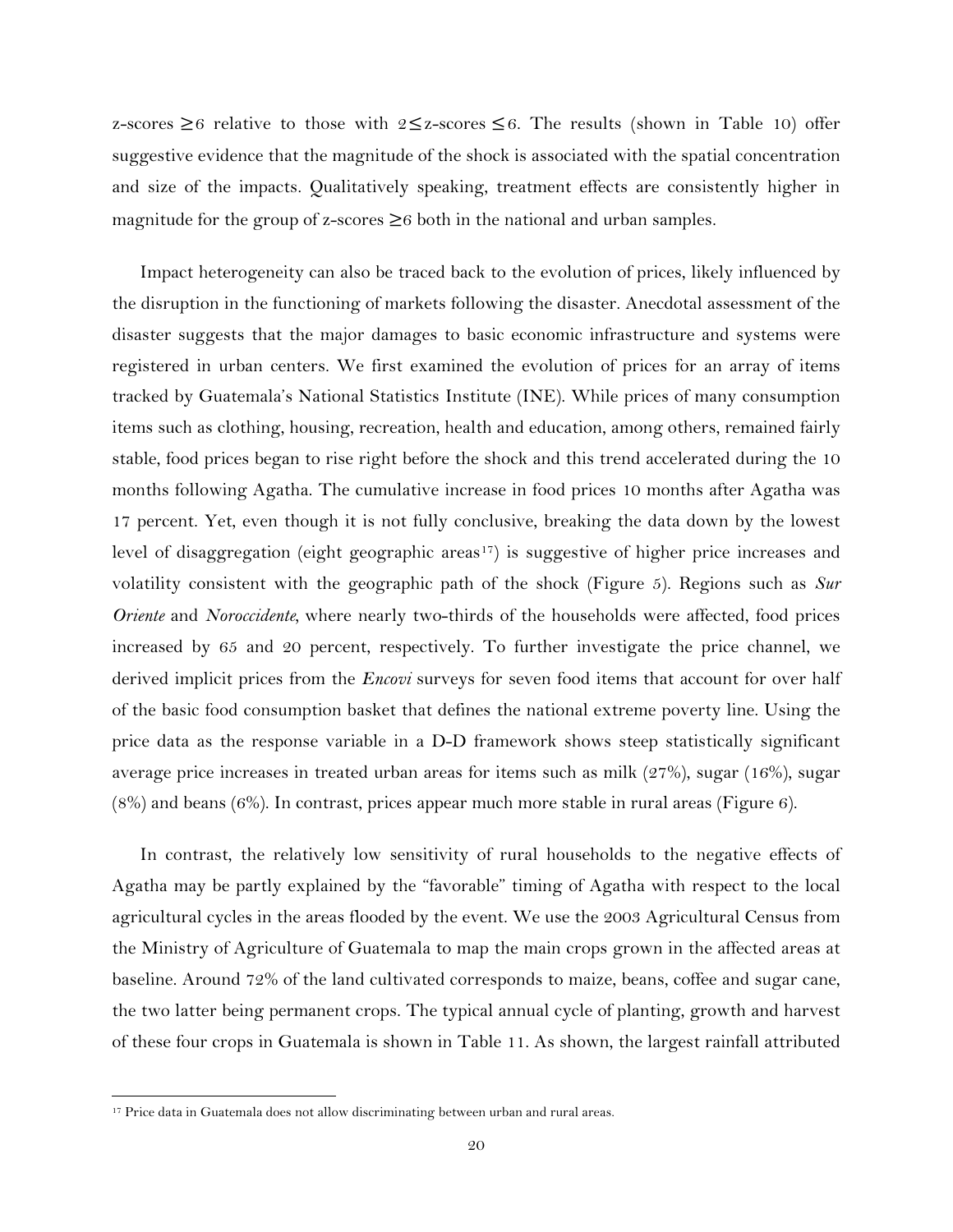to Agatha occurred in late May, right in the middle of the seeding period of maize and beans. There is anecdotal evidence that the flooding damaged maize crops in some of the affected areas but not so much in others. In regard to coffee and sugar cane, the excessive precipitation fell well outside their traditional harvesting season. Using data from *Faostat* (FAO), we construct indices to track the annual production of these four crops in Guatemala during the period 2006- 2012. While the production of sugar cane fell slightly after Agatha, consistent with our hypothesis, we do not observe a large drop in the annual yields of any of the four crops for the interval between the shock and the reference period covered by the *Encovi* survey (shown by the dotted vertical lines in Figure 7), ruling out supply shocks.

Finally, there is a possibility that formal social protection policy also played a role in partly shielding the basic welfare of rural families from the adverse effects of the shock. In April, 2008, the Government of Guatemala established and began implementing a standard Conditional Cash Transfer (CCT) program, *Mi Familia Progresa* (currently known as *Mi Bono Seguro*). The program transfers money to families living in poverty and extreme poverty that have children ages 0 to 15 years and/or pregnant women (or nursing mothers). A particular design feature of the program is that most of its beneficiaries are rural households.[18](#page-21-0) At the time of Agatha, the CCT program benefited nearly 800,000 families, many of them located in parts of the country severely stricken by the floods. While it is possible that the cash transfers contributed to smooth basic consumption, the weak monitoring and enforcement of the school attendance conditionality –as reported by program managers– did not avoid that some children missed school. Yet, more analysis is necessary to sign the net effect from the interaction between the participation in the CCT program and the shock.

#### **6. Conclusions**

l

This paper provides robust evidence that Agatha, the strongest tropical storm to ever strike Guatemala since rainfall records have been kept, led to a sizable deterioration of human welfare among affected households. On average, per capita consumption fell by 5.5% in households matched to weather stations that recorded precipitation anomalies of two or more standard deviations from the historical mean during the days of the shock. While negative impacts triggered by excessive rainfall have been documented in the literature, most of the studies show

<sup>18</sup> There is also a fraction of program participant from marginal areas in the peripheries of urban centers.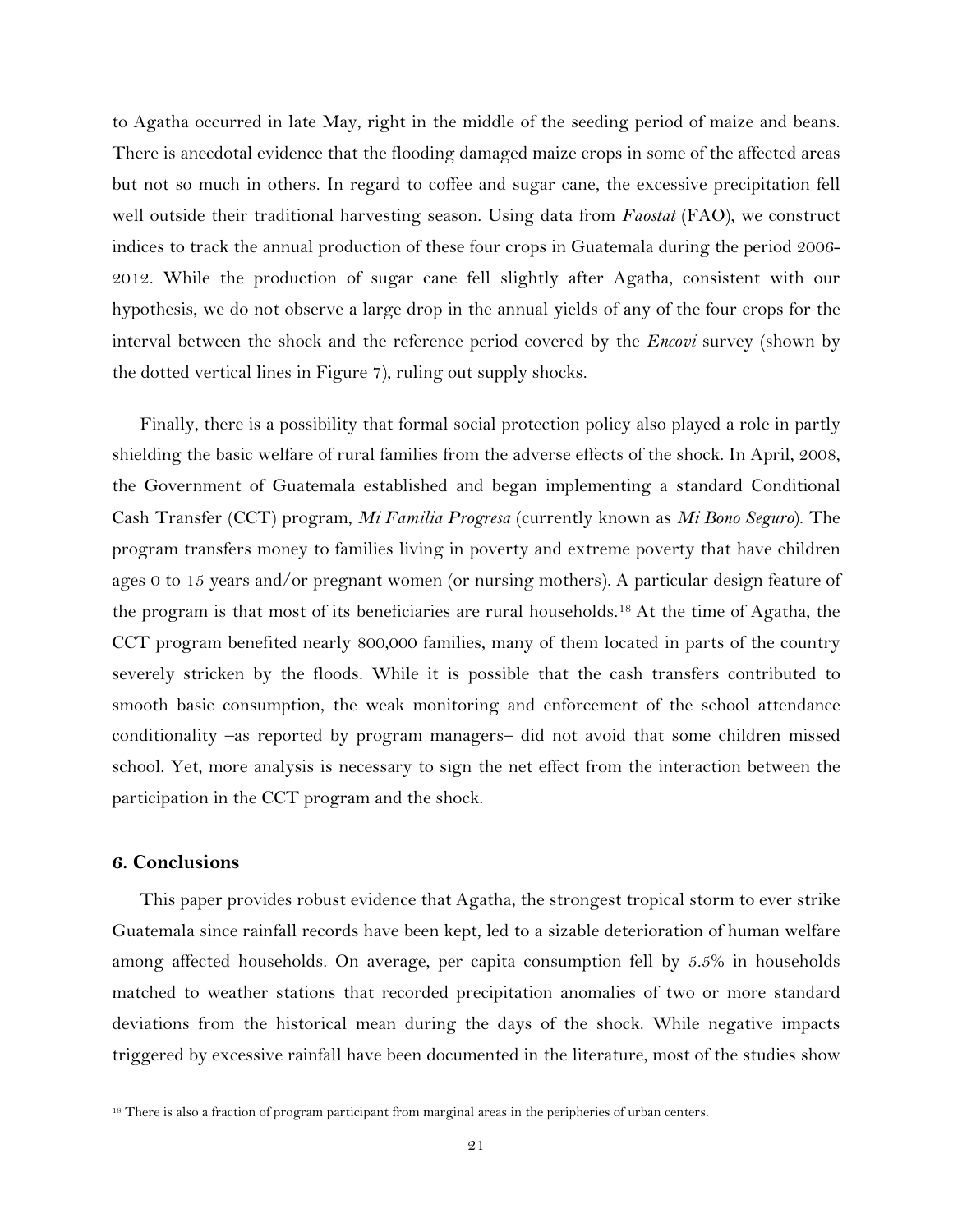that rural households are often disproportionally affected. Contrary to that, this paper illustrates that urban households can be as or more vulnerable when hit by extreme weatherrelated shocks. For these households, consumption per capita declined by 12.6% relative to the median consumption at baseline.

The negative effects of the shock span other areas of human welfare, particularly among urban households. The incidence of poverty increased by 5.5 percentage points, equivalent to 18% with respect to the poverty headcount that existed at baseline. Affected households cut back on expenditures on food by 10%, equivalent to a reduction of over 100 calories per day per household members. We also find evidence that households reduced expenditures on basic durables such as stoves or refrigerators.

Behind the limited ability of affected households to smooth consumption is a fall in income per capita of urban households on the order of 10%, driven mostly by a drop of labor income among salaried jobs. To cope with the shock, we find two different types of labor supply responses. First, male adults adjusted on the intensive margin by increasing the number of hours worked (1.9 hours more per week or 3.7%). This additional labor supplied occurred in tandem with a fall in the remuneration of workers, possibly signaling a sort of general equilibrium effect. Second, we find a sizable increase of 3.1 percentage points (10.8%) in child labor force participation –especially among boys in rural areas. Simultaneous to relying more on the labor force of their children, we find evidence that affected households were also more likely to withdraw them from school, raising the risk that they drop out.

A leading factor that helps to explain the sizable impact heterogeneity across areas is the strength of the shock itself. Impact studies often fail to quantify and map the intensity of natural shocks to the units of analysis. Our evidence suggests that part of the reason as to why the negative effects were more concentrated among urban households has to do with the fact that excessive precipitation was much stronger in urban areas. We also observe some evidence that food prices increased after the shock in parts of the region that saw the largest precipitation anomalies, especially in urban centers. At the same time, the relatively low sensitivity of rural households to the shock may be partly explained by the timing of Agatha with respect to local agricultural cycles. For the most part, the excessive precipitation fell in a period of the harvesting season that was not harmful for maize, beans, coffee and sugar cane,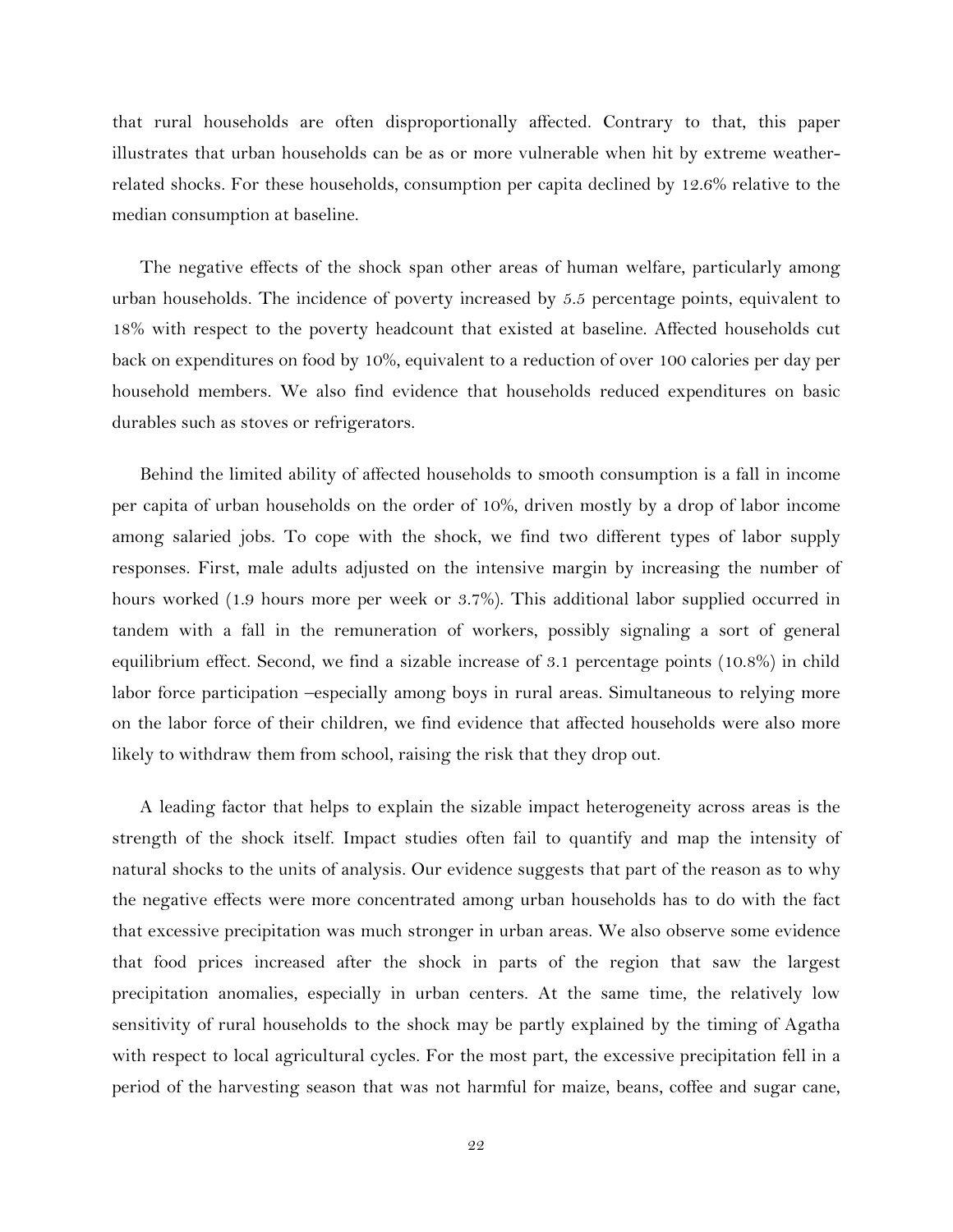the main crops grown in affected areas. Finally, a large CCT program targeted mostly to rural households could have also helped protect their basic welfare in the aftermath of the shock.

A number of checks confirm the robustness of the findings to the trajectories of the outcomes preceding the shock between the treatment and control groups, endogenous compositional changes, nonrandom migration, possible issues of measurement error in the shock variable, alternative shock indicators based on different critical precipitation thresholds and different household-to-weather station matching criteria.

The magnitude of the effects documented in this paper is not trivial. In 2012, Guatemalan authorities reported an increase in the national poverty rate from 51% to 53.7% between 2006 and 2011. Government officials and most analysts have attributed such increase to the collateral effects of the global financial crisis. We, however, argue that this is only part of the story. Since a large fraction of households were bunched right above the poverty line before the shock, the fall in consumption per capita was enough to push nearly 80,000 additional families into poverty. Thus, this natural disaster is one of the key explanatory factors behind the increase in poverty recorded in urban Guatemala between 2006 and 2011. Ignoring the detrimental consequences of natural disasters on human welfare will limit the effectiveness development policy, in particular anti-poverty strategies.

#### **References**

- Baez, Javier, Alejandro de la Fuente, and Indhira Santos. 2010. "Do Natural Disasters Affect Human Capital? An Assessment Based on Existing Empirical Evidence." Discussion Paper No. 5164, IZA, Bonn, Germany.
- Bustelo, Monserrat, Mary Arends-Kuenning, and Leonardo Lucchetti. 2012. "Persistent Impact of Natural Disasters on Child Nutrition and Schooling: Evidence from the 1999 Colombian Earthquake." Discussion Paper No. 6354, IZA, Bonn, Germany.
- Dercon, Stefan. 2004a. "Growth and Shocks: Evidence from Rural Ethiopia." *Journal of Development Economics* 74 (2): 309-29.
- Dercon, Stefan and John Hoddinott. 2004. "Health, Shocks, and Poverty Persistence." In *Insurance against Poverty*, edited by Oxford, UK: Oxford University Press.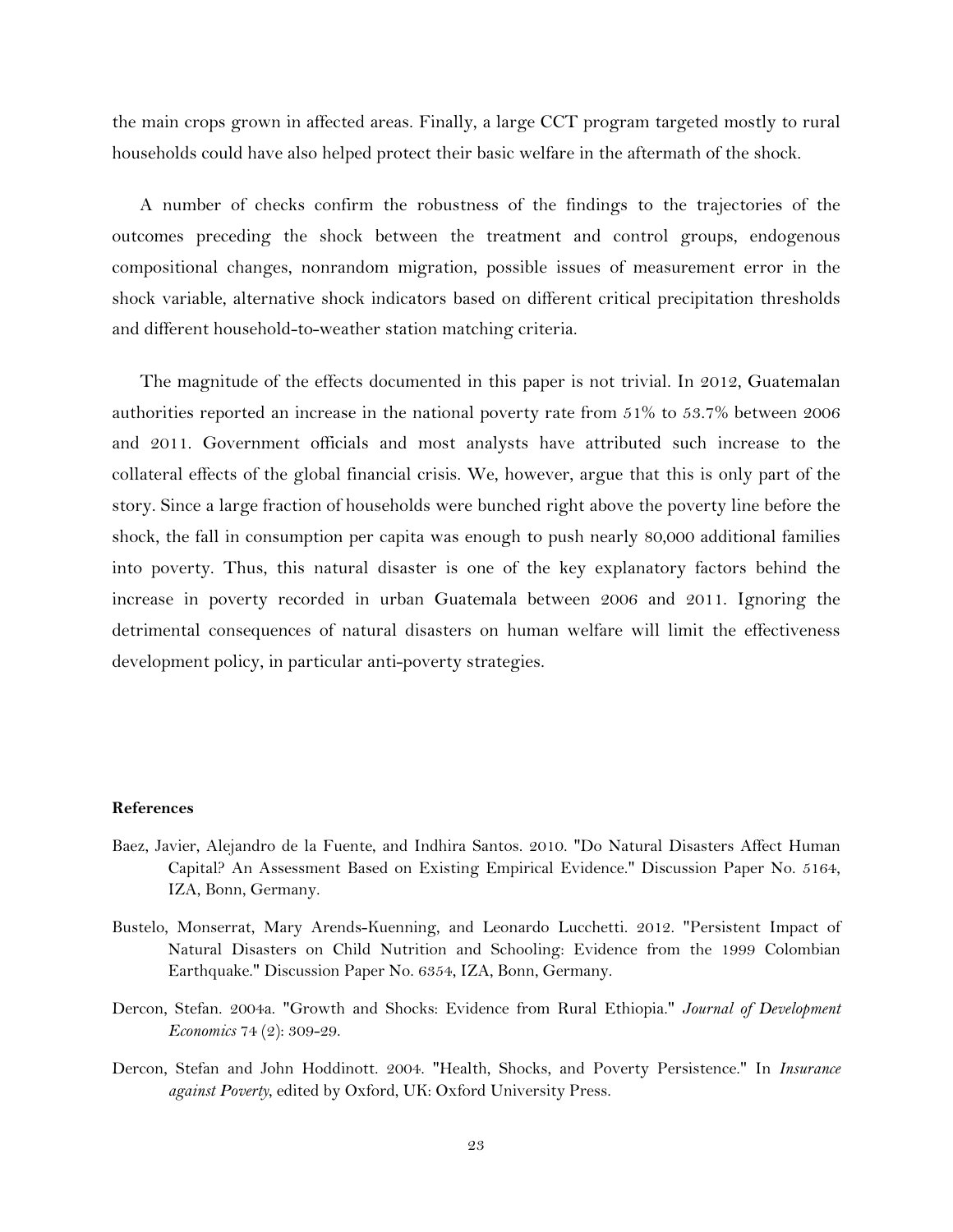- Fafchamps, Marcel, Christopher Udry, and Katherine Czukas. 1998. "Drought and Saving in West Africa: Are Livestock a Buffer Stock?" *Journal of Development Economics* 55 (2): 273-305.
- Hermida, Priscila. 2010. "The Long-Term Effect of Natural Disasters: Health and Education in Guatemala after the 1976 Earthquake." Unpublished manuscript.
- Hoddinott, John. 2006. "Shocks and Their Consequences across and within Households in Rural Zimbabwe." *Journal of Development Studies* 42 (2): 301-21.
- Hoddinott, John and Bill Kinsey. 2001. "Child Growth in the Time of Drought." *Oxford Bulletin of Economics and Statistics* 63 (4): 409-36.
- Jalan, Jyotsna and Martin Ravallion. 1999. "Are the Poor Less Well Insured? Evidence on Vulnerability to Income Risk in Rural China." *Journal of Development Economics* 58 (1): 61-81.
- Kazianga, Harounan and Christopher Udry. 2006. "Consumption Smoothing? Livestock, Insurance and Drought in Rural Burkina Faso." *Journal of Development Economics* 79 (2): 413-46.
- Maccini, Sharon and Dean Yang. 2009. "Under the Weather: Health, Schooling, and Economic Consequences of Early-Life Rainfall." *American Economic Review* 99 (3): 1006-26.
- Menon, Nidhiya. 2009. "Rainfall Uncertainty and Occupational Choice in Agricultural Households of Rural Nepal." *Journal of Development Studies* 45 (6): 864-88.
- Porter, Catherine. 2012. "Shocks, Consumption and Income Diversification in Rural Ethiopia." *Journal of Development Studies* 48 (9): 1209-22.
- Pörtner, Claus. 2008. "Gone with the Wind? Hurricane Risk, Fertility and Education." Unpublished manuscript.
- Premand, Patrick and Renos Vakis. 2010. "Do Shocks Affect Poverty Persistence? Evidence Using Welfare Trajectories from Nicaragua." *Well-being and Social Policy* 6 (1): 95-129.
- Skoufias, Emmanuel and Agnes R. Quisumbing. 2005. "Consumption Insurance and Vulnerability to Poverty: A Synthesis of the Evidence from Bangladesh, Ethiopia, Mali, Mexico and Russia." *The European Journal of Development Research* 17 (1): 24-58.
- Vu, Linh and Paul Glewwe. 2011. "Impacts of Rising Food Prices on Poverty and Welfare in Vietnam." *Journal of Agricultural and Resource Economics* 36 (1): 14-27.
- Webb, Patrick and Thomas Reardon. 1992. "Drought Impact and Household Response in East and West Africa." *Quarterly Journal of International Agriculture* 31 (3): 230-46.
- Yamano, Takashi, Harold Alderman, and Luc Christiaensen. 2005. "Child Growth, Shocks, and Food Aid in Rural Ethiopia." *American Journal of Agricultural Economics* 87 (2): 273-88.

Zimmerman, Frederick J. and Michael R. Carter. 2003. "Asset Smoothing, Consumption Smoothing and the Reproduction of Inequality under Risk and Subsistence Constraints." *Journal of Development Economics* 71 (2): 233-60.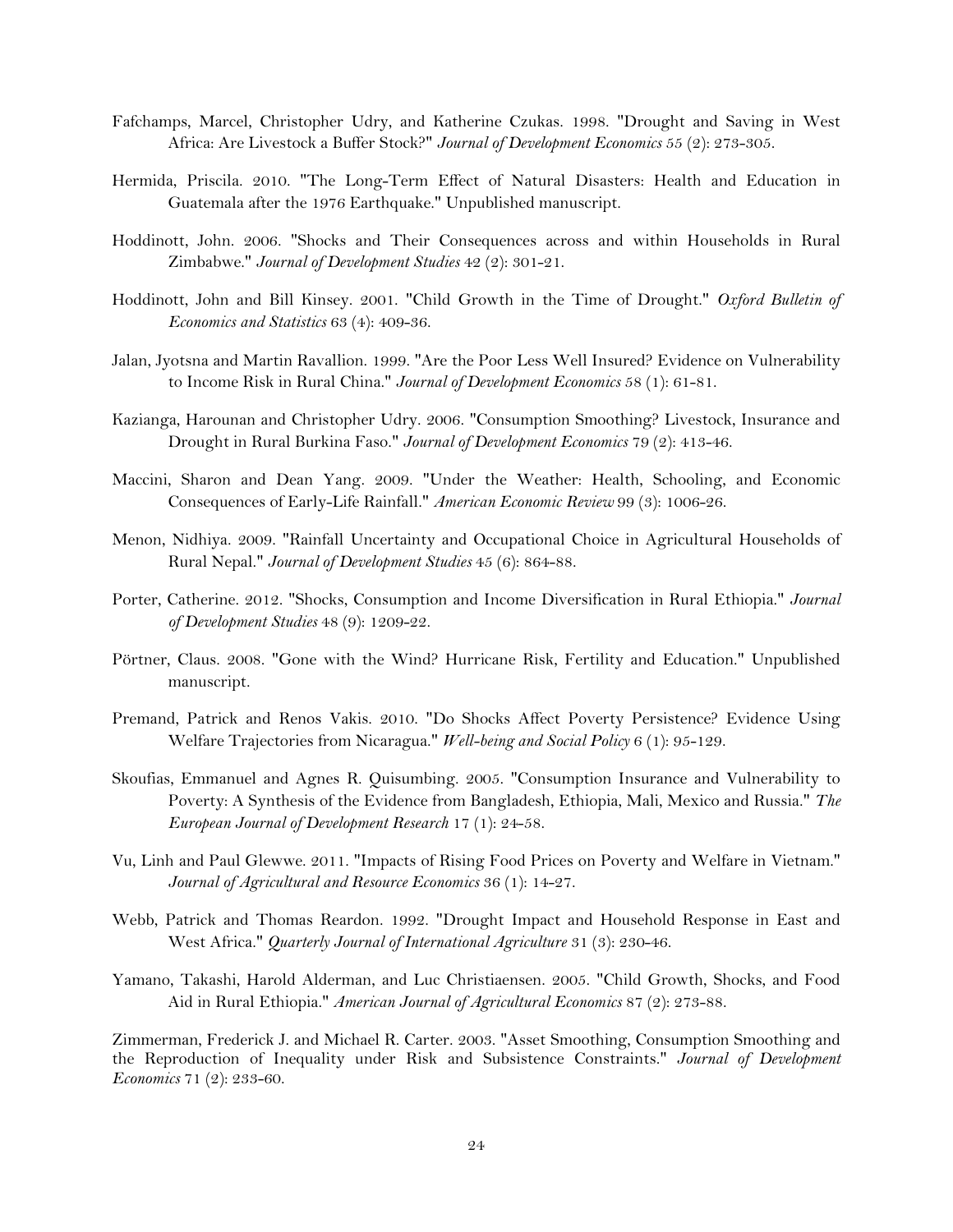| VARIABLES | Affected municipality (CONRED) |  |
|-----------|--------------------------------|--|
|           |                                |  |
| Z-score   | $0.026*$                       |  |
|           | [0.013]                        |  |
| Area      | $-0.000$                       |  |
|           | [0.000]                        |  |
| Constant  | $0.429***$                     |  |
|           | $\lceil 0.055 \rceil$          |  |

**Table 1. Correlation between Floods Reported after Agatha and Treatment Status of the Municipality**.

Observations: 333 municipalities.

*Notes*: Results from OLS regression. Standard errors in brackets

The Z-score indicates the number of standard deviations away from the rainfall mean (since 1980). Affected municipality is the probability of a municipality reporting a flood to CONRED in the aftermath of Agatha. \*\*\* p<0.01, \*\* p<0.05, \* p<0.1

*Source:* calculations by the authors based on data from Encovi (INE), Conred and Insivumeh.

|                          |      |      | Treatment |                |      |      | Control |           | Significant |
|--------------------------|------|------|-----------|----------------|------|------|---------|-----------|-------------|
| Variable                 | Obs. | Mean | Median    | Std.error      | Obs. | Mean | Median  | Std.error | difference  |
| Panel A: Total           |      |      |           |                |      |      |         |           |             |
| Size of Household        | 9247 | 5.04 | 5.00      | 0.03           | 4432 | 4.94 | 5.00    | 0.04      | $\ast$      |
| Urban                    | 9247 | 0.46 | 0.00      | 0.01           | 4432 | 0.35 | 0.00    | 0.01      | ₩           |
| <b>Total Consumption</b> | 9247 | 863  | 606       | 8.74           | 4432 | 812  | 579     | 12.62     | ₩           |
| Total Income             | 9215 | 1013 | 593       | 21.69          | 4416 | 968  | 541     | 31.33     |             |
| Moderate Poverty         | 9247 | 0.44 | 0.00      | 0.01           | 4432 | 0.47 | 0.00    | 0.01      | ₩           |
| Children 7-15 enrolled   | 9247 | 1.07 | 1.00      | 0.01           | 4432 | 1.04 | 1.00    | 0.02      |             |
|                          |      |      |           | Panel B: Urban |      |      |         |           |             |
| Size of Household        | 4237 | 4.59 | 4.00      | 0.03           | 1567 | 4.36 | 4.00    | 0.06      | ₩           |
| <b>Total Consumption</b> | 4237 | 1104 | 793       | 15.24          | 1567 | 1061 | 807     | 25.06     |             |
| Total Income             | 4228 | 1351 | 802       | 38.38          | 1565 | 1484 | 836     | 63.08     |             |
| Moderate Poverty         | 4237 | 0.30 | 0.00      | 0.01           | 1567 | 0.31 | 0.00    | 0.01      |             |
| Children 7-15 enrolled   | 4237 | 0.93 | 1.00      | 0.02           | 1567 | 0.92 | 1.00    | 0.03      |             |
|                          |      |      |           | Panel C: Rural |      |      |         |           |             |
| Size of Household        | 5010 | 5.42 | 5.00      | 0.04           | 2865 | 5.26 | 5.00    | 0.05      | $\ast$      |
| <b>Total Consumption</b> | 5010 | 660  | 502       | 9.21           | 2865 | 676  | 489     | 12.19     |             |
| Total Income             | 4987 | 726  | 455       | 23.44          | 2851 | 685  | 419     | 31.00     |             |
| Moderate Poverty         | 5010 | 0.56 | 1.00      | 0.01           | 2865 | 0.56 | 1.00    | 0.01      |             |
| Children 7-15 enrolled   | 5010 | 1.19 | 1.00      | 0.02           | 2865 | 1.10 | 1.00    | 0.02      | ₩           |

**Table 2. Summary Statistics at Baseline in 2006**

*Notes*: Summary statistics with differences between treatment and control tested for significance. Total Consumption is the monthly expenditure p.c. of a household in Quetzales of 2006. Moderate poverty means that the p.c. expenditure is under the moderate poverty line. Total income is the sum of labor and non-labor incomes per month per capita. \* p<0.05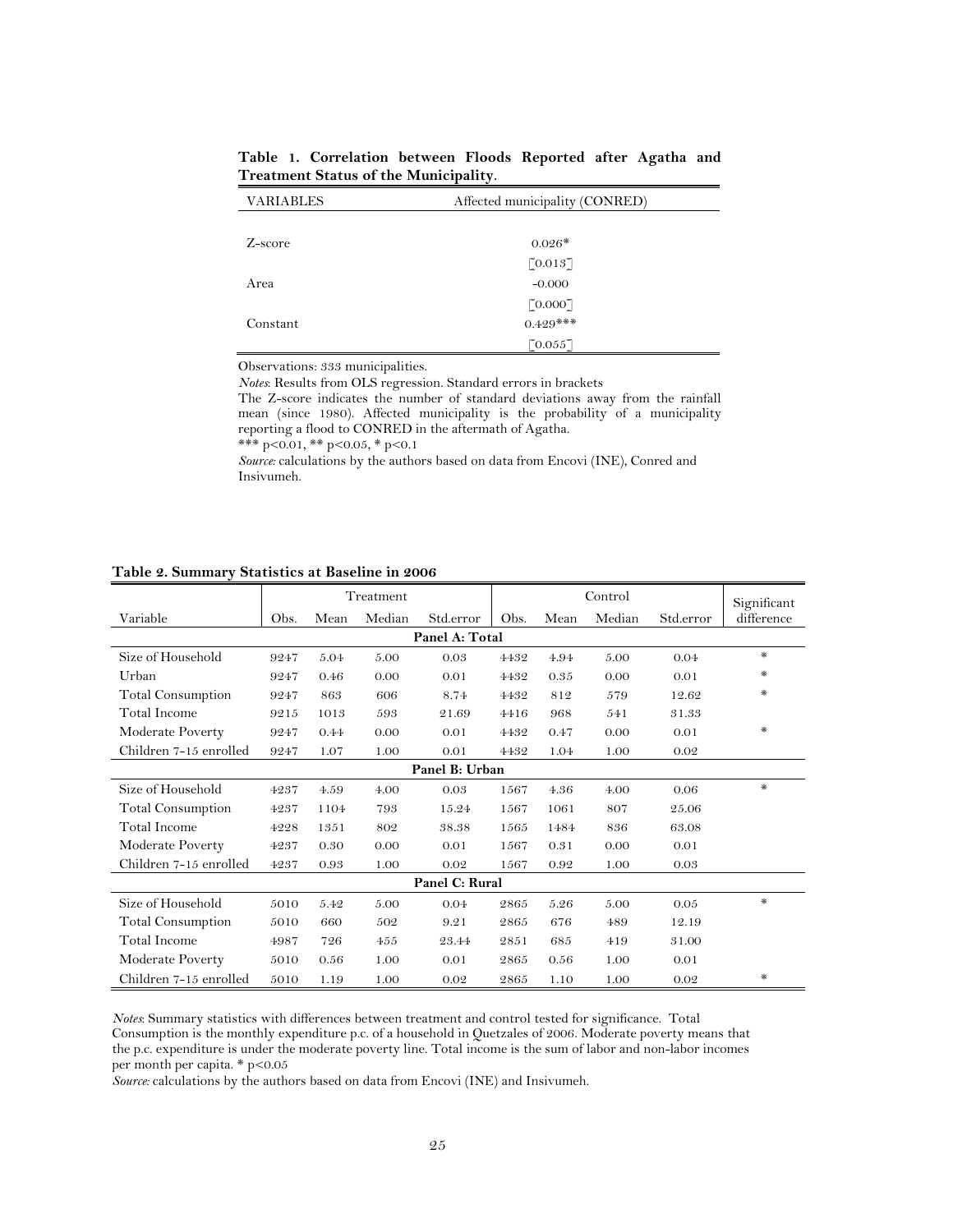|                                        | <b>Total Consumption</b> |                        |                       | Moderate Poverty      |                       | Extreme Poverty       |
|----------------------------------------|--------------------------|------------------------|-----------------------|-----------------------|-----------------------|-----------------------|
| <b>Measure of Shock</b>                | (1)                      | (2)                    | (3)                   | (4)                   | (5)                   | (6)                   |
| Panel A: Total                         |                          |                        |                       |                       |                       |                       |
| $t * (rainfall z-score > 2)$           | $-69.036**$              |                        | 0.030                 |                       | $-0.002$              |                       |
|                                        | $\lceil 27.814 \rceil$   |                        | [0.019]               |                       | $\lceil 0.018 \rceil$ |                       |
| $t * (2 <$ rainfall z-score $\leq 3$ ) |                          | $-50.806$              |                       | 0.023                 |                       | $-0.004$              |
|                                        |                          | $\lceil 37.537 \rceil$ |                       | $\lceil 0.024 \rceil$ |                       | [0.022]               |
| $t*(3 <$ rainfall z-score $\leq 5$ )   |                          | $-71.968**$            |                       | 0.035                 |                       | $-0.011$              |
|                                        |                          | [29.671]               |                       | $\lceil 0.024 \rceil$ |                       | $\lceil 0.020 \rceil$ |
| $t * (rainfall z-score > = 5)$         |                          | $-84.366$              |                       | 0.029                 |                       | 0.014                 |
|                                        |                          | $\lceil 53.776 \rceil$ |                       | $\lceil 0.025 \rceil$ |                       | $\lceil 0.021 \rceil$ |
| Baseline Mean/Median                   | 598.8                    | 598.8                  | 0.453                 | 0.453                 | 0.112                 | 0.112                 |
|                                        |                          | Panel B: Urban         |                       |                       |                       |                       |
| $t * (rainfall z-score > 2)$           | $-181.140***$            |                        | $0.055**$             |                       | 0.000                 |                       |
|                                        | $[44.103]$               |                        | $\lceil 0.025 \rceil$ |                       | [0.010]               |                       |
| $t * (2 <$ rainfall z-score $\leq 3$ ) |                          | $-179.968**$           |                       | $0.085***$            |                       | $0.020*$              |
|                                        |                          | [89.900]               |                       | $\lceil 0.030 \rceil$ |                       | $\lceil 0.012 \rceil$ |
| $t*(3 <$ rainfall z-score $\leq 5$ )   |                          | $-167.649***$          |                       | 0.025                 |                       | $-0.023$              |
|                                        |                          | [48.588]               |                       | $\lceil 0.033 \rceil$ |                       | $\lceil 0.014 \rceil$ |
| $t * (rainfall z-score > = 5)$         |                          | $-195.220***$          |                       | $0.070**$             |                       | 0.014                 |
|                                        |                          | [62.435]               |                       | $\lceil 0.029 \rceil$ |                       | $\lceil 0.012 \rceil$ |
| Baseline Mean/Median                   | 796.7                    | 796.7                  | 0.306                 | 0.306                 | 0.0469                | 0.0469                |
|                                        |                          | Panel C: Rural         |                       |                       |                       |                       |
| $t * (rainfall z-score > 2)$           | 8.584                    |                        | 0.015                 |                       | $-0.009$              |                       |
|                                        | $[34.086]$               |                        | [0.027]               |                       | [0.028]               |                       |
| $t * (2 <$ rainfall z-score $\leq 3$ ) |                          | 29.077                 |                       | $-0.015$              |                       | $-0.019$              |
|                                        |                          | [36.608]               |                       | $\lceil 0.032 \rceil$ |                       | $\lceil 0.032 \rceil$ |
| $t*(3 <$ rainfall z-score $\leq 5$ )   |                          | $-17.423$              |                       | 0.048                 |                       | $-0.004$              |
|                                        |                          | [37.397]               |                       | $\lceil 0.034 \rceil$ |                       | $\lceil 0.032 \rceil$ |
| $t * (rainfall z-score > = 5)$         |                          | 25.569                 |                       | 0.003                 |                       | 0.003                 |
|                                        |                          | [72.903]               |                       | $\lceil 0.044 \rceil$ |                       | [0.046]               |
| Baseline Mean/Median                   | 496.9                    | 496.9                  | 0.561                 | 0.561                 | 0.159                 | 0.159                 |

#### **Table 3. Impacts on Total Consumption and Poverty**

Observations: 26,587 Total; 11,225 Urban; 15,362 Rural. *Notes*: Results from diff-diff regression controlling for age, gender, years of education, marital status and race of the household head as well as location (urban or rural). Robust standard errors in brackets clustered at the municipality level. Total Consumption is the monthly expenditure p.c. of a household. Quetzales of 2006. For Total consumption the baseline median is presented. Moderate poverty means that the p.c. expenditure is under the moderate poverty line. Extreme poverty means that the p.c. expenditure is under the extreme poverty line. For poverty the baseline mean is presented. The Z-score indicates the number of standard deviations above the rainfall mean (since 1980). t is the before-after dummy. \*\*\* p<0.01, \*\* p<0.05, \* p<0.1.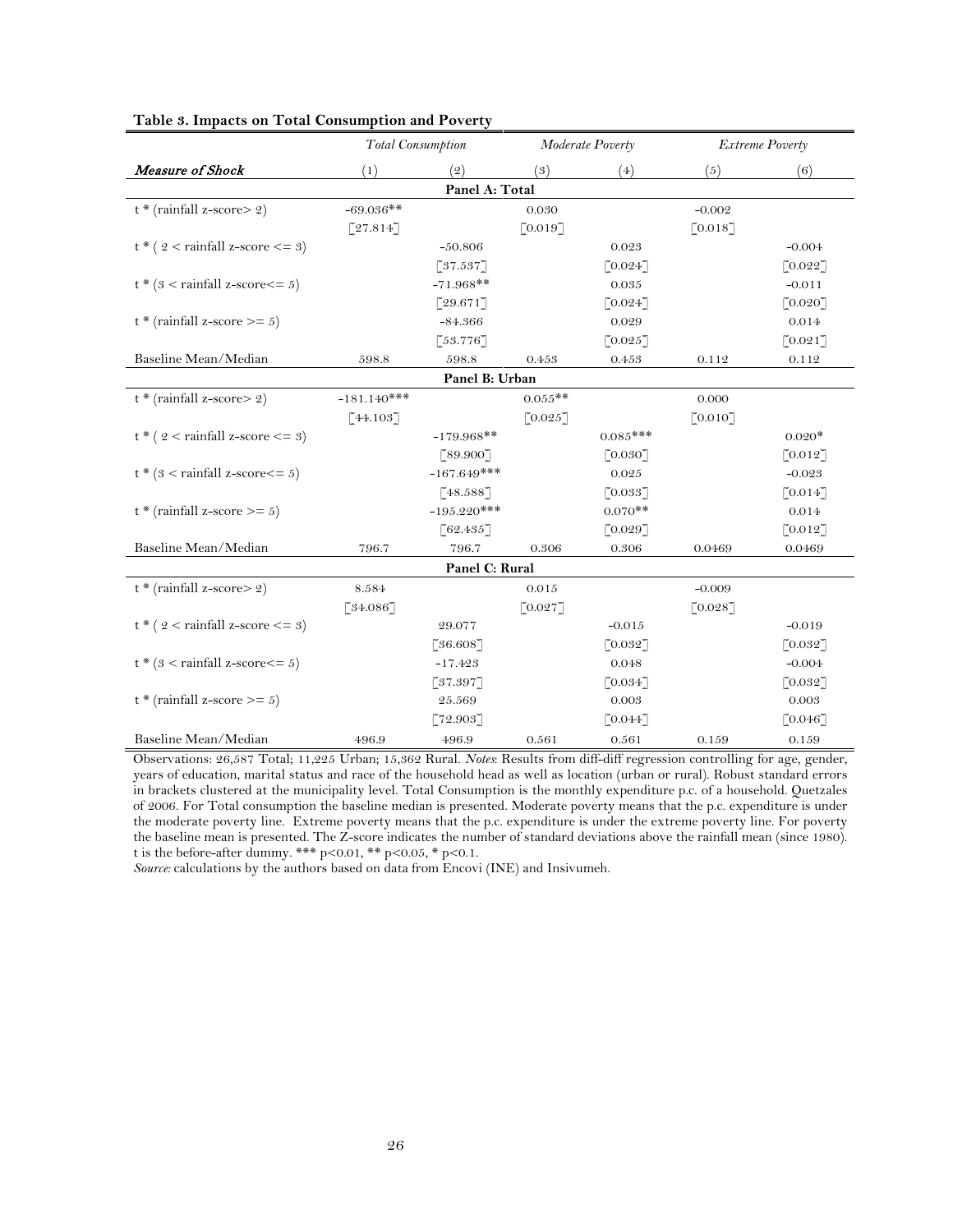|                              | <b>Table 4. Impacts on Consumption Components</b> |                       |                       |                       |  |  |  |
|------------------------------|---------------------------------------------------|-----------------------|-----------------------|-----------------------|--|--|--|
|                              | Food                                              | Health                | Education             | Durables              |  |  |  |
| Measure of Shock             | (1)                                               | $\overline{2}$        | (3)                   | (4)                   |  |  |  |
|                              |                                                   | Panel A: Total        |                       |                       |  |  |  |
| $t * (rainfall z-score > 2)$ | $-16.054$                                         | 0.828                 | $-5.821**$            | $-16.554*$            |  |  |  |
|                              | $\lceil 10.956 \rceil$                            | $\lceil 2.683 \rceil$ | $\lceil 2.559 \rceil$ | $\lceil 9.231 \rceil$ |  |  |  |
|                              |                                                   |                       |                       |                       |  |  |  |
| Baseline Median              | 283.5                                             | 3.314                 | 4.103                 | 7.869                 |  |  |  |
|                              |                                                   | Panel B: Urban        |                       |                       |  |  |  |
| $t * (rainfall z-score > 2)$ | $-40.622**$                                       | $-5.967$              | $-8.830*$             | $-51.447***$          |  |  |  |
|                              | $\lceil 16.306 \rceil$                            | [4.775]               | $\lceil 5.094 \rceil$ | [16.087]              |  |  |  |
|                              |                                                   |                       |                       |                       |  |  |  |
| Baseline Median              | 336.1                                             | 4.571                 | 11.82                 | 15.91                 |  |  |  |
| Panel C: Rural               |                                                   |                       |                       |                       |  |  |  |
| $t * (rainfall z-score > 2)$ | 7.954                                             | $5.190*$              | $-2.860$              | $-3.366$              |  |  |  |
|                              | $\lceil 14.200 \rceil$                            | $\lceil 2.986 \rceil$ | $\lceil 2.292 \rceil$ | $\lceil 8.135 \rceil$ |  |  |  |
|                              |                                                   |                       |                       |                       |  |  |  |
| Baseline Median              | 250.4                                             | 2.481                 | 1.961                 | 4.378                 |  |  |  |

Observations: 26,587 Total; 11,225 Urban; 15,362 Rural. Notes: Results from diff-diff regression controlling for age, gender, years of education, marital status and race of the household head as well as location (urban or rural). Robust standard errors in brackets clustered at the municipality level. Consumption on food, health services, education and durable goods are monthly p.c. terms in Quetzales of 2006. The Z-score indicates the number of standard deviations above the rainfall mean (since 1980). t is the before-after dummy. \*\*\* p<0.01, \*\* p<0.05, \* p<0.1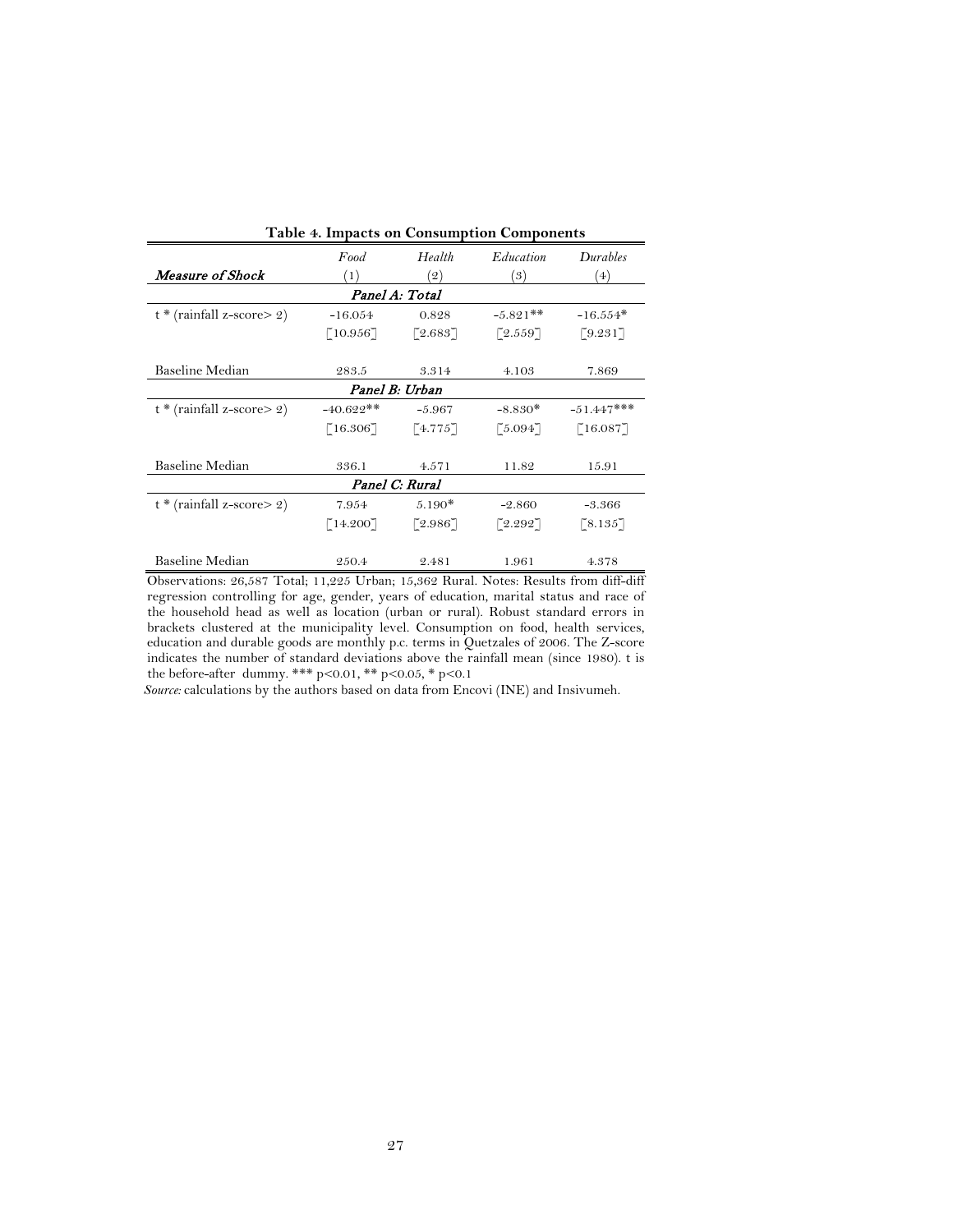|                              | Total<br>Income Per<br>Capita | Labor<br>Income Per<br>Capita | Labor<br><i>income</i> from<br>salary work | Non-wage<br>income   | $Non-$<br>Labor<br><i>Income</i><br>Per Capita | Private<br>Transfers<br>Per Capita | Public<br>Transfers<br>Per Capita | Other<br>non-labor<br>income |
|------------------------------|-------------------------------|-------------------------------|--------------------------------------------|----------------------|------------------------------------------------|------------------------------------|-----------------------------------|------------------------------|
| <b>Measure of Shock</b>      | (1)                           | (2)                           | (3)                                        | (4)                  | (5)                                            | (6)                                | (7)                               | (8)                          |
|                              |                               |                               | Panel A: Total                             |                      |                                                |                                    |                                   |                              |
| $t * (rainfall z-score > 2)$ | $-44.4*$                      | $-52.4$ **                    | $-33.6$ **                                 | $-18.8$              | 12.4                                           | 2.9                                | 0.6                               | $-2.9$                       |
|                              | $\lceil 26.2 \rceil$          | $\lceil 21.6 \rceil$          | $\lceil 14.4 \rceil$                       | $\lceil 12.9 \rceil$ | $\lceil 9.0 \rceil$                            | [6.0]                              | $\lceil 0.9 \rceil$               | $\lceil 11.4 \rceil$         |
| Baseline Mean/Median         | 566.6                         | 391.7                         | 198.4                                      | 46.3                 | 20.50                                          | 69.9                               | 10.8                              | 78.3                         |
|                              |                               |                               | Panel B: Urban                             |                      |                                                |                                    |                                   |                              |
| $t * (rainfall z-score > 2)$ | $-57.4$                       | $-51.9*$                      | $-35.7**$                                  | $-16.2$              | $28.4$ **                                      | 7.2                                | 1.1                               | $-9.6$                       |
|                              | [40.7]                        | $\lceil 30.4 \rceil$          | $\lceil 18.1 \rceil$                       | $\lceil 23.1 \rceil$ | $\lceil 12.6 \rceil$                           | $\lceil 9.5 \rceil$                | $\lceil 1.0 \rceil$               | $\lceil 23.6 \rceil$         |
| Baseline Mean/Median         | 781.7                         | 556.3                         | 326.2                                      | 35.4                 | 15.740                                         | 70.8                               | 7.2                               | 142.7                        |
|                              |                               |                               | Panel C: Rural                             |                      |                                                |                                    |                                   |                              |
| $t * (rainfall z-score > 2)$ | $-13.7$                       | $-22.1$                       | $-12.5$                                    | $-9.6$               | 6.8                                            | 2.3                                | $-0.2$                            | 1.5                          |
|                              | $\lceil 30.0 \rceil$          | $\lceil 23.4 \rceil$          | $\lceil 16.0 \rceil$                       | $\lceil 14.7 \rceil$ | $\lceil 10.4 \rceil$                           | [7.6]                              | $\lbrack 1.3 \rbrack$             | [6.9]                        |
| Baseline Mean/Median         | 438.6                         | 289                           | 126.5                                      | 50.1                 | 23.4                                           | 69.2                               | 13.4                              | 31.8                         |

 **Table 5. Impacts on Income per Capita (Total and by Components)**

Observations: 26,163 Total; 10,905 Urban; 15,258 Rural.

*Notes*: Results from diff-diff regression controlling for age, gender, years of education, marital status and race of the household head as well as location (urban or rural). Robust standard errors in brackets clustered at the municipality level. All quantities are monthly p.c in Quetzales of 2006. All median baseline values are presented in all cases except for private transfers, public transfers and other non-labor income that the mean baseline value is presented. The Z-score indicates the number of standard deviations above the rainfall mean (since 1980). t is the before-after dummy.\*\*\*p<0.01,\*\*p<0.05,\*p<0.1.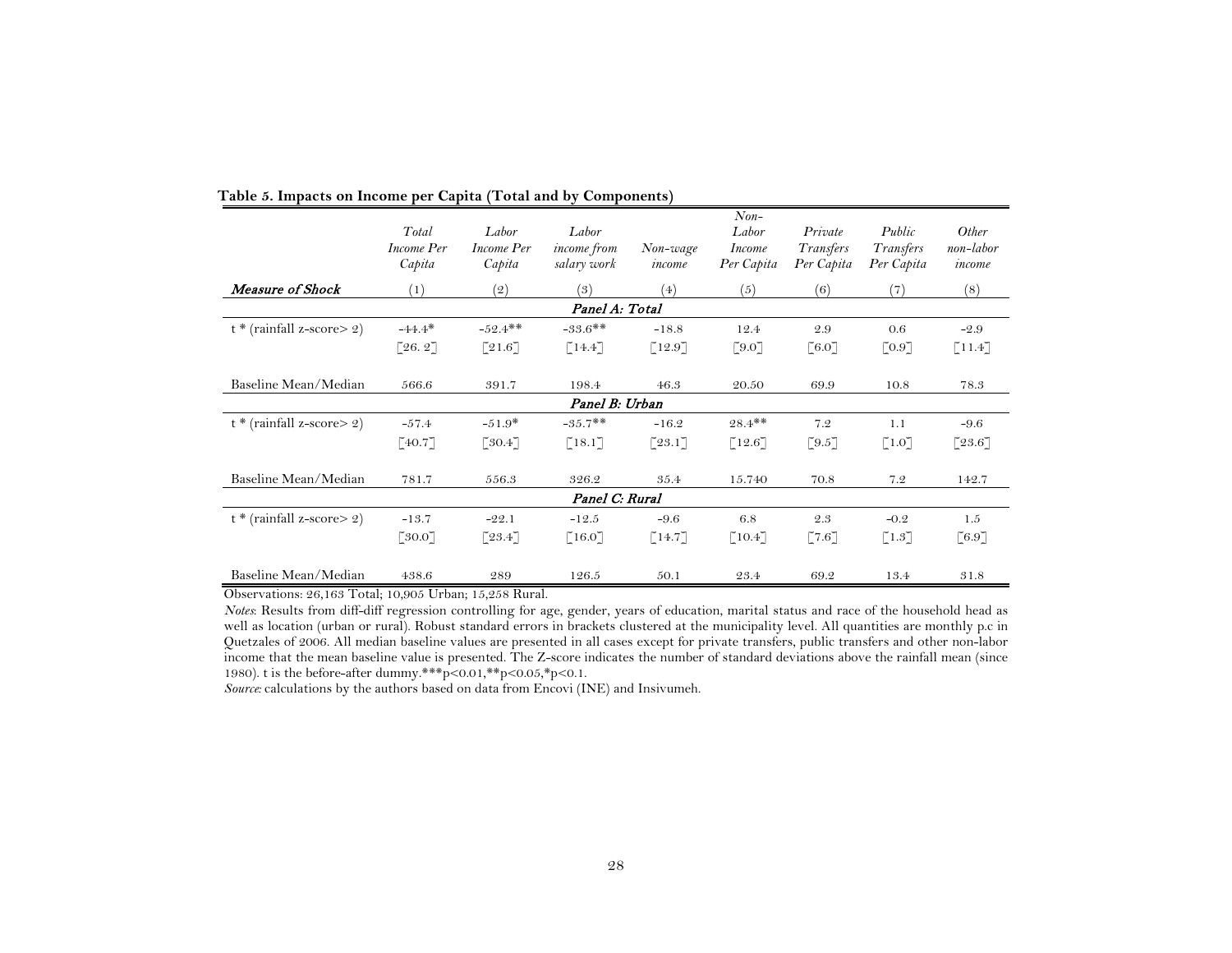|            | Working               | Hours Worked          | Hourly $Wage$         |  |  |  |  |
|------------|-----------------------|-----------------------|-----------------------|--|--|--|--|
| Sub-groups | (1)                   | (9)                   | (3)                   |  |  |  |  |
|            |                       | Panel A: Total        |                       |  |  |  |  |
| Total      | 0.000                 | 0.876                 | $-0.505**$            |  |  |  |  |
|            | $\lceil 0.007 \rceil$ | $\lceil 0.702 \rceil$ | $\lceil 0.249 \rceil$ |  |  |  |  |
| Men        | $-0.002$              | 0.874                 | $-0.707**$            |  |  |  |  |
|            | $\lceil 0.005 \rceil$ | [0.694]               | $\lceil 0.305 \rceil$ |  |  |  |  |
| Women      | 0.010                 | 1.049                 | $-0.028$              |  |  |  |  |
|            | $\lceil 0.013 \rceil$ | $\lceil 1.014 \rceil$ | $\lceil 0.314 \rceil$ |  |  |  |  |
|            |                       | Panel B: Urban        |                       |  |  |  |  |
| Total      | 0.003                 | $1.990**$             | $-0.886**$            |  |  |  |  |
|            | $\lceil 0.013 \rceil$ | $\lceil 0.864 \rceil$ | $\lceil 0.352 \rceil$ |  |  |  |  |
| Men        | 0.002                 | $2.514***$            | $-1.031**$            |  |  |  |  |
|            | $\lceil 0.013 \rceil$ | $\lceil 0.945 \rceil$ | $\lceil 0.493 \rceil$ |  |  |  |  |
| Women      | 0.005                 | 1.471                 | $-0.561$              |  |  |  |  |
|            | $\lceil 0.017 \rceil$ | $\lceil 1.281 \rceil$ | $\lceil 0.554 \rceil$ |  |  |  |  |
|            | Panel C: Rural        |                       |                       |  |  |  |  |
| Total      | $-0.007$              | 0.353                 | $-0.112$              |  |  |  |  |
|            | $\lceil 0.008 \rceil$ | $\lceil 0.959 \rceil$ | $\lceil 0.307 \rceil$ |  |  |  |  |
| Men        | $-0.004$              | 0.394                 | $-0.294$              |  |  |  |  |
|            | $\lceil 0.005 \rceil$ | $\lceil 0.936 \rceil$ | $\lceil 0.352 \rceil$ |  |  |  |  |
| Women      | $-0.009$              | 0.375                 | 0.475                 |  |  |  |  |
|            | [0.019]               | $\lceil 1.563 \rceil$ | $\lceil 0.426 \rceil$ |  |  |  |  |

| Table 6. Impacts on Labor Income and Labor Supply |  |
|---------------------------------------------------|--|
|---------------------------------------------------|--|

Observations: 55,194 Total; 23,323 Urban; 31,871 Rural. 58% are men. 23% do not report wage.

*Notes*: Results from diff-diff regression on the sample of all adults 17 to 65 years old controlling for age, gender, years of education, marital status and race of the household head as well as location (urban or rural). Robust standard errors in brackets clustered at the municipality level. Working represents the binary variable that identifies economically active individuals that were employed or are actively looking for a job during the four weeks preceding the survey. Hours worked per week. Hourly wage per week in Quetzales of 2006.

\*\*\* p<0.01, \*\* p<0.05, \* p<0.1.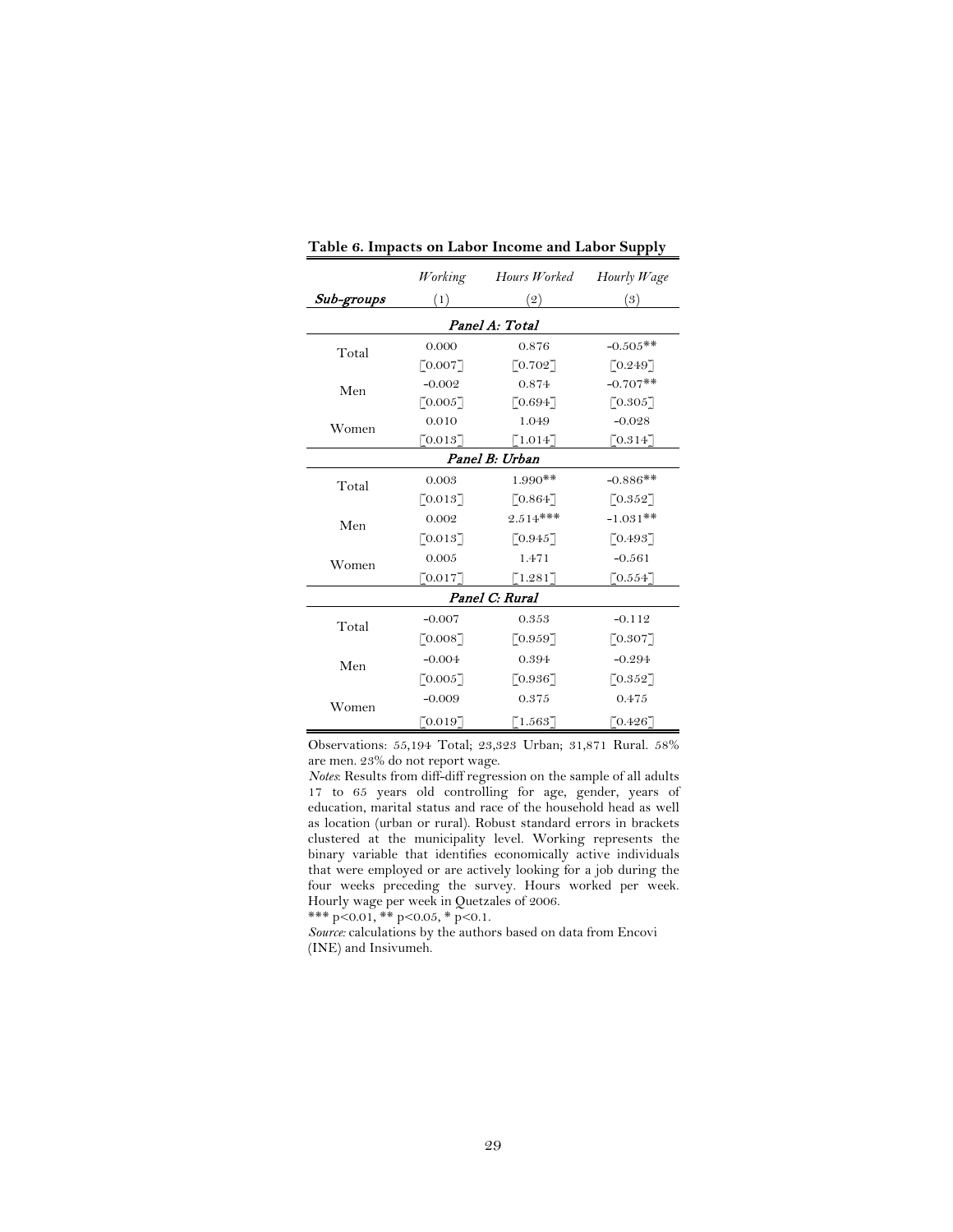|                              | School Attendance     |                       | Labor force participation |                       |                       |                       |
|------------------------------|-----------------------|-----------------------|---------------------------|-----------------------|-----------------------|-----------------------|
|                              | 7 to 15               | 7 to 11               | 12 to 15                  | 7 to 15               | 7 to 11               | 12 to 15              |
| Measure of Shock             | (1)                   | $\left( 2\right)$     | (3)                       | (4)                   | (5)                   | (6)                   |
|                              |                       | Panel A: Total        |                           |                       |                       |                       |
| $t * (rainfall z-score > 2)$ | $-0.022*$             | $-0.028**$            | $-0.017$                  | $0.031*$              | 0.020                 | $0.047*$              |
|                              | $\lceil 0.012 \rceil$ | $\lceil 0.013 \rceil$ | $\lceil 0.017 \rceil$     | $\lceil 0.018 \rceil$ | $\lceil 0.016 \rceil$ | $\lceil 0.027 \rceil$ |
|                              |                       |                       |                           |                       |                       |                       |
| Observations                 | 33,022                | 18,977                | 14,045                    | 33,222                | 12,464                | 9,028                 |
| <b>Baseline Mean</b>         | 0.833                 | 0.906                 | 0.782                     | 0.183                 | 0.101                 | 0.300                 |
|                              |                       | Panel B: Urban        |                           |                       |                       |                       |
| $t * (rainfall z-score > 2)$ | 0.006                 | 0.002                 | 0.010                     | $-0.021$              | $-0.023$              | $-0.020$              |
|                              | $\lceil 0.018 \rceil$ | $\lceil 0.017 \rceil$ | $\lceil 0.031 \rceil$     | $\lceil 0.022 \rceil$ | $\lceil 0.019 \rceil$ | $\lceil 0.038 \rceil$ |
| Observations                 | 11,530                | 6,513                 | 5,017                     |                       |                       |                       |
|                              |                       |                       |                           | 11,599                | 6,515                 | 5,084                 |
| <b>Baseline Mean</b>         | 0.886                 | 0.937                 | 0.855                     | 0.136                 | 0.0644                | 0.233                 |
|                              |                       | Panel C: Rural        |                           |                       |                       |                       |
| $t * (rainfall z-score > 2)$ | $-0.027*$             | $-0.035**$            | $-0.022$                  | $0.042*$              | 0.030                 | $0.061*$              |
|                              | $\lceil 0.015 \rceil$ | $\lceil 0.015 \rceil$ | $\lceil 0.021 \rceil$     | $\lceil 0.023 \rceil$ | $\lceil 0.023 \rceil$ | $\lceil 0.033 \rceil$ |
|                              |                       |                       |                           |                       |                       |                       |
| Observations                 | 21,492                | 12,464                | 9,028                     | 21,623                | 12,461                | 9,162                 |
| Baseline Mean                | 0.804                 | 0.890                 | 0.742                     | 0.236                 | 0.120                 | 0.374                 |

**Table 7. Impacts on Children's Schooling and Labor Force Participation**

*Notes*: Results from diff-diff regression controlling for age, gender, years of education, marital status and race of the household head as well as location (urban or rural). Robust standard errors in brackets clustered at the municipality level. Unit of observation are the children surveyed in ENCOVI 2006 and 2011. The Z-score indicates the number of standard deviations above the rainfall mean (since 1980). t is the before-after dummy. \*\*\* p<0.01, \*\* p<0.05, \* p<0.1.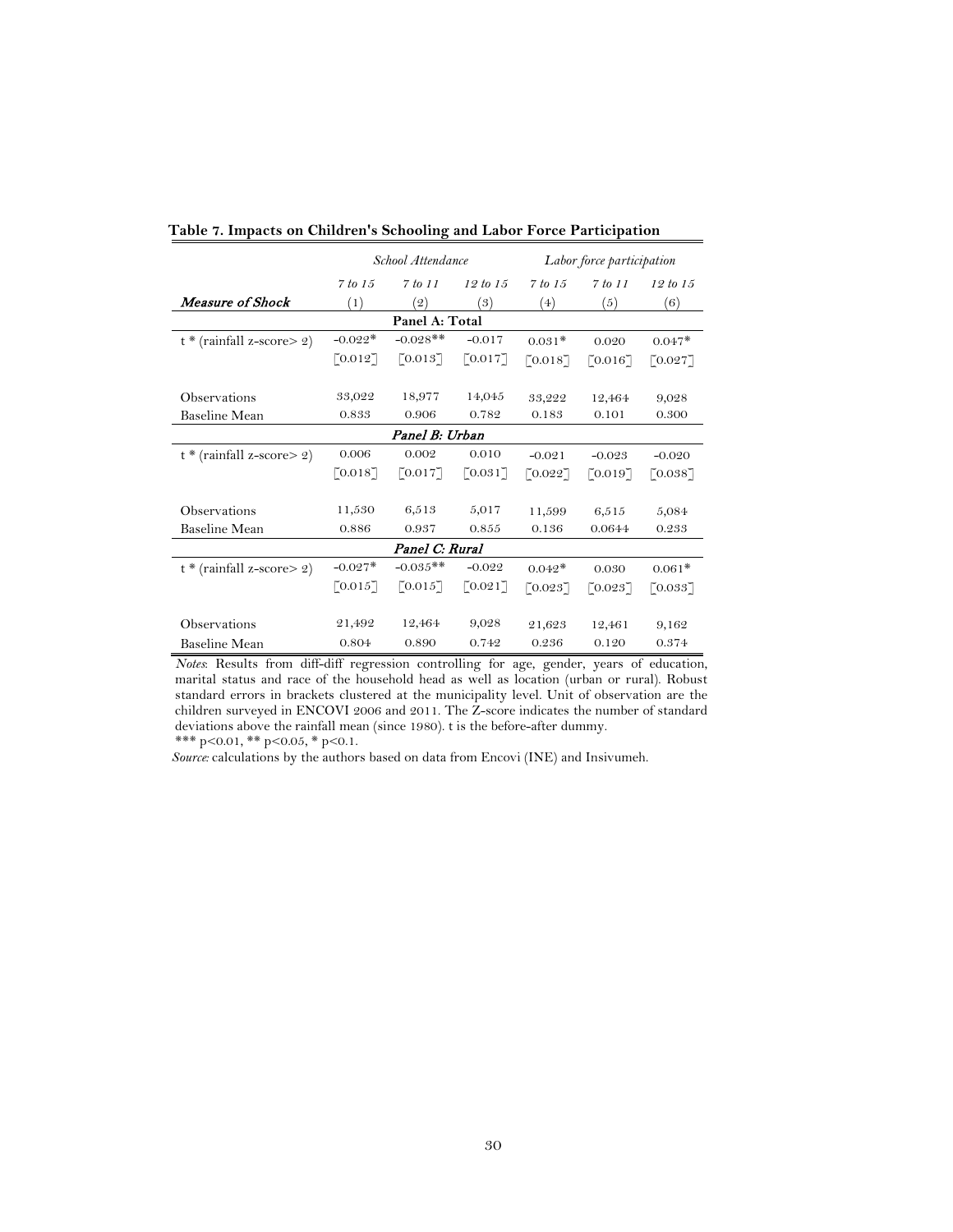|                                    | <b>Total Consumption</b>                                                                 | Health                        | Education                                    | Moderate Poverty                                                                       | <b>Extreme Poverty</b> |  |  |  |
|------------------------------------|------------------------------------------------------------------------------------------|-------------------------------|----------------------------------------------|----------------------------------------------------------------------------------------|------------------------|--|--|--|
| <b>Measure of Shock</b>            | (1)                                                                                      | (2)                           | (3)                                          | (4)                                                                                    | (5)                    |  |  |  |
| Panel A: Results using Encovi 2000 |                                                                                          |                               |                                              |                                                                                        |                        |  |  |  |
| $t * (rainfall z-score > 2)$       | $-36.633$                                                                                | $-9.020*$                     | 0.334                                        | $-0.023$                                                                               | 0.017                  |  |  |  |
|                                    | [41.047]                                                                                 | [4.797]                       | $\lceil 3.136 \rceil$                        | $\lceil 0.030 \rceil$                                                                  | [0.019]                |  |  |  |
| <b>Baseline Mean</b>               | 957.0                                                                                    | 34.53                         | 40.87                                        | 0.459                                                                                  | 0.106                  |  |  |  |
|                                    |                                                                                          |                               | Panel B. Results on pre-determined variables |                                                                                        |                        |  |  |  |
|                                    | Education                                                                                | Age                           | Gender                                       | Area of residence                                                                      | Single-married         |  |  |  |
| <b>Measure of Shock</b>            | (1)                                                                                      | (2)                           | (3)                                          | (4)                                                                                    | (5)                    |  |  |  |
| $t * (rainfall z-score > 2)$       | $-0.238$                                                                                 | $-0.086$                      | 0.014                                        | 0.013                                                                                  | 0.009                  |  |  |  |
|                                    | $\lceil 0.154 \rceil$                                                                    | $\lceil 0.378 \rceil$         | $\lceil 0.011 \rceil$                        | $\lceil 0.024 \rceil$                                                                  | $\lceil 0.011 \rceil$  |  |  |  |
| <b>Baseline Mean</b>               | 3.966                                                                                    | 45.47                         | 0.788                                        | 0.424                                                                                  | 0.792                  |  |  |  |
|                                    |                                                                                          | Panel C. Results on migration |                                              |                                                                                        |                        |  |  |  |
| <b>Measure of Shock</b>            | HH Head moved less than 1 year<br>ago/Born in different municipality<br>$\left(1\right)$ |                               |                                              | HH Head and spouse moved less than 1 year<br>ago/Born in different municipality<br>(3) |                        |  |  |  |
| $t * (rainfall z-score > 2)$       | 0.001                                                                                    |                               |                                              | $-0.002$                                                                               |                        |  |  |  |
|                                    | $\lceil 0.003 \rceil$                                                                    |                               |                                              | $\lceil 0.002 \rceil$                                                                  |                        |  |  |  |
| <b>Baseline Mean</b>               | 0.0131                                                                                   |                               |                                              | 0.00690                                                                                |                        |  |  |  |

| Table 8. "Fake" Treatment Effects (Panels A and B) and Migration Analysis (Panel C) |  |  |  |  |
|-------------------------------------------------------------------------------------|--|--|--|--|
|-------------------------------------------------------------------------------------|--|--|--|--|

Observations: 20,788 Panel A; 23,320 Panel B; 26,587 Panel C.

*Notes*: Results from D-D regression controlling for age, gender, years of education, marital status and race of the household head as well as location (urban or rural). Robust standard errors in brackets clustered at the municipality level. Pretreatment placebo refers to the D-D methodology applied to Encovi 2000 and Encovi 2006. The Z-scores indicates the number of standard deviations above the rainfall mean (since 1980). t is the before-after dummy.

\*\*\* p<0.01, \*\* p<0.05, \* p<0.1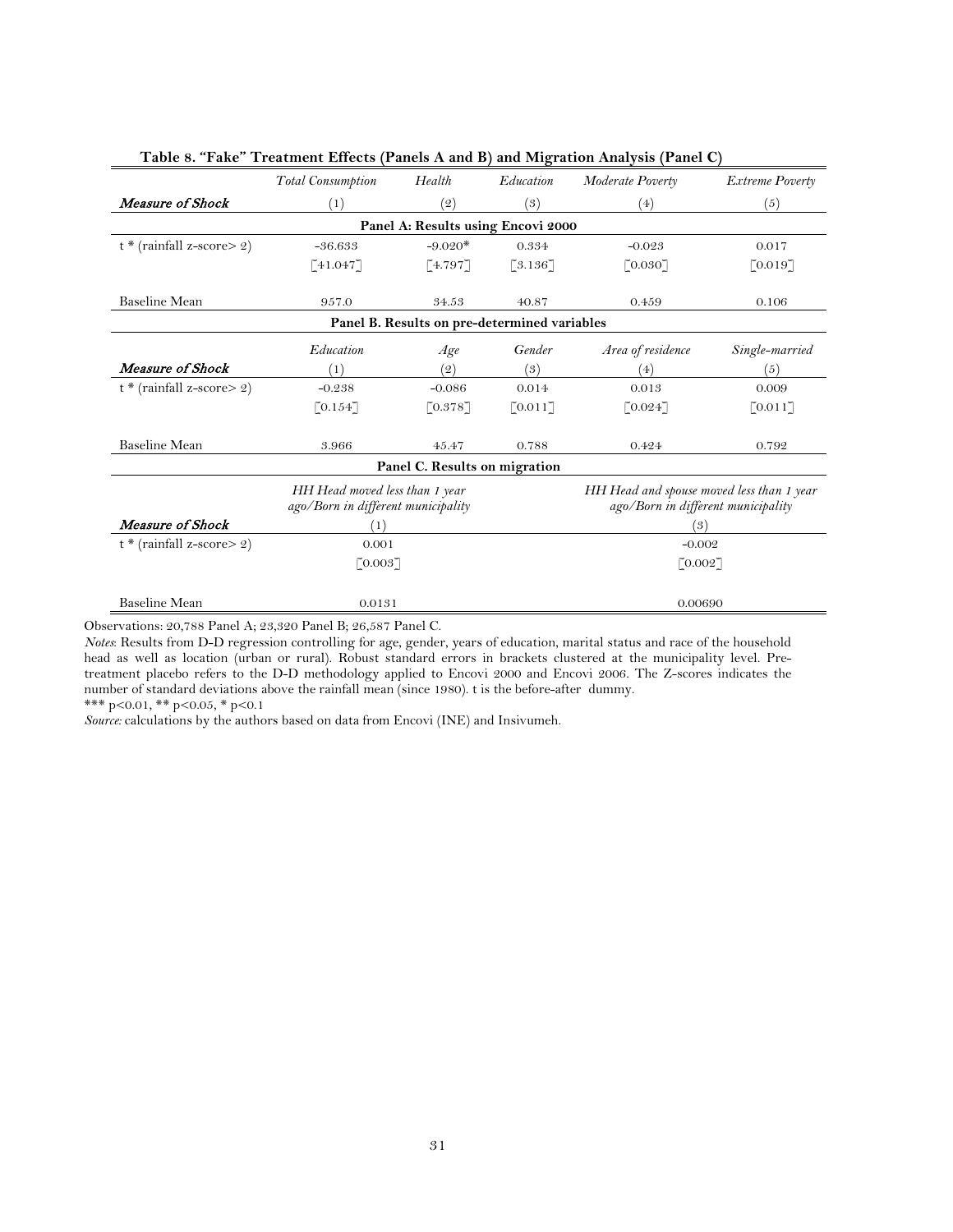**Table 9. Effects of Agatha on Consumption and Poverty (Subsample of Households Located Less than 50 Kilometers Away from the Closest Weather Station)**

|                              | <b>Total Consumption</b> | Moderate Poverty      |  |  |  |  |  |
|------------------------------|--------------------------|-----------------------|--|--|--|--|--|
| Measure of Shock             | (1)                      | (2)                   |  |  |  |  |  |
|                              | Panel A: Total           |                       |  |  |  |  |  |
| $t * (rainfall z-score > 2)$ | $-79.983***$             | $0.033*$              |  |  |  |  |  |
|                              | $\lceil 28.177 \rceil$   | $\lceil 0.019 \rceil$ |  |  |  |  |  |
|                              |                          |                       |  |  |  |  |  |
| Baseline Mean/Median         | 603.3                    | 0.448                 |  |  |  |  |  |
|                              | Panel B. Urban           |                       |  |  |  |  |  |
| $t * (rainfall z-score > 2)$ | $-176.094***$            | $0.047*$              |  |  |  |  |  |
|                              | [44.263]                 | $\lceil 0.025 \rceil$ |  |  |  |  |  |
| Baseline Mean/Median         | 799.4                    | 0.303                 |  |  |  |  |  |
|                              | Panel C. Rural           |                       |  |  |  |  |  |
| $t * (rainfall z-score > 2)$ | $-1.191$                 | 0.022                 |  |  |  |  |  |
|                              | [35.389]                 | $\lceil 0.028 \rceil$ |  |  |  |  |  |
| Baseline Mean/Median         | 499.1                    | 0.558                 |  |  |  |  |  |

Observations: 25,803 Panel A; 11,021 Panel B; 14,782 Panel C.

*Notes*: Results from diff-diff regression controlling for age, gender, years of education, marital status and race of the household head as well as location (urban or rural). Robust standard errors in brackets clustered at the municipality level. Baseline median for Total Consumption and baseline mean for Moderate Poverty. The Z-score indicates the number of standard deviations above the rainfall mean (since 1980). t is the before-after dummy. \*\*\* p<0.01, \*\* p<0.05, \* p<0.1.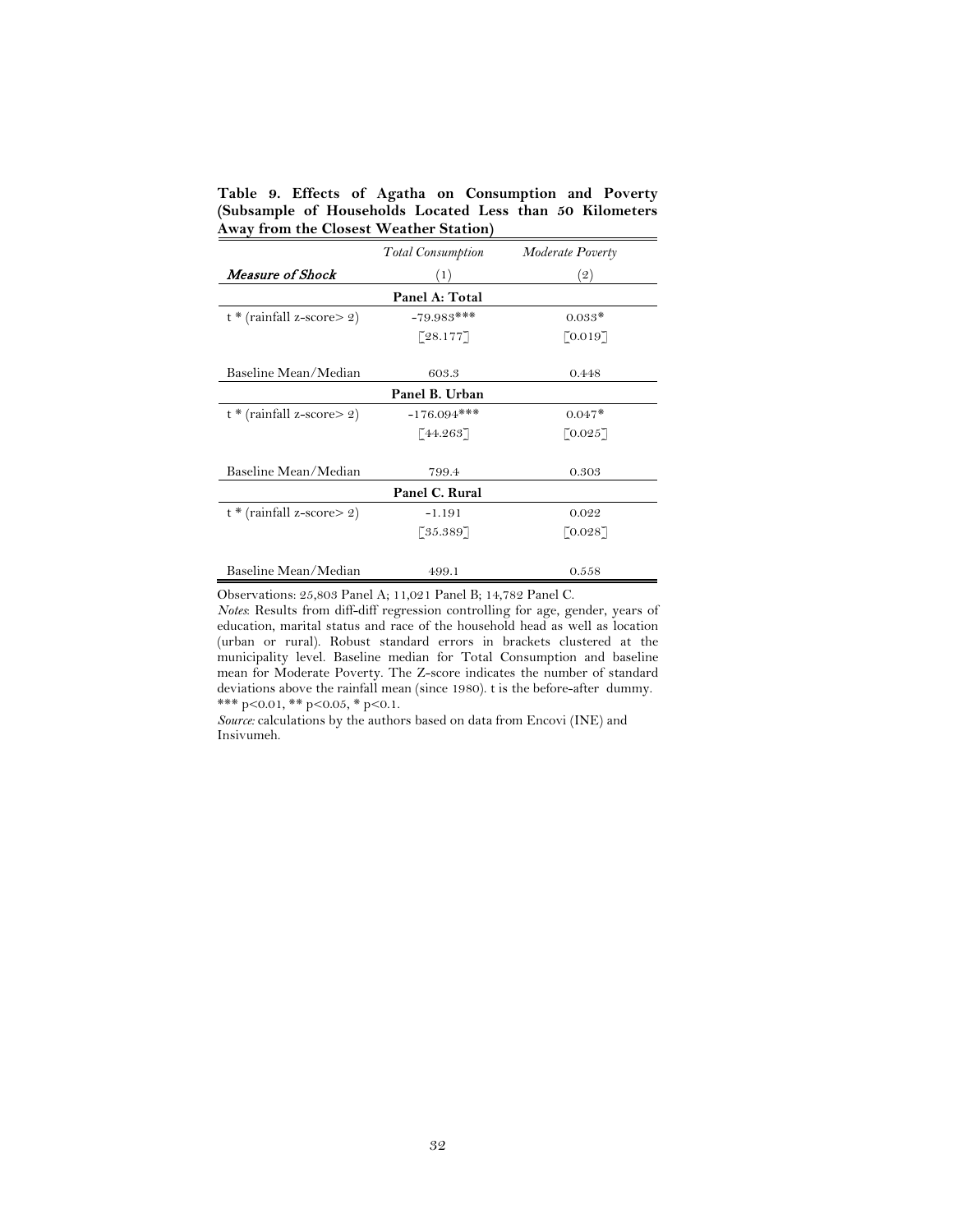|                                      | Coef                  | CI 90%    | CI 90%   |
|--------------------------------------|-----------------------|-----------|----------|
|                                      | (1)                   | (2)       | (3)      |
|                                      | Panel A. Total        |           |          |
| <b>Total Consumption</b>             |                       |           |          |
| $t*(2 <$ rainfall z-score $\leq 6$ ) | $-54.03*$             | $-100.09$ | $-7.9$   |
|                                      | $\lceil 27.9 \rceil$  |           |          |
| $t * (rainfall z-score > 6)$         | $-111.4$ **           | $-199.05$ | $-23.8$  |
|                                      | $\lceil 53.1 \rceil$  |           |          |
| Moderate Poverty                     |                       |           |          |
| $t*(2 <$ rainfall z-score $\leq 6$ ) | 0.026                 | $-0.007$  | 0.06     |
|                                      | $\lceil 0.020 \rceil$ |           |          |
| $t * (rainfall z-score > 6)$         | 0.034                 | $-0.002$  | 0.08     |
|                                      | $\lceil 0.025 \rceil$ |           |          |
|                                      | Panel B. Urban        |           |          |
| <b>Total Consumption</b>             |                       |           |          |
|                                      |                       |           |          |
| $t*(2 <$ rainfall z-score $\leq 6$ ) | $164.4***$            | $-245.03$ | $-83.9$  |
|                                      | [48.8]                |           |          |
| $t * (rainfall z-score > 6)$         | $206.6***$            | $-308.7$  | $-104.5$ |
|                                      |                       |           |          |
|                                      | $\lceil 61.8 \rceil$  |           |          |
| Moderate Poverty                     |                       |           |          |
| $t*(2 <$ rainfall z-score $\leq 6$ ) | 0.044                 | $-0.0006$ | 0.09     |
|                                      | $\lceil 0.027 \rceil$ |           |          |
| $t*(rainfall z-score > 6)$           | $0.071**$             | 0.0223    | 0.1196   |
|                                      | [0.029]               |           |          |

**Table 10. Effects of Agatha on Consumption and Poverty (Subsample Household Exposed to Precipitation Anomalies of z-scores**≥**6 )**

Observations: 26,587.

*Notes*: Results from diff-diff regression controlling for age, gender, years of education, marital status and race of the household head as well as location (urban or rural). Robust standard errors in brackets clustered at the municipality level.

The Z-score indicates the number of standard deviations above the rainfall mean (since 1980). t is the before-after dummy.

\*\*\* p<0.01, \*\* p<0.05, \* p<0.1

*Source:* calculations by the authors based on data from Encovi (INE) and Insivumeh.

|  | Table 11. Agricultural Cycle of Main Crops in Areas Affected by the Shock |  |
|--|---------------------------------------------------------------------------|--|
|  |                                                                           |  |

|            | Agricultural land<br>in affected areas |   | Jan Feb Mar | Apr May |  | Jun | Jul | Aug | Sep | Oct | Nov Dec |  |
|------------|----------------------------------------|---|-------------|---------|--|-----|-----|-----|-----|-----|---------|--|
| Maize      |                                        |   |             |         |  |     |     | Н   |     |     |         |  |
|            | 38%                                    |   |             |         |  |     |     |     |     |     |         |  |
| Beans      |                                        |   |             |         |  |     |     | Н   |     |     |         |  |
|            |                                        |   |             |         |  |     |     |     |     |     |         |  |
| Coffee     | 22%                                    | Н |             |         |  |     |     |     |     |     | н       |  |
| Sugar Cane | 13%                                    |   | H and P     |         |  |     |     |     |     |     | Н       |  |

Note:  $H =$  first harvesting season;  $P =$  first planting season; h = second harvesting season; p = second planting season. Vertical gray bar corresponds to the timing of the Tropical Storm *Source:* Guatemalam Department of Food Security.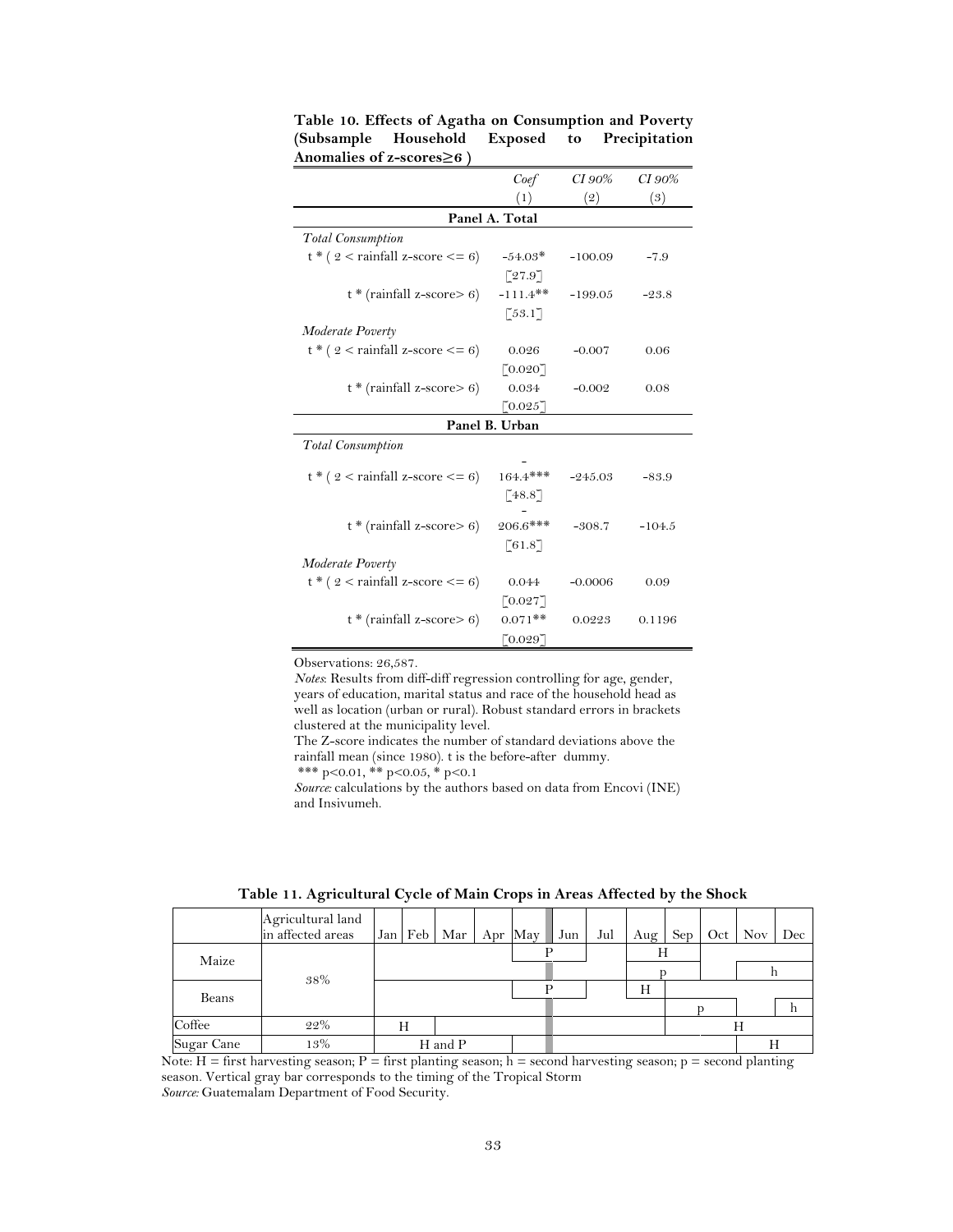### **Figure 1. Map of Floods Reported after Agatha and Treatment Status of the Municipalities**



Notes: The red dots represent each flood reported to CONRED in the aftermath of the storm. The darker blue polygons represent affected municipalities. *Source:* calculations by the authors based on data from CONRED

and Insivumeh.





*Notes*: The graph illustrates the years for which rainfall information is available in each weather station of the combined INSIVUMEH and CENGICAÑA grid.

*Source:* calculations by the authors based on data from Insivumeh and Cengicaña.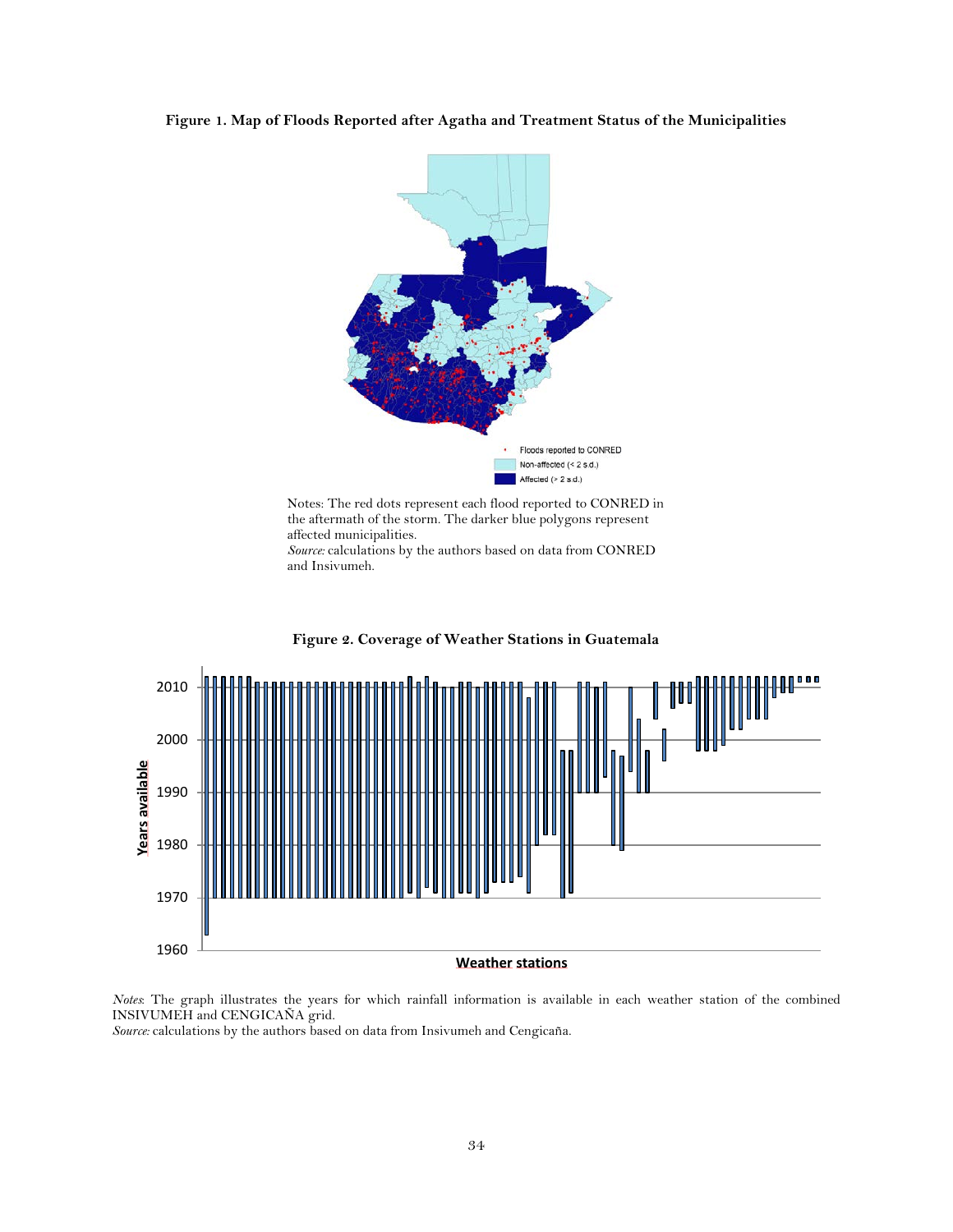

**Figure 3. Kernel Estimates of the Density Functions of Household Consumption per Capita**

*Source:* calculations by the authors based on data from Encovi (INE) and Insivumeh.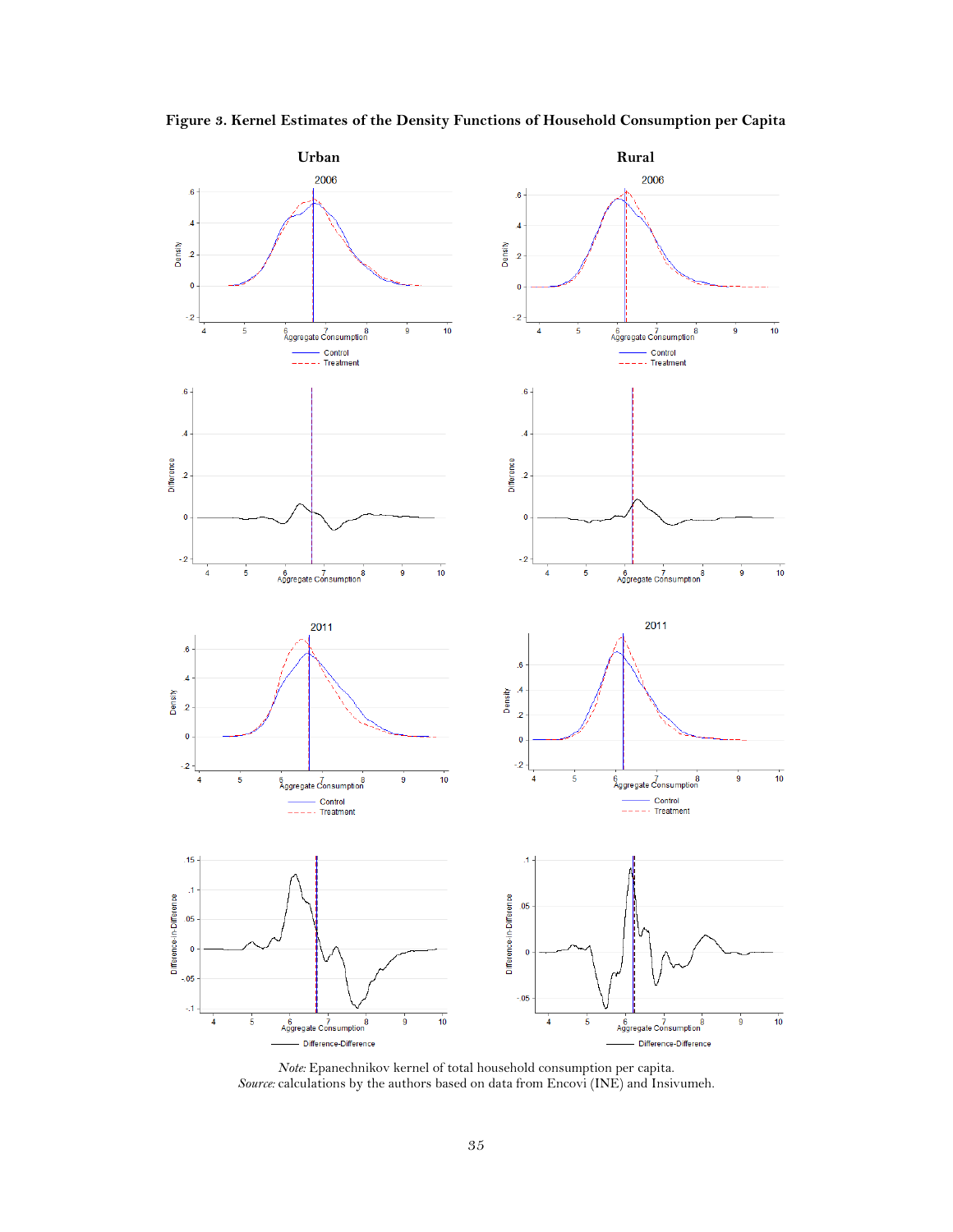**Figure 4. Distribution of Rainfall Z-score in May 2010** 



*Source*: calculations by the authors based on data from Insivumeh.



**Figure 5. Food Price Index by Geographical Regions**

*Notes*: vertical line denotes the timing of the shock. Source: calculations by the authors based on price indices by INE.